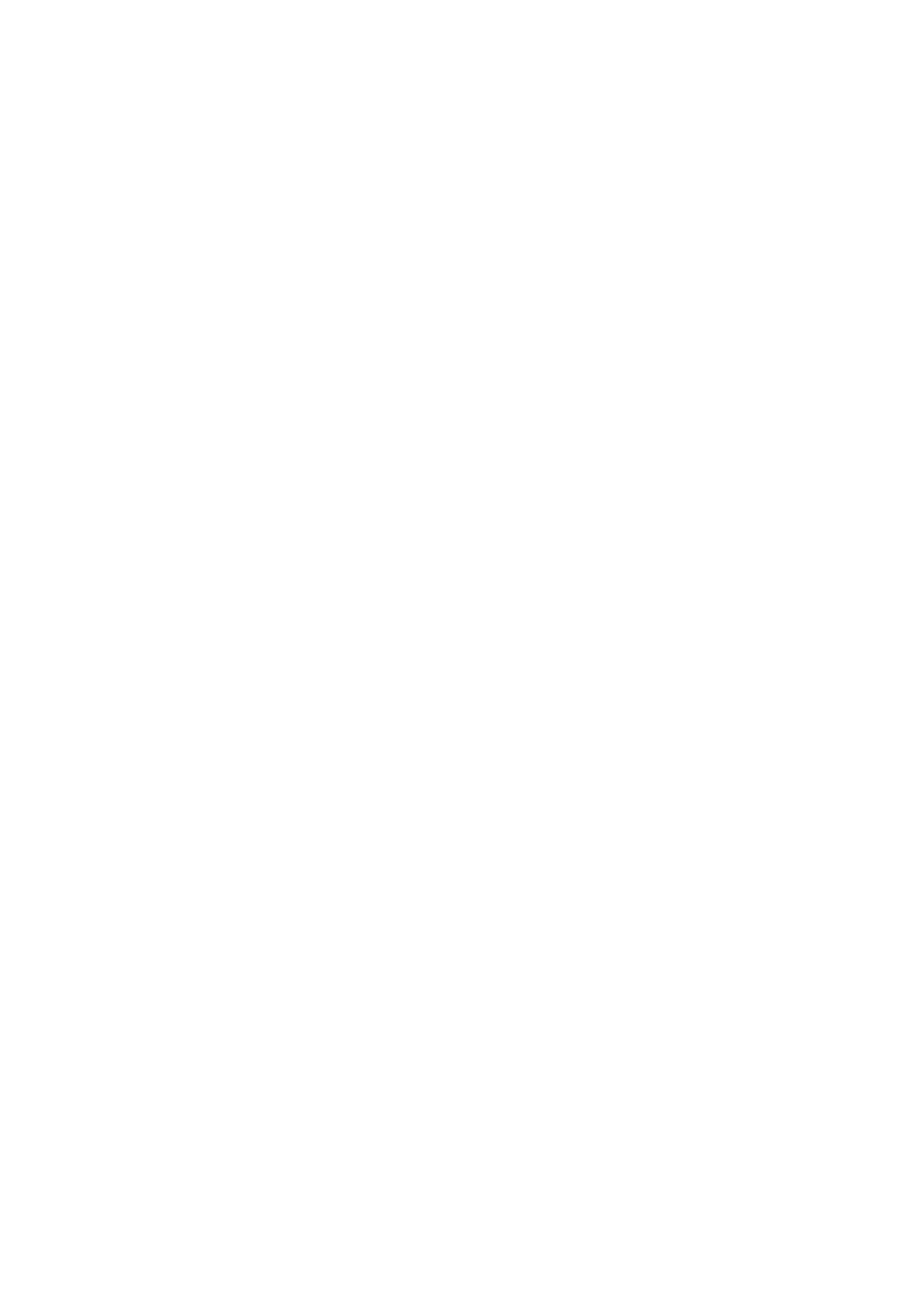## **Contents**

|      | <b>EXECUTIVE SUMMARY</b>                         |    |  |
|------|--------------------------------------------------|----|--|
| 1.   | <b>INTRODUCTION</b>                              | 5  |  |
| 2.   | <b>BACKGROUND</b>                                | 7  |  |
| $3-$ | <b>KEY ISSUES</b>                                | 12 |  |
|      | <b>3.1 BUDGET RESTRAINTS</b>                     | 12 |  |
|      | <b>3.2 CONSTRAINTS OF THE GREEN STREET SITE</b>  | 21 |  |
|      | <b>3.3 SPECIFIC POLICE USER REQUIREMENTS</b>     | 30 |  |
|      | <b>3.4 PARKING ISSUES</b>                        | 40 |  |
|      | APPENDIX 1 - PANEL MEMBERSHIP                    | 47 |  |
|      | APPENDIX 2 – OVERVIEW OF SITE OPTIONS CONSIDERED | 48 |  |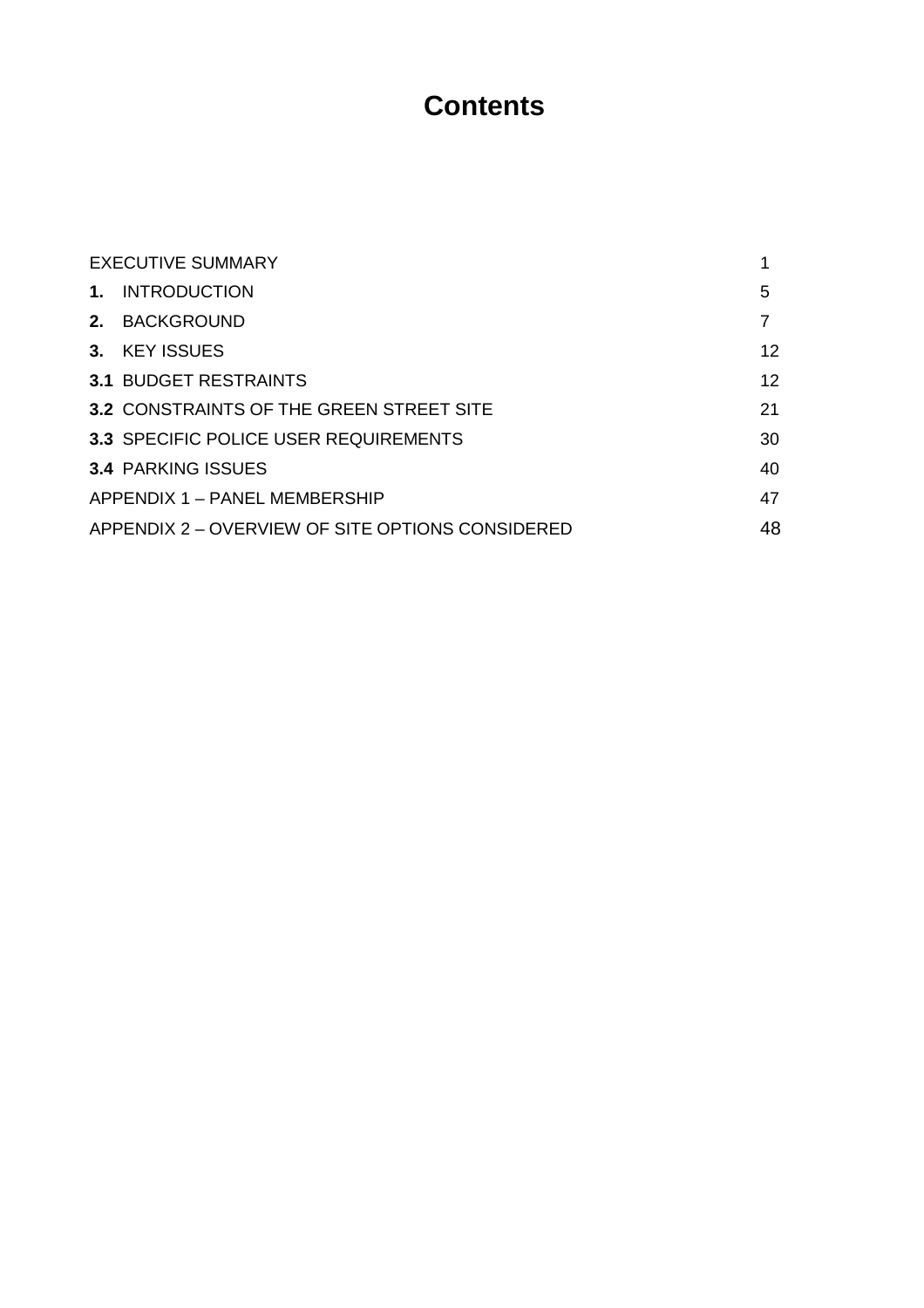## **EXECUTIVE SUMMARY**

**Terms of reference**: The following terms of reference were established for this review

To consider the extent to which the planned Police Headquarters at Green Street Car Park meets the current and future requirements of the States of Jersey Police.

**Scope of the review:** The Education and Home Affairs Panel undertook this review with a specific focus on matters relating to the internal design of the new Police HQ at Green Street car park and the question whether the proposed building would adequately meet the requirements of the States of Jersey Police Force over the next twenty to thirty years. The Panel was clear that issues relating to location and planning issues, such as traffic implications, the impact of the building on its immediate environment and the loss of public parking at Green Street were not within its remit.

**Budget restraints**: The budget for the project was set in 2000 at £21m but has not been revised for inflation effectively restricting the budget available for the project. The Panel wished to examine whether budget limitations had compromised the requirements of the States of Jersey Police in any way.

A review undertaken in 2009 by the incoming Deputy Chief Officer of Police resulted in a 30% reduction in the specifications for the internal occupied floor area and a saving of approximately £5.3m on estimated construction costs. The Deputy Chief Officer concluded that the design which had been developed over the previous decade was over-specified and did not take full account of developments in modern policing standards. He believed that the over-specification had been a major factor in the difficulty and delays in identifying a suitable site.

The specifications agreed in this review were the basis for the option of using Green Street car park.

The Panel was informed that the Green Street design had not resulted in any further reduction to the overall floor area but in fact provided a small increase in overall area, compared to the 2009 review specifications. In 2009 the internal occupied area brief for the Police HQ had set a spatial requirement for 5,303 sq m. The current design at Green Street had an internal occupied area of 5,457 sqm.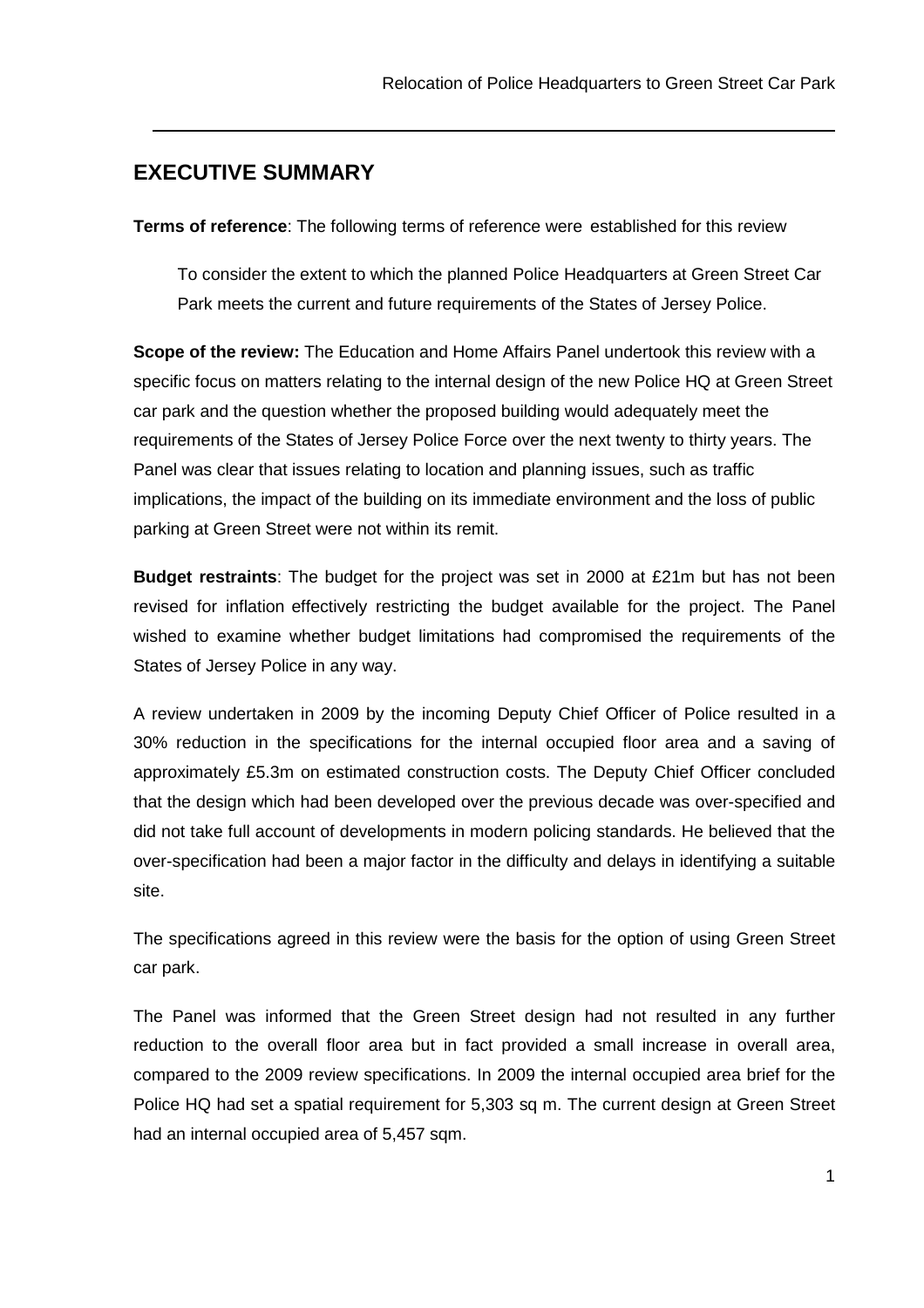In terms of external spaces, the 2009 schedule had been modified in the Green Street proposal by the removal of 7 visitor parking spaces on site, the reduction of the parking requirement for police operational vehicles in the basement and the location of oversized police vehicles and the Scenes of Crime garage at a separate location.

In terms of the internal areas, the brief had been developed to support the adoption of modern office working methods and to facilitate a more efficient use of space. The Panel noted that this also indicated a sharp increase in workplace density and members were concerned that this might signal a crowded workplace environment.

Further research by the Panel has shown that this follows a trend in UK offices generally as well as in Home Office guidelines for Police Buildings. The Panel does not claim any expertise in assessing whether the proposed building will achieve the design principles set out in the Home Office guidelines. It is for the States of Jersey Police to be confident that they have considered and achieved every significant detail of their requirements. The States of Jersey Police have signed off the design accordingly.

That said, the Panel identified a number of issues which they wished to clarify regarding the implications of elements which had been removed from the original specifications. These included

• the removal of staff parking;

- the combination of storage spaces;
- the impossibility of providing visitor parking on site; and
- the off-site location of the Scenes of Crime garage and archive storage, as well as an area for recovered cars.

**Constraints of the Green Street Site**: It has been suggested that the Green Street was a challenging and restricted site that might not satisfy the future needs of the States of Jersey Police. The Panel wished to examine whether the various police departments, which are currently accommodated in a variety of buildings at Rouge Bouillon and Summerland, had been forced into a smaller combined area.

The scheme's architect from Taylor Young told the Panel 'The area of the Green Street site is no different to most police station sites in the UK. All sites of this nature require careful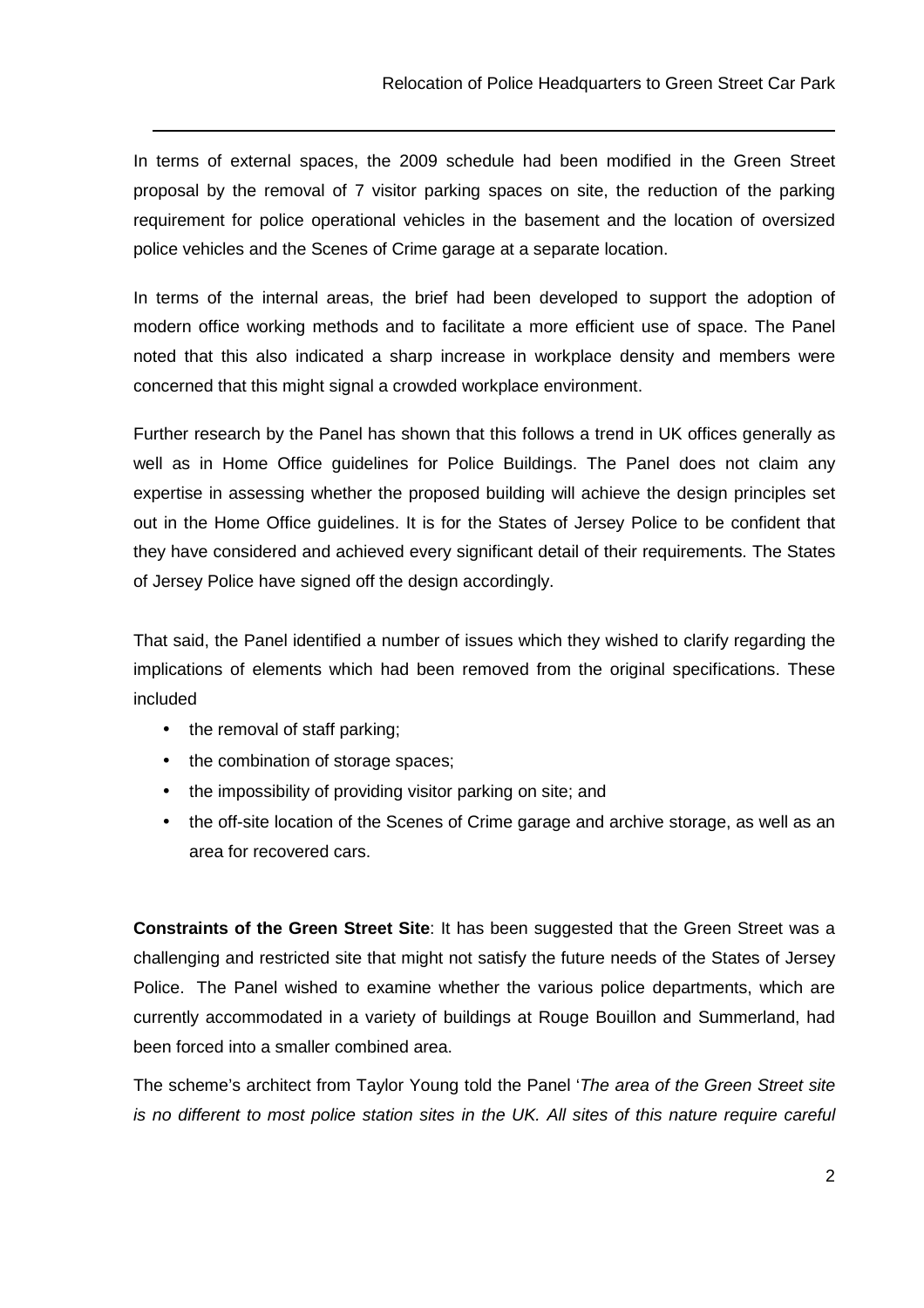planning to ensure the optimum design solution. It would be extremely misleading to suggest this site is any more challenging to design for.'

Other issues the Panel sought to clarify were:

- Would projected increases in the population of the Island over the next 30/40 years incur a requirement for additional police officers and facilities?
- Would changing policing requirements and emerging new services in response to developments in society, (eg recent years have seen the need for increasing facilities for financial crime and domestic violence) indicate a risk that the planned accommodation would not be adequate for potential future requirements?

The Deputy Chief Officer of Police maintained that the Green Street site provided all the facilities which could foreseeably be required by the Police for the next thirty years. The Minister was confident that the measures incorporated into the scheme would ensure that the building provides flexibility for the future and allows for departmental expansion or changes to meet current day and future Policing requirements.

The Panel, however, remains unconvinced that there will not be a need at some point in the future to look for additional accommodation for the Police Force as new operational needs emerge. While this may not be an argument against the current plans at Green Street, the Panel believes that the major disadvantage that the site does not offer any possibility of future expansion ought to be acknowledged.

The Panel believes that, while the current plans will undoubtedly improve the working conditions for police officers and civilian staff, pressures on the office accommodation may increase in the future. There being no apparent opportunity to extend the planned building at Green Street there will be a risk of overcrowding in the new building. The inevitable solution will be that the States of Jersey Police will require at some point in the future additional premises.

**Parking Issues:** The Panel believes that there are significant issues with regard to parking provision, both for visitors and for police officers and civilian staff, which have not been fully considered.

The Panel believes that the current planned provision for two visitor spaces in Snow Hill is inadequate and too distant from the Police station. The Panel believes that the lack of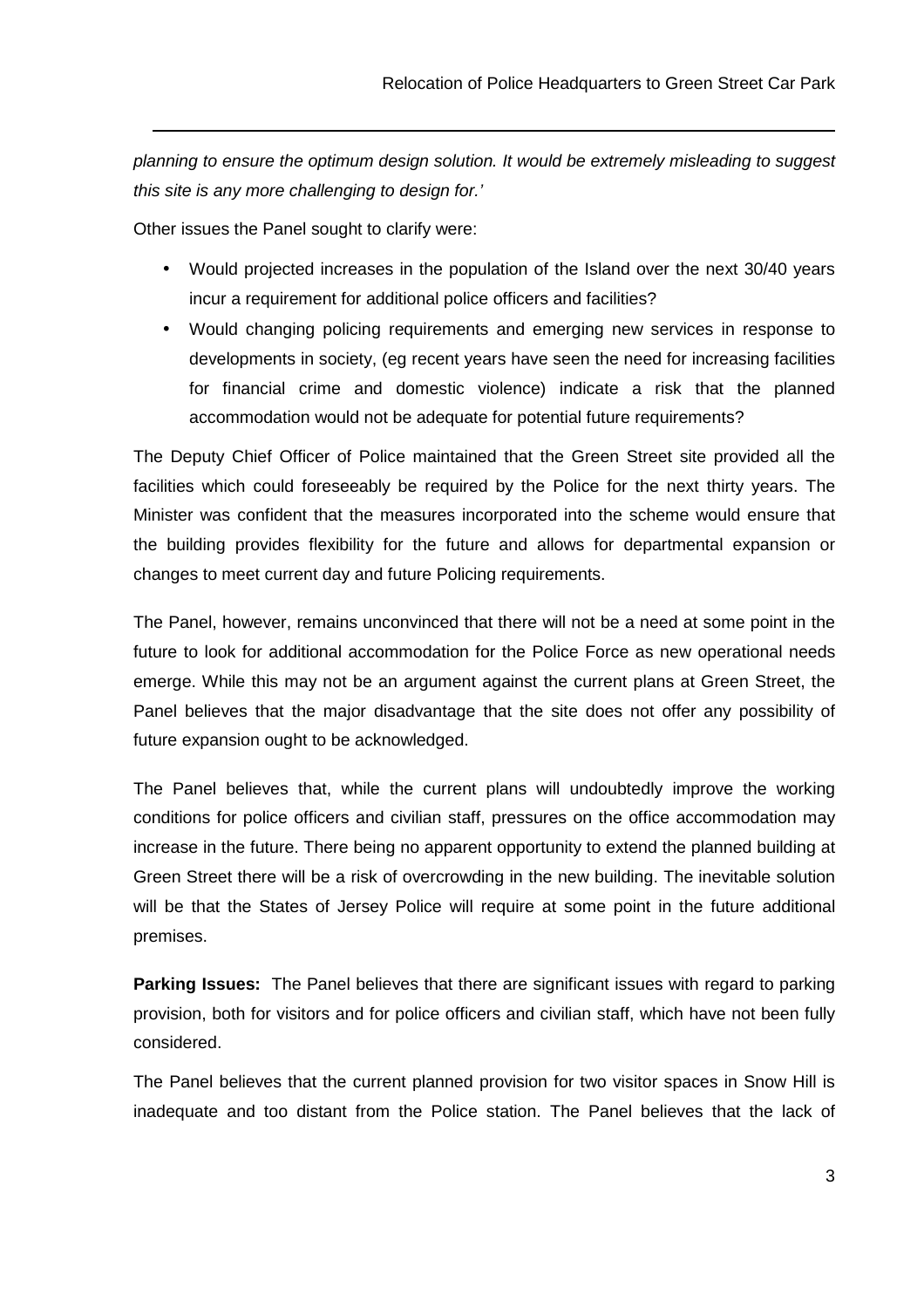convenient visitor parking in an area with congested parking provision will cause considerable frustration.

The Panel therefore **recommends** that the parking provision for visitors is reviewed with a view to providing greater and more convenient parking provision for visitors. The Panel believes that Green Street would be a better option for this purpose.

Provision for staff parking of vehicles will not be made at the headquarters site. Staff will be expected to park in public car parks and then walk to walk. The notion of providing a staff parking area large enough for circa 60 staff was removed in the 2009 review.

The Transport Assessment report prepared by Arups for the Stage D report on the project estimates that there will be an effective increase in parking demand for public car parking space of around 65 vehicles created by the new police headquarters.

The Panel believes that the impact of the additional parking demand created by the new police headquarters may have been downplayed. This will create additional pressure on the Green Street Car Park which is the most convenient parking provision for the new building. Police officer parking will displace commuter parking.

The Panel **recommends** that it would be sensible to acknowledge the need for staff parking in the area by designating a suitable area of Green Street to staff parking with additional provision for visitors.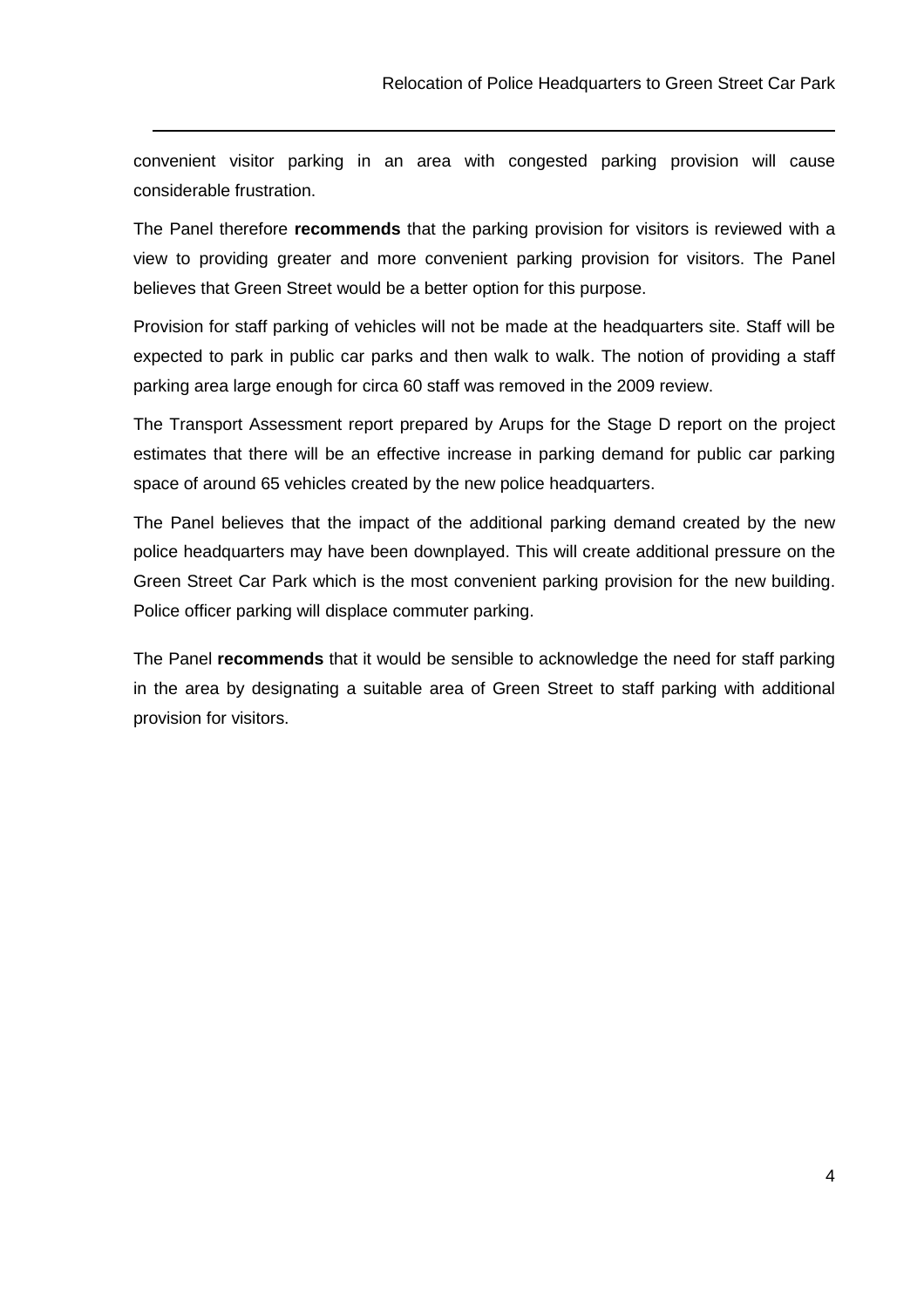## **1 INTRODUCTION:**

The Panel's review was launched following a meeting with the retired Projects and Facilities Manager, States of Jersey Police, who had contacted a number of States Members to register his concerns regarding the selection of the Green Street car park as the location for the new Police Headquarters. Deputy J. Martin, who had lodged P.92/2010 seeking to review this selection, was included in this initial discussion.

The retired Projects and Facilities Manager had been involved in the development of the various options for the relocation and design of the new Police Headquarters since the inception of the project in 1999 until his retirement in June 2011. He indicated to the Panel that in his view the requirements of the States of Jersey Police were being compromised by being forced to fit into a constrained site. He thought that the plans for the new Headquarters appeared to be driven by budget restraints rather than the best interests of the Police Force. He pointed out that the original budget for the project, which had been set at £21m in 2000, remained at that level in 2012 and had not been increased to allow for inflation and had been in effect scaled down due to the costs of various feasibility studies carried out since  $2000$ .<sup>1</sup>

Following this meeting the Panel wrote to the Minister for Home Affairs requesting the opportunity to discuss identified concerns which included:

- The security of the building and stand-off distances from neighbouring properties
- The lack of secondary access to the building
- The location of the forensic garage
- Archive storage facilities
- Parking for the Police fleet of cars
- Visitor parking

 $\overline{a}$ 

• The lack of expansion possibilities

The Panel was clear that concerns relating to the location and planning issues, such as traffic implications, the impact of the building on its immediate environment and the loss of public parking at Green Street, were not within its remit. The Panel was focussed on matters

 $1$  £2m of additional funding was agreed in 2011 and was included in capital allocation budget as £1m in 2013 and £1m in 2014. This has made the available budget c£21m.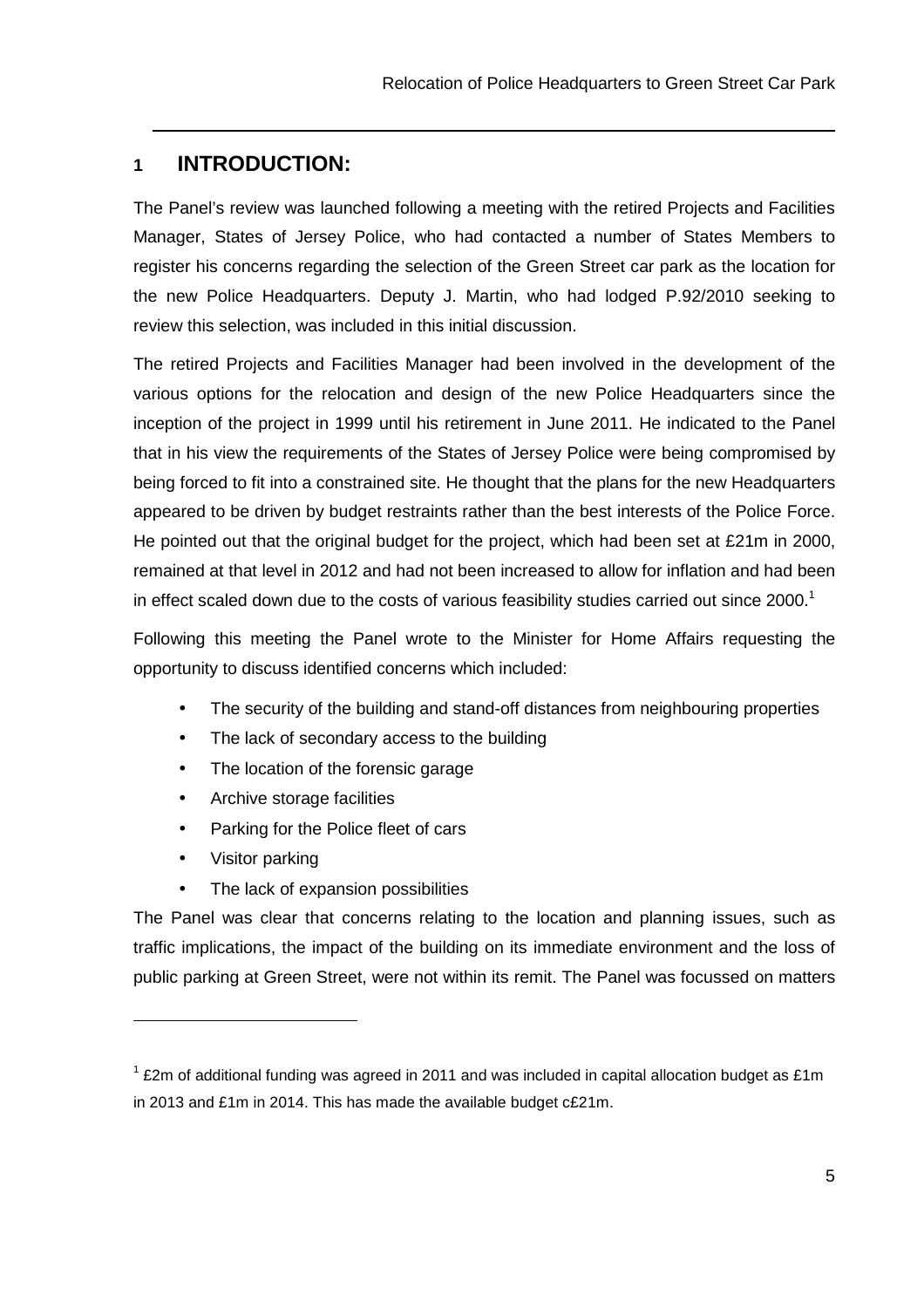relating to the internal design of the building and the question whether the proposed building would adequately meet the requirements of the States of Jersey Police Force over the next twenty to thirty years.

 $\overline{a}$ 

The Panel met the Minister for Home Affairs, the States of Jersey Police and Property Holdings on two occasions to discuss these concerns and the Minister provided three detailed written responses to Panel's questions<sup>2</sup>. The Assistant Minister for Treasury and Resources, a representative of the Police Association and an architect from Taylor Young also attended one of the meetings.

The Panel was given access to detailed documents regarding the planning for the building<sup>3</sup>. These were provided in confidence due to the security implications of a police building. The meetings with the Minister were therefore necessarily conducted in private.

The Panel considered whether a public hearing was required, according to usual Scrutiny procedures. Members assessed whether a public process would provide additional clarification without duplicating the enquiries that had already been undertaken in previous meetings and correspondence with the Minister. Members were also conscious of the limited timescale prior to the debate on P.92/2012 and believed it was important to provide a comprehensive report on their findings in time for that debate. Members concluded that, on this occasion, a public hearing would require a delay to the States debate and was unlikely to result in additional information.

Although not specifically requesting submissions from the public, due to the narrow remit of the review which was focussed on police requirements, the Panel received two submissions which are posted on the Scrutiny website.

The next part of the report outlines the background to the development of the Green Street site as an option for the Police Headquarters.

The report then focuses the key questions posed by the Panel in the course of its review and provides, as far as possible without compromising confidential considerations, the responses received from the Ministerial team.

 $2$  Letters dated 15 October, 26 October and 6 November 2012,

 $3$  Concept Options Appraisal Report, dated September 2011, the Stage C Report (Green Street Feasibility Study) Volumes 1 and 2, dated December 2011, and Stage D report, Volumes 1, 2 and 3, (detailed Planning application documents), dated August 2012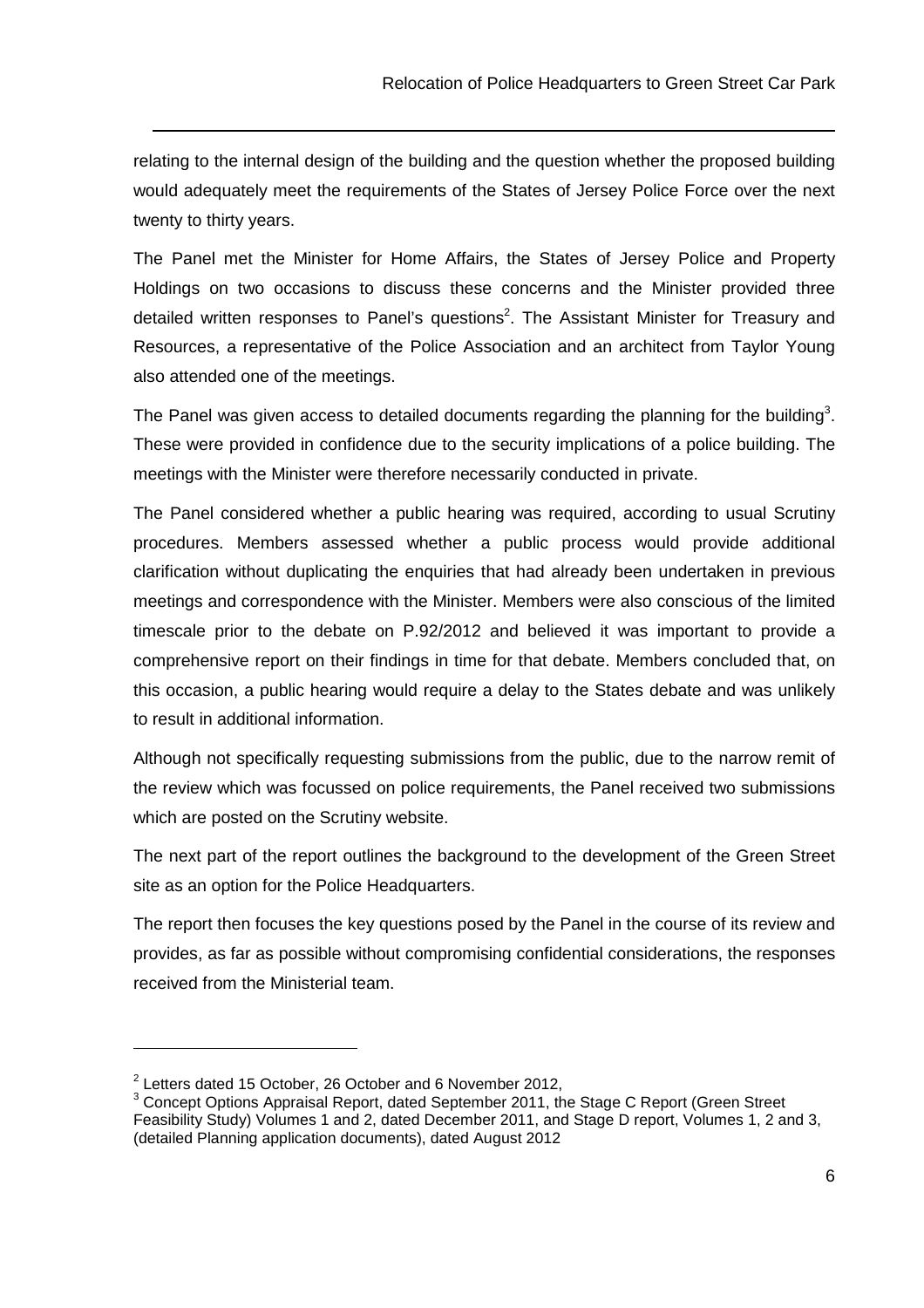## **2. BACKGROUND**

Property Holdings provided the Panel with an overview of the sites examined as part of the Police relocation project since its inception in 1999 to the selection of Green Street. This overview is included in the appendix to this report.

In 2009, after some years in which no agreement on a site was achieved, the new leadership of the States of Jersey Police, supported by the Director of Property Holdings, undertook a comprehensive and detailed review of the specifications for the Police building, in particular the space requirements, in order to ensure that it was efficient, fit-for-purpose and reflected best practice for contemporary office design. This review resulted in an approximate reduction in the internal floor area of 30% and financial savings on estimated construction costs of £5.3m.  $^4$ 

The review was signed off by the States of Jersey Police as fit for purpose and meeting its requirements. This is the brief used for the Lime Grove project, the subsequent concept options review and Green Street feasibility study. The implications of this review are discussed below.

At a meeting with the Panel the Assistant Director, Property Holdings, described the processes following the loss of the Lime Grove site in August 2011. He said that the project team had worked hard to quickly develop a new proposal following the loss of the Lime Grove site. Property Holdings had reviewed the options that had been considered since the inception of the project in 1999, working with a police specialist architect.<sup>5</sup>

The documentation provided to the Panel detailed the criteria, used by the Project Team in August 2011, against which the assessment of the sites options was assessed:

- Location: Centrally located with good access to transport on or near the ring road. Compatible with adjoining premises
- Requirements: ability to meet the majority of requirements or office requirements at a minimum, including parking for operational vehicles and visitors

<sup>&</sup>lt;sup>4</sup> Letter of Minister for Home Affairs to Scrutiny Panel, dated 15 October 2012

<sup>&</sup>lt;sup>5</sup> Meeting dated 16th October 2012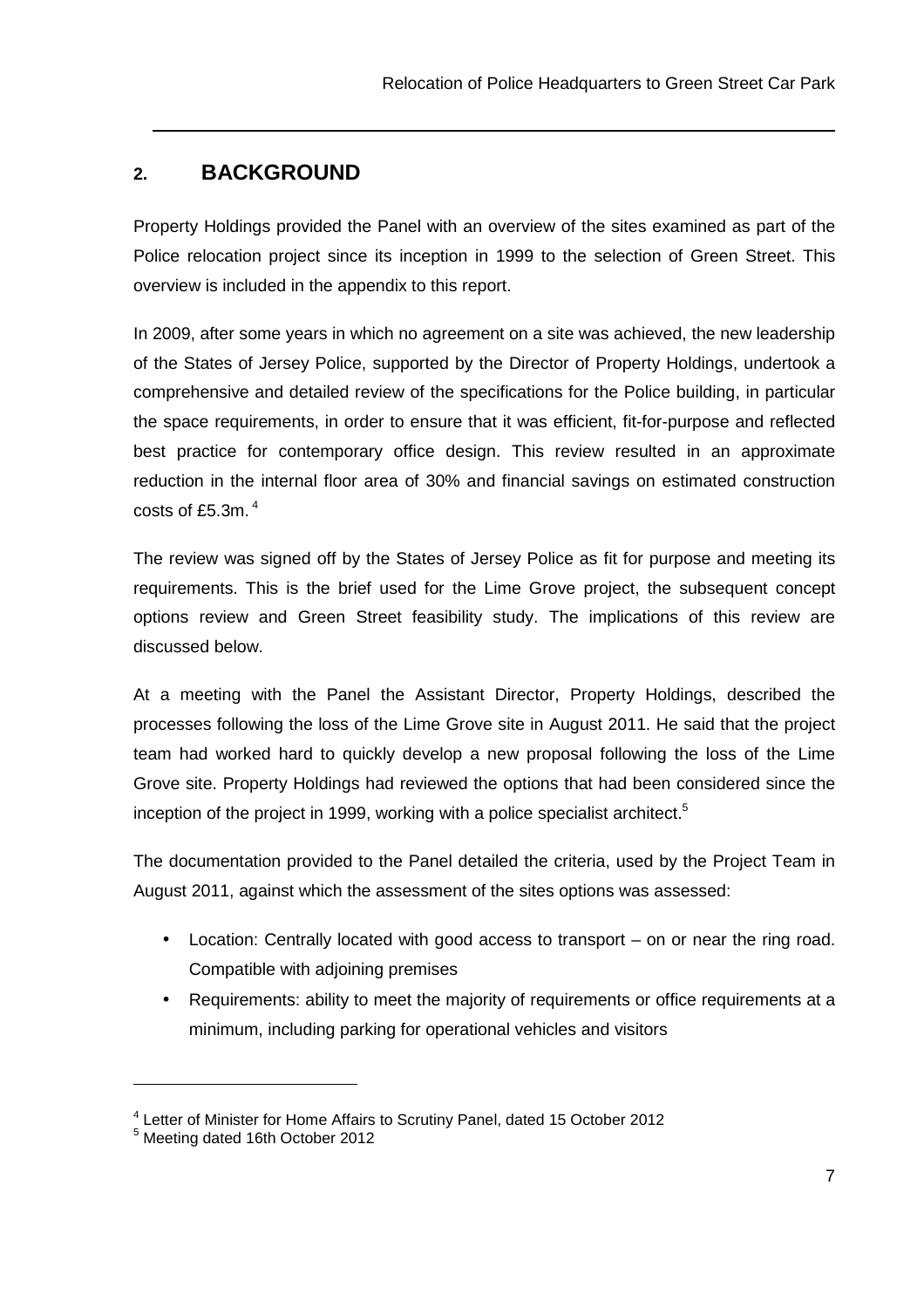- Planning: Site would be acceptable to Planning for its intended use
- Availability: Site is available immediately or could be made available
- Political: The site would be acceptable politically
- States owned: the site is in States ownership

 $\overline{a}$ 

- Build cost: Extent to which site supports cost effective development
- Forgone value: value of site for other uses $6$

As a result of this work five options were identified to be progressed in more detail in the Concept Site Option Appraisal report (September 2012):

- Full new build on Green St Car Park<sup>7</sup>
- Provision of office facilities at Maritime House and refurbishment at the Rouge Bouillon site
- Separate custody suite on Lempriere St.
- Separate custody suite on the Rouge Bouillon site.
- Full build on the Summerland Site.

The Concept Report stated that: 'A new build on a single, States-owned site would be the preferred way forward.' The Green Street Car Park 'would be the preferred option of the States of Jersey Police and would meet all requirements in a timely manner. The other benefits identified for this site were:

- This option would avoid any need for 'decanting' staff an functions from existing premises until the building is complete for occupation
- It is expected that operational and organisational benefits and efficiencies would accrue from having all police functions in a single location, making the management and coordination of policing activities more effective

<sup>&</sup>lt;sup>6</sup> Police Headquarters Concept Site Option Appraisal, September 2011

 $<sup>7</sup>$  It should be noted that the Green Street site had not been considered as an option prior to 2011 as</sup> the site had been designated for development as an extension to the car park. As a result of the States adoption of the Sustainable Transport Policy which anticipated a reduction in the demand for commuter parking in the town area, the Island Plan 2011 released the site for alternative development. Consequently, the Green Street site became available as an option for the Police building.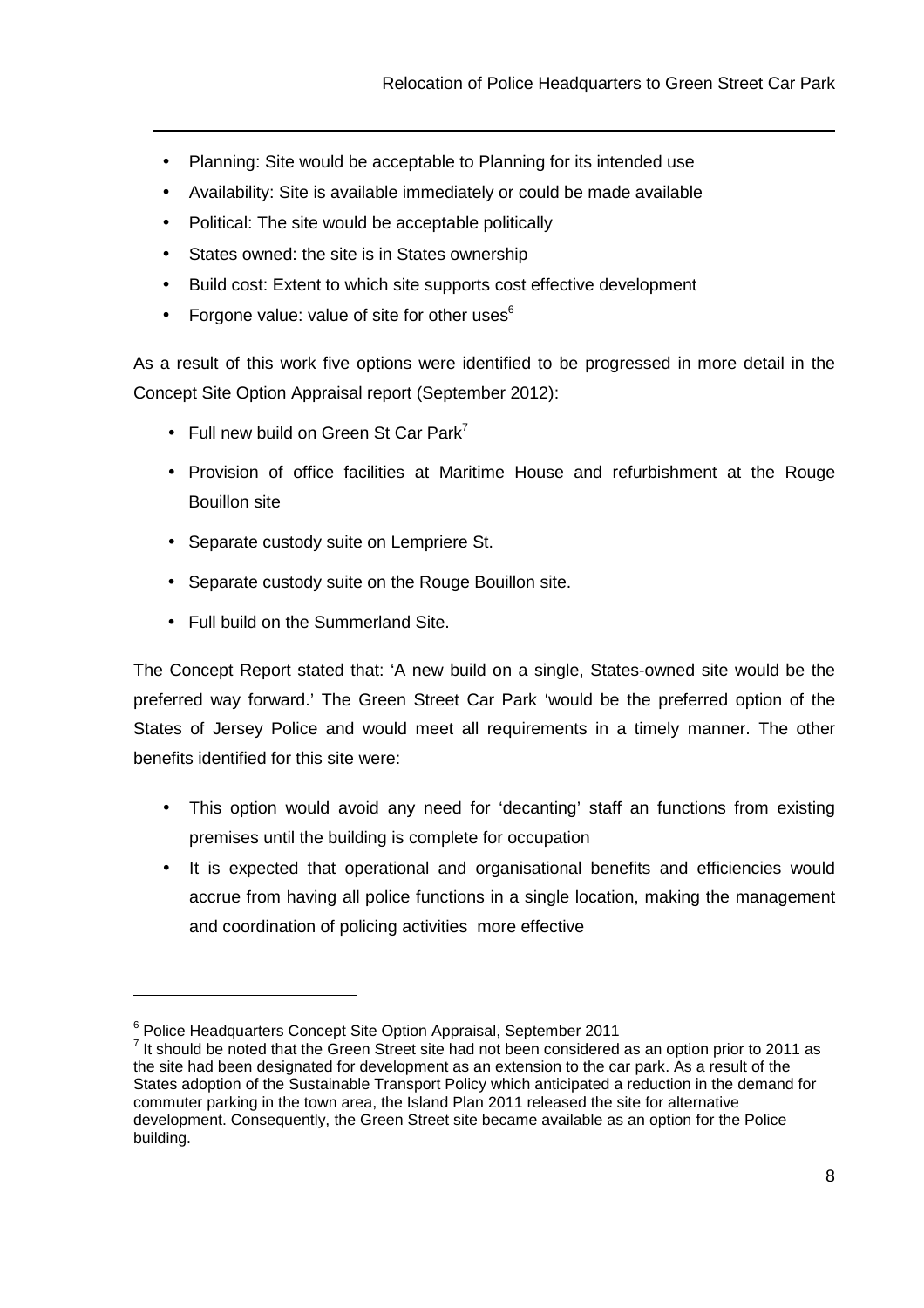- This option is likely to offer the best value option in terms of overall cost of build, project programme, whole life costing and future operation, particularly as this option requires the management and maintenance of only one building
- This option would render Summerland site surplus to Home Affairs requirements making it potentially available for alternative uses and/or disposal
- This solution would also free up part of the Rouge Bouillon site for alternative use for the future
- Likely to be delivered within available budget subject to further feasibility studies and value engineering.

The issues with the building were identified as follows:

 $\overline{a}$ 

- The one build solution was the most challenging on the project budget
- The solution reduced car parking in Green Street and would require modifications to the car park itself
- Alongside this option it would be advantageous to maintain a small 'shop-front' office in St Helier town centre to provide a central contact point for the public. This is not included in the option or the costs
- It has been assumed that the storage requirements of the States of Jersey Police (as identified in the area brief) will be accommodated either through electronic scanning or through securing an off-site location, such as La Collette
- Public access will be a challenge and consideration would have to be given to arrangements for members of the public visiting the building, possibly through providing access from Green Street car park<sup>8</sup>

It was not part of the Panel's brief for this review to examine in detail the alternative options considered at this stage. In summary, the option to refurbish and extend Maritime House, as a two site option, with a new custody suite at Rouge Bouillon, would take much longer to deliver and was less efficient for the Police operationally. The Lempriere Street option for a separate custody suite was discounted as too small. The use of Rouge Bouillon for a custody suite would require the demolition of the old school building which would delay the

<sup>&</sup>lt;sup>8</sup> Police Headquarters Concept Site Option Appraisal, September 2011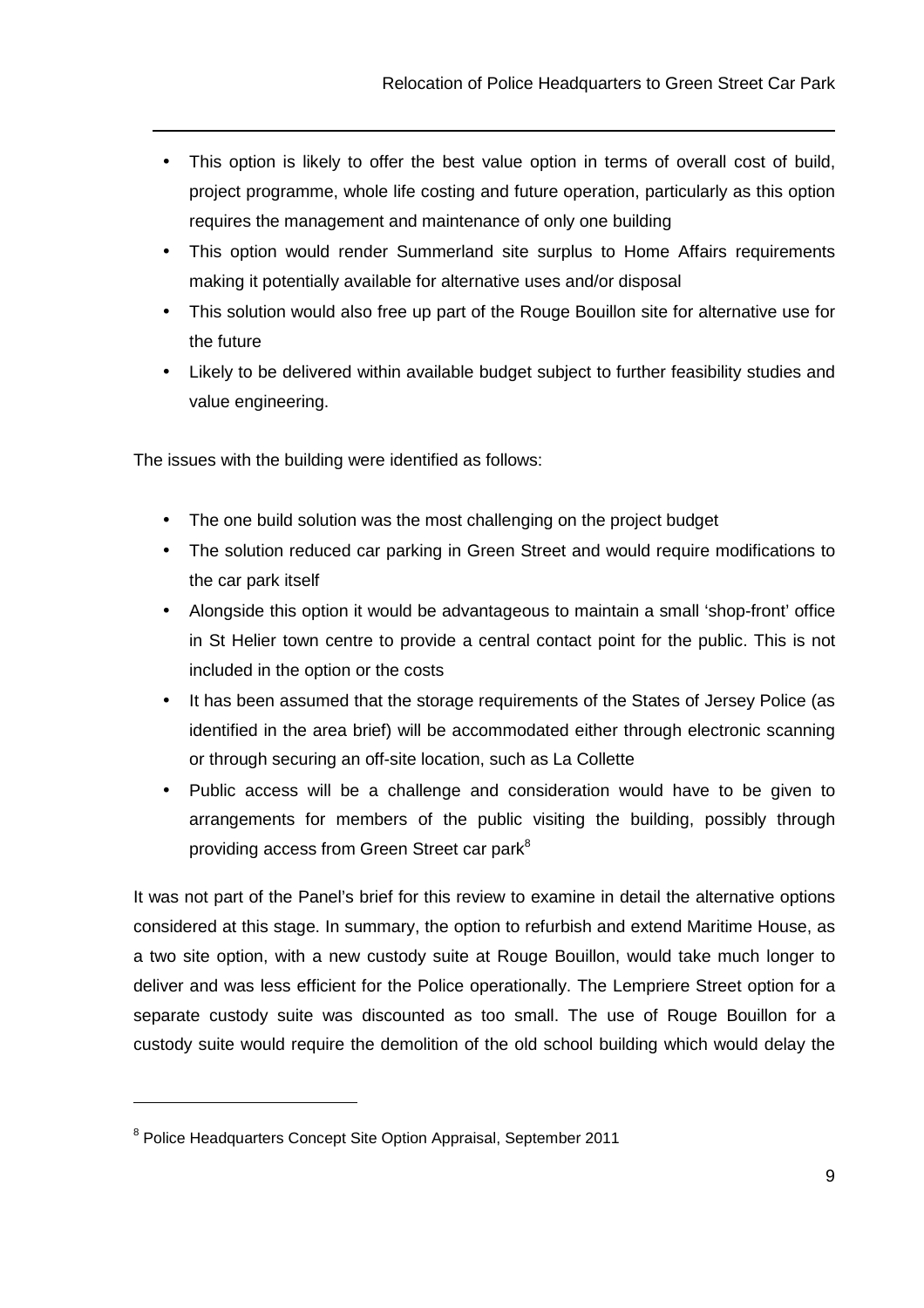project and introduce further costs. The option for a full build on the Summerland site would meet the full requirements of the States of Jersey Police but at a higher cost and would involve decanting staff, take a longer period of time and leave the Police in inadequate accommodation for a longer period.<sup>9</sup>

The Police HQ Political Steering Group concluded that Green Street was the best option and should be the subject of a detailed feasibility study. This was developed by the architects (Taylor Young) who had strong experience with developing police buildings, and a local design consultancy (also with experience of police buildings), following discussions with the Home Office to ensure the design met modern standards and a series of workshops with the police at various levels. This stage involved constructive exchange with Property Holdings whose role was to challenge stated aspirations to ensure that they were reasonable within modern office design strategy. A visit was made to view modern new police stations in the UK (e.g. Carlisle).

The Minister said that the feasibility study demonstrated that a Police HQ could be delivered on the Green Street site.

The outcome of this work was both an accommodation schedule and initial layouts that were signed off by the States of Jersey Police. This was followed by a detailed design process leading to the submission of the Planning Application in August 2012. This again included a comprehensive consultation process with staff to review floor plans and detailed room layouts. Again, these were subsequently signed off by the States of Jersey Police in advance of making the application.' 10

The Minister stated that if Green Street car park site had been available earlier it would have been the preferred option compared to Lime Grove as the car park option combined the custody suite and administrative offices on the same site, which contributed to further financial savings and allowed for the development of the Rouge Bouillon site for housing. It had the added advantage that issues such as traffic and location had already been considered as part of the planning for the Lime Grove option.

<sup>&</sup>lt;sup>9</sup> Ibid

<sup>&</sup>lt;sup>10</sup> Letter of Minister for Home Affairs to Scrutiny Panel, dated 15 October 2012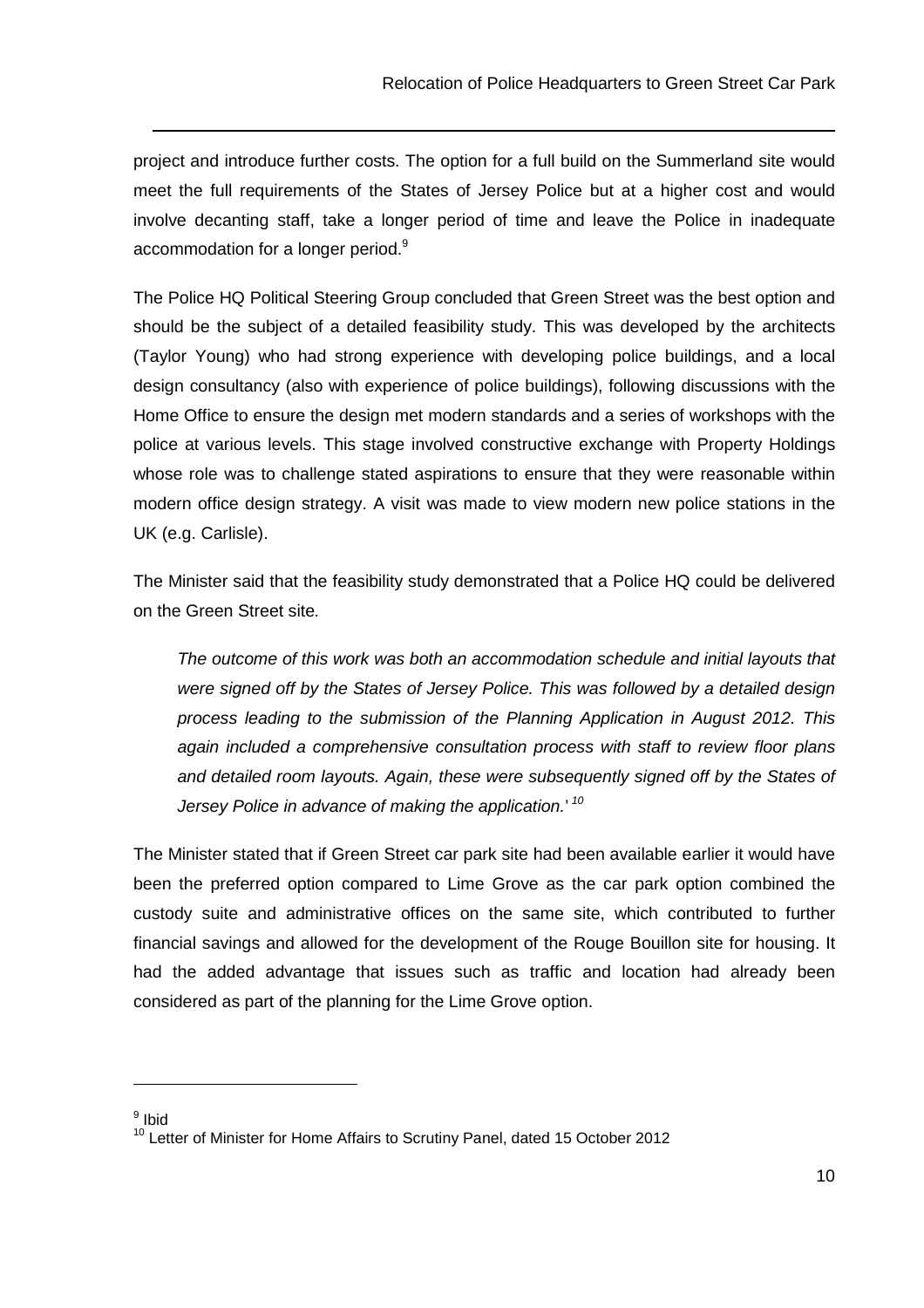Public consultation in February 2012 and pre-application discussions with Planning resulted in a number of key design changes. These are published on the States website.<sup>11</sup> The main changes included:

- Reducing the height by one storey and building over the custody suite to compensate
- Seeking Home Office guidance on the solution to provide natural light to the cells,
- Moving the building further from Lime Grove apartments, from 2.5m to 6.7 $m^{12}$

The Minister pointed out that the public perception that the building had been further constrained due to the removal of the fifth storey proposed in the first plans for the Green Street site was erroneous. A reconfiguration of the building had enabled the retention of the originally proposed internal area.

The Minister informed the Panel that the current design fully met the requirements of the States of Jersey Police as specified in the 2009 review. The Green Street design had not resulted in any reduction to the overall floor area but in fact provided a small increase in overall area. In 2009 the internal occupied area brief for the Police HQ had set a spatial requirement for 5,303 sq m. The current design at Green Street had an internal occupied area of 5,457 sqm.

The Deputy Chief Officer of Police maintained that, if an alternative site was selected for the Police station, the internal area would not be any greater than the proposal at Green Street. He pointed out that the current buildings at Rouge Bouillon and Summerland, though large, were very inefficient in their use of space and incapable of flexibility. Thus it had been possible to reduce the area requirements for the new building without compromising on the facilities for the Police Force. He said that the area specification on which the Green Street option was based had been reduced from its original specification as a result of a review in 2009 and was not in response to any constraints posed by the Green Street site.

 $\overline{a}$ 11

http://www.gov.je/SiteCollectionDocuments/Government%20and%20administration/ID%20police%20 headquarters%20information%20leaflet%20part%201%20overview%2020120731%20JS.pdf

Stage D report, Volume 1, dated September 2012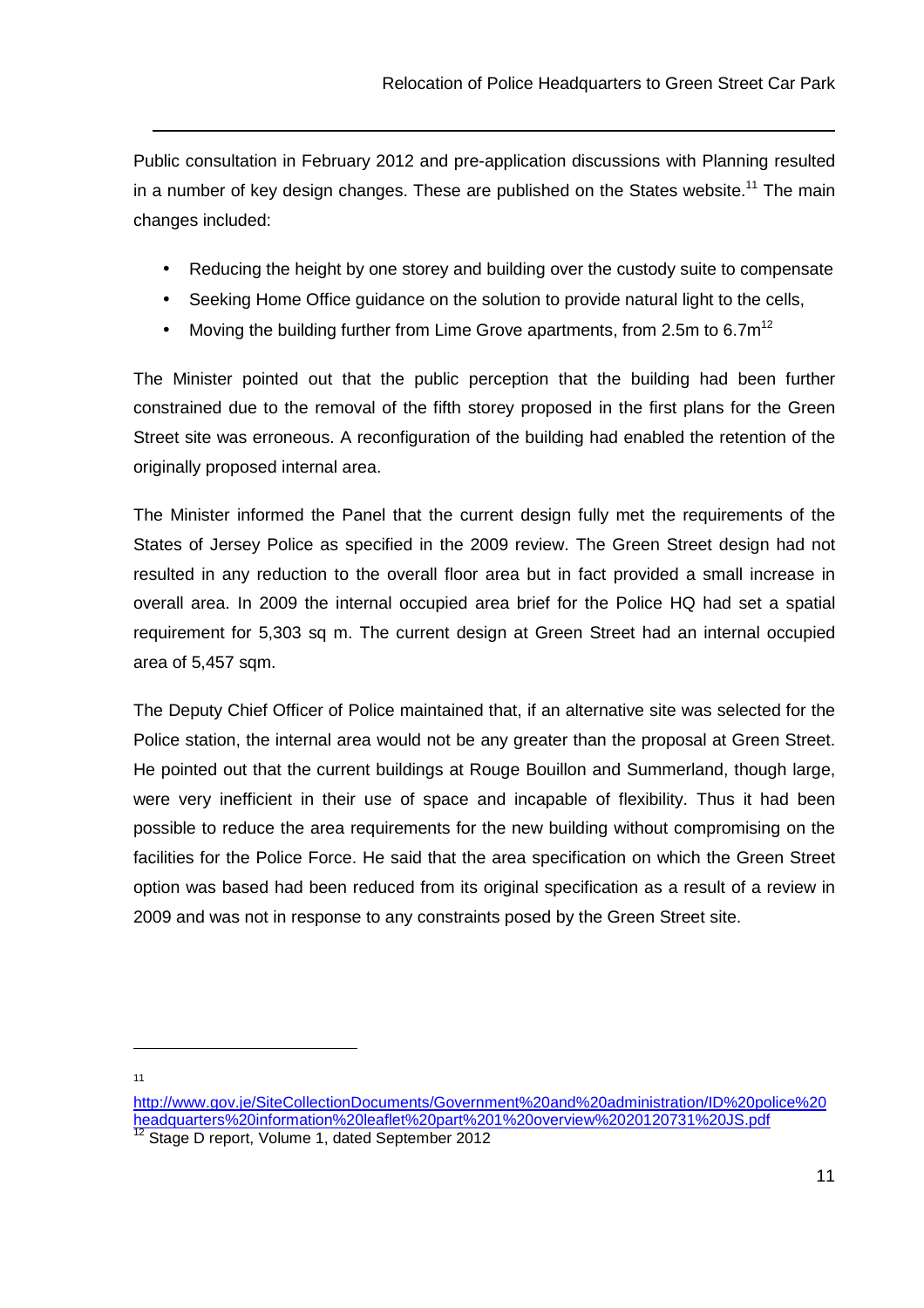## **3. KEY ISSUES**

This section of the report records the questions raised by the Panel in the course of its review of the proposed scheme.

## **3.1 BUDGET RESTRAINTS**

**Key Panel Concern:** The budget for the project was set in 2000 at £21m but has not been revised for inflation<sup>13</sup> effectively restricting the budget available for the project. The original specifications for the Police building have been reduced accordingly. The Panel wished to examine whether this reduction had compromised the requirements of the States of Jersey Police in any way.

## **Has the project had been driven by budget restraints rather than the best interests of the Police?**

The Deputy Chief Officer of Police explained that the design of the Green Street building was based on the specifications agreed by the States of Jersey Police following a review he had undertaken of police requirements in 2009. He maintained that cost factors had not led to the removal of any essential features in the design of the police station - all the police requirements identified in his review in 2009 had been incorporated into the current design in Green Street.<sup>14</sup>

#### **What impact did the 2009 review have on police specifications?**

The brief prior to 2009 could be described as including out-dated thinking and over specification of space in a number of areas, in particular the provision of individual offices, cellular departmental areas and office accommodation generally.<sup>15</sup>

The Deputy Chief Officer said that the 2009 review had been important in clearing obstacles to the police building project. It been one of his first tasks on arriving in Jersey as Deputy

 $13$  Some of the original budget has been expended due to the costs of various feasibility studies on project options. £2m of additional funding agreed in 2011 and has been added to the capital allocation budget as £1m in 2013 and £1m in 2014. This has made the available budget c£21m <sup>14</sup> Meeting dated 16th October 2012

<sup>&</sup>lt;sup>15</sup> Letter of Minister for Home Affairs, dated 26th October 2012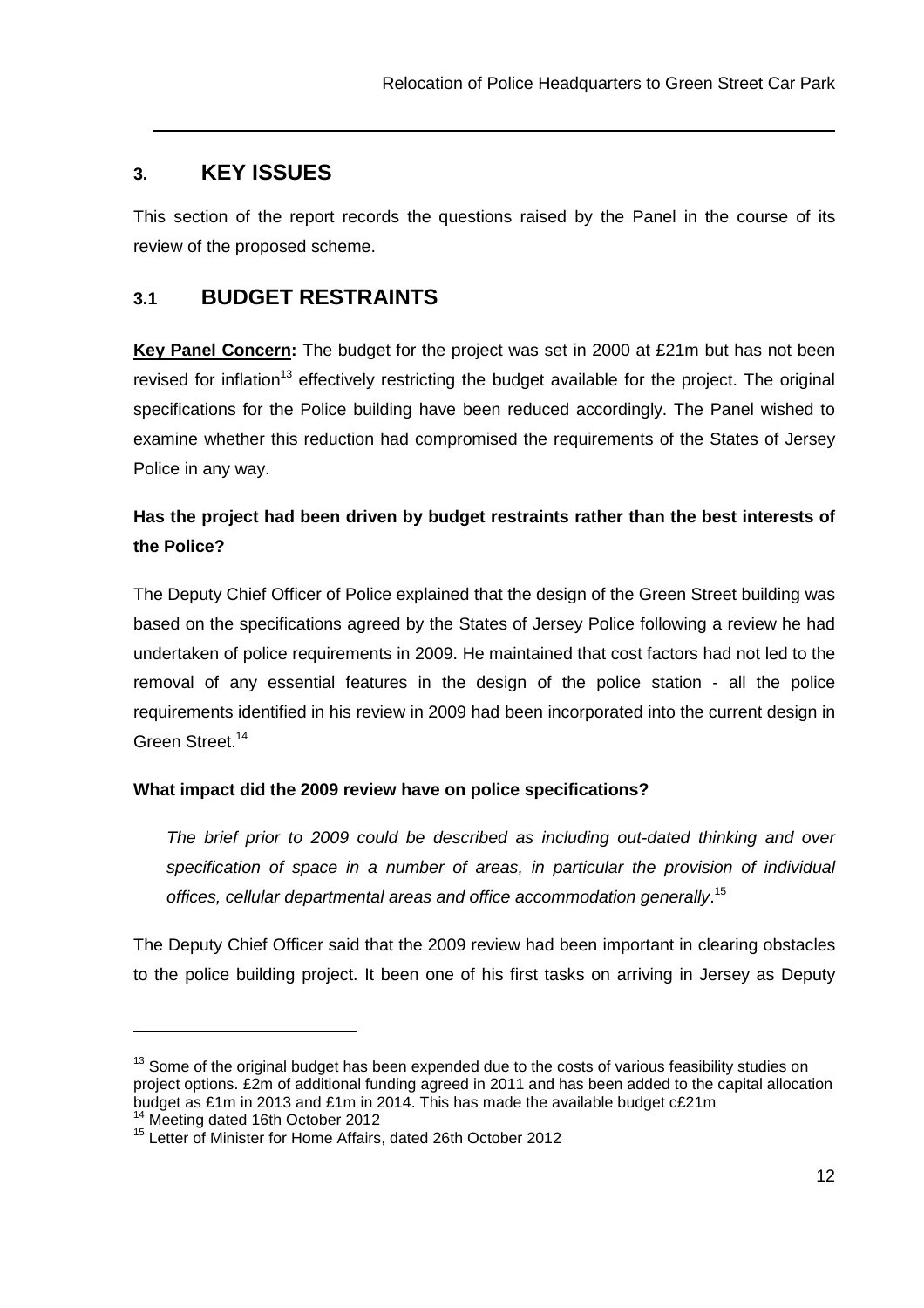Chief Officer (March 2009) from previous service with Dyfed-Powys and West Mercia where he had had some experience with developing a new police HQ and custody suites. A two day workshop had been undertaken with all stakeholders present involving engagement with individual departments and sections one by one with the section head typically including 2 or 3 representatives from their area in the process.

He had concluded that the design which had been developed over the previous decade was over-specified and did not take full account of developments in modern policing standards. He believed that the over-specification had been a major factor in the difficulty and delays in identifying a suitable site.

The review in 2009 had resulted in a 30% reduction in the internal floor area and a saving of approximately £5.3m on estimated construction costs.<sup>16</sup>

The Minister told the Panel:

It is important to note that this exercise was not aimed at fundamentally changing the user requirement. Rather it was about ensuring an appropriate provision of space through the application of modern standards and more flexible working arrangements.<sup>17</sup>

## **What were the chief elements removed from the specification as a result of the 2009 review?**

Key changes included:

- Reductions in proposed areas allocated for individual offices (e.g. from 12 sq m to 6sq m).
- Introducing space standards which supported open-plan working in areas of multiple occupation. This included the removal of some individual offices from the schedule.

<sup>&</sup>lt;sup>16</sup> Meeting dated 16 October 2012

<sup>&</sup>lt;sup>17</sup> Letter of Minister for Home Affairs, dated 26th October 2012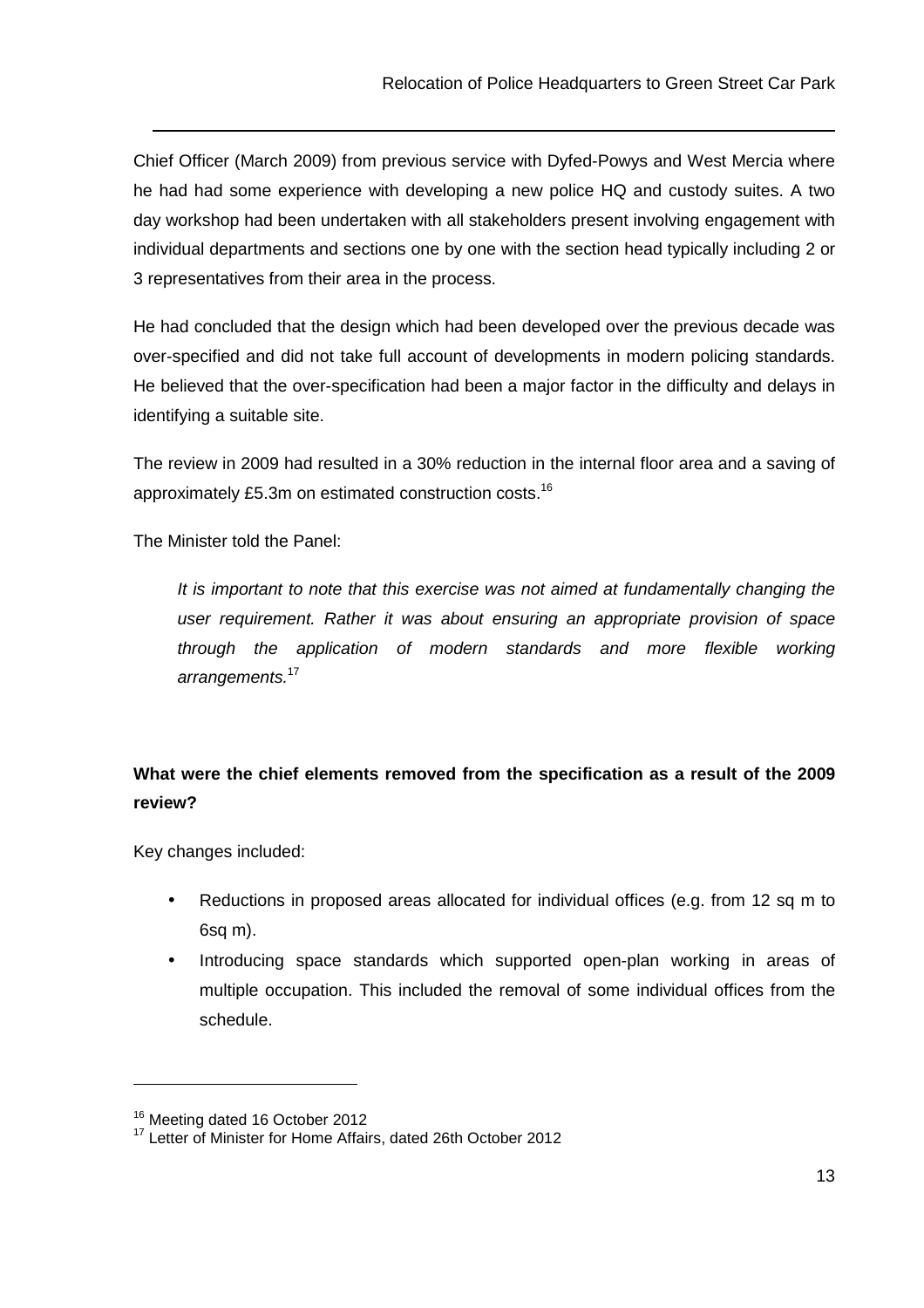- A small number of spaces regarded as not required or which could be provided through alternative means were removed (e.g. such as an 8sq m space allocated to a visiting driving instructor).
- Some conference spaces reduced in area, but made more flexible through the use of flexible acoustic partitions.
- The storage area for recovered cars was identified as being off-site.

 $\overline{a}$ 

- A number of storage spaces being combined to make better use of building space (e.g. an exhibit store consolidated with a forensic store and the use of roller storage within the Public Protection Unit).
- A significant reduction in the area requirement for locker areas (both operational and those identified for general staff), based on latest police locker design and the correct spatial configurations.
- The notion of providing a staff parking area large enough for c. 60 staff was removed.
- The review process also resulted in the addition of new space requirements considered of value to the long term future of the new police building, such as secure evidence store and covert monitoring suite.<sup>18</sup>

## **Were any elements of the 2009 review removed from the specification during the design process for the Green Street site?**

Ministerial response: The 2009 schedule was developed in the absence of an agreed site, single or split. It was therefore natural that some of the identified requirements relating to the external spaces had been modified as a result of the actual solution identified. Whilst external spaces regarding operational, motor-bike and cycle parking were included, there had been some changes as a result of the Green Street proposal:

• It has not been possible to provide parking for 7 visitors on site. Instead reliance is to be made on parking in the local area, including allocated spaces. It should be noted Home Office Design Guidance recommends any visitor car parking is located

<sup>&</sup>lt;sup>18</sup> Letter from Minister for Home Affairs dated 26 October 2012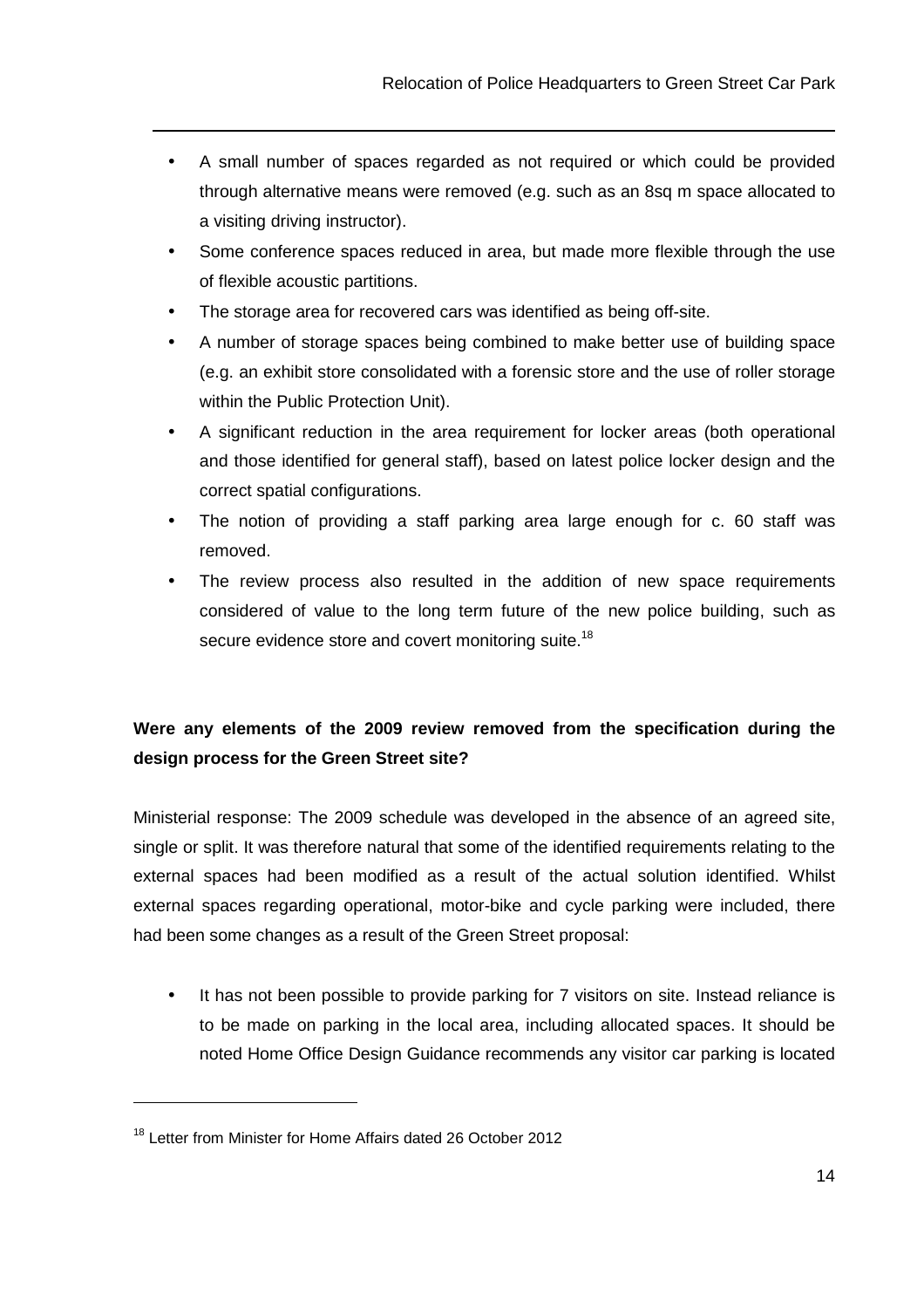at least 10 metres away from the building in order to prevent potential terrorism and risks from organised criminality. It is common for city centre police stations in the UK, to make no allowance for visitor car parking.

- In 2009, it was envisaged that 55 operational vehicles would be required. Changes in the way the fleet is developing means that the 42 spaces proposed are sufficient for the future.
- Space for specialised oversized vehicles was identified, however it was envisaged that these could be parked off-site (see below).
- Benefits were identified as a result of locating the Scenes of Crime garage at a separate location.

In terms of the internal areas, the Minister commented:

… it must be appreciated that the process of design and development results in refinement of the design both in terms of changes in the functions of SoJP (for example departments had changed and merged) and in terms of the specific design of the building and in terms of the need to accommodate specialised spaces such as plant, equipment, generators and UPS facilities etc.

Departmental synergies were identified as the brief developed, which allowed common functions and/or activities to be co-located. This supported the adoption of modern office working methods and facilitated a more efficient use of space. A notable example of this efficient space planning approach is the development of the Force Intelligence Bureau configurations. For example, shared and common activities have been arranged to allow the use of hot desking for specialist and support staff removing the need for separate workstations in technical areas. In addition configuring intelligence teams in a horse shoe arrangement has allowed meeting room spaces to be shared, supporting the philosophy of providing flexible multipurpose accommodation.<sup>19</sup>

 $19$  Ibid

 $\overline{a}$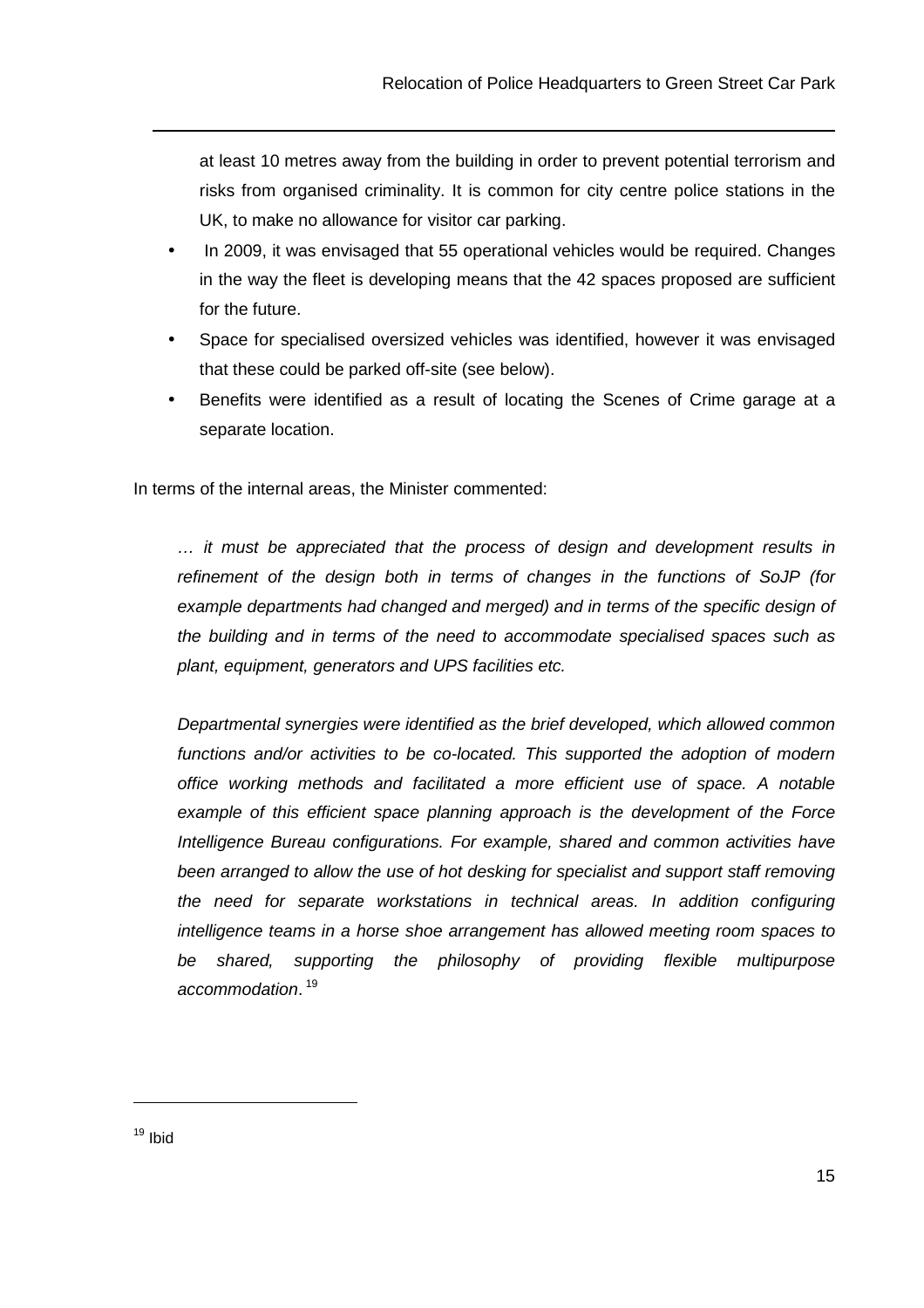#### **Panel comments**

Members note that there has been considerable reduction in the spatial specifications of the planned police buildings since the original concept in 2000, a total of 30% reduction in the planned internal occupied floor area. This has been introduced with the aim of adopting modern office working methods and facilitating a more efficient use of space. It also indicates a sharp increase in workplace density and members were concerned that this might signal a crowded workplace environment.

Further research has shown that this follows a trend in UK offices. The British Council of Offices, launching its new Guide to Specification in May 2009 revealed that the average density of workplaces had increased 40% since 1997, when the average office density (the net area per person) was 16.6 sqm compared to 11.8 sqm today.

Richard Kauntze, Chief Executive of the BCO, said:

It is a misconception that higher office densities mean we are all packed in like sardines. The increase in density has come about because, on the whole, we are working differently and using space more effectively. The cellular, inflexible offices of the 70s and early 80s have gradually been replaced by open-plan, team-orientated environments with a range of facilities from kitchens to gyms. We are a knowledge-based service economy where comfort and amenity play a significant role in workplace productivity. $20$ 

This research appears to support the line taken by the States of Jersey Police in their review of specifications in 2009. Nevertheless, members have reservations based on the consideration that the Police might have specific requirements in office buildings which were not the same as commercial office buildings.

The Panel has also taken notice therefore of the UK Home Office guidelines on Police building design. $21$  This guide recognises the importance of achieving a balance between

<sup>&</sup>lt;sup>20</sup> http://www.bco.org.uk/news/detail.cfm?rid=118

 $21$  Police Buildings Design Guide, section 6 Design Excellence, September 2007,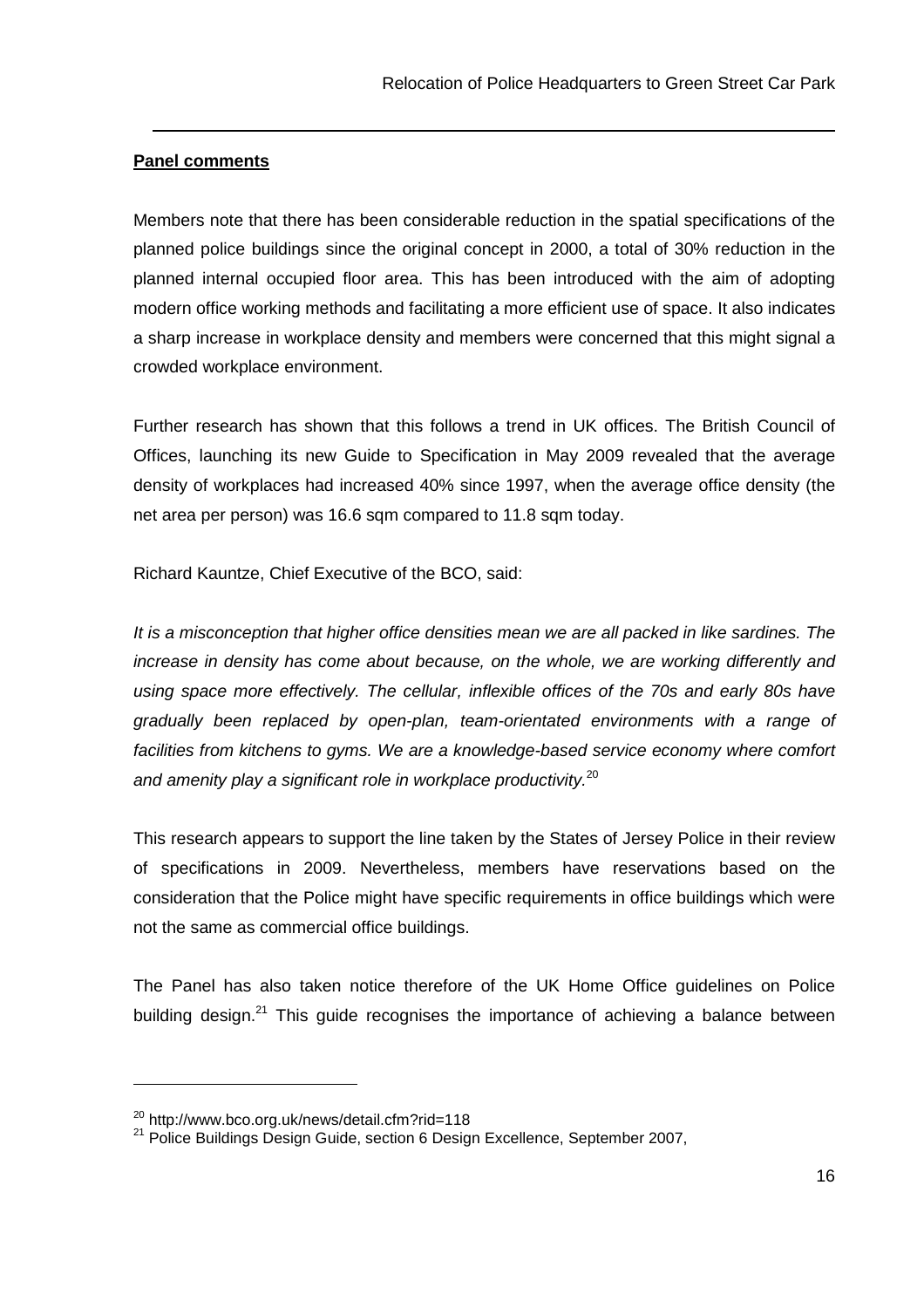workplace layout, the move towards more collaborative ways of working and value for money in the use of resources:

The layout of the workplace has a significant impact on the way an organisation functions: the way staff interact with each other and with the external environment and the way the business functions. It has demonstrable and measurable financial and commercial consequences for the organisation and spatially efficient layouts can deliver clear benefits.

Recent changes in workplace planning have moved away from cellular offices to office layouts which encourage a more open, collaborative way of working, with flexible space being the key requirement for the way organisations work. Within the public sector, pressures on public spending have grown with a focus on delivering front end services and maximising the efficiency of operational expenditure. The workplace therefore needs to represent value for money in the use of resources.

Value for money in this respect is defined as getting the right balance between cost and quality to meet stated user requirements. ……

Working environments have become increasingly dynamic; IT and technology developments have increased the workstyle opportunities to staff: the physical environment needs to be readily adaptable to meet these changes. It is now accepted that the physical workplace and its features, such as layout, comfort, appearance and functionality, affect staff's ability and motivation to work and also the quality of work that they do. The drive is for workplaces that:

- use space efficiently
- are accessible: adopting inclusive design principles
- are efficient to run and maintain (assessed over the whole life cycle)
- are energy efficient in their operation and sustainable
- support people in their work help them to operate in an effective manner  $2^2$

 $22$  Ibid

 $\overline{a}$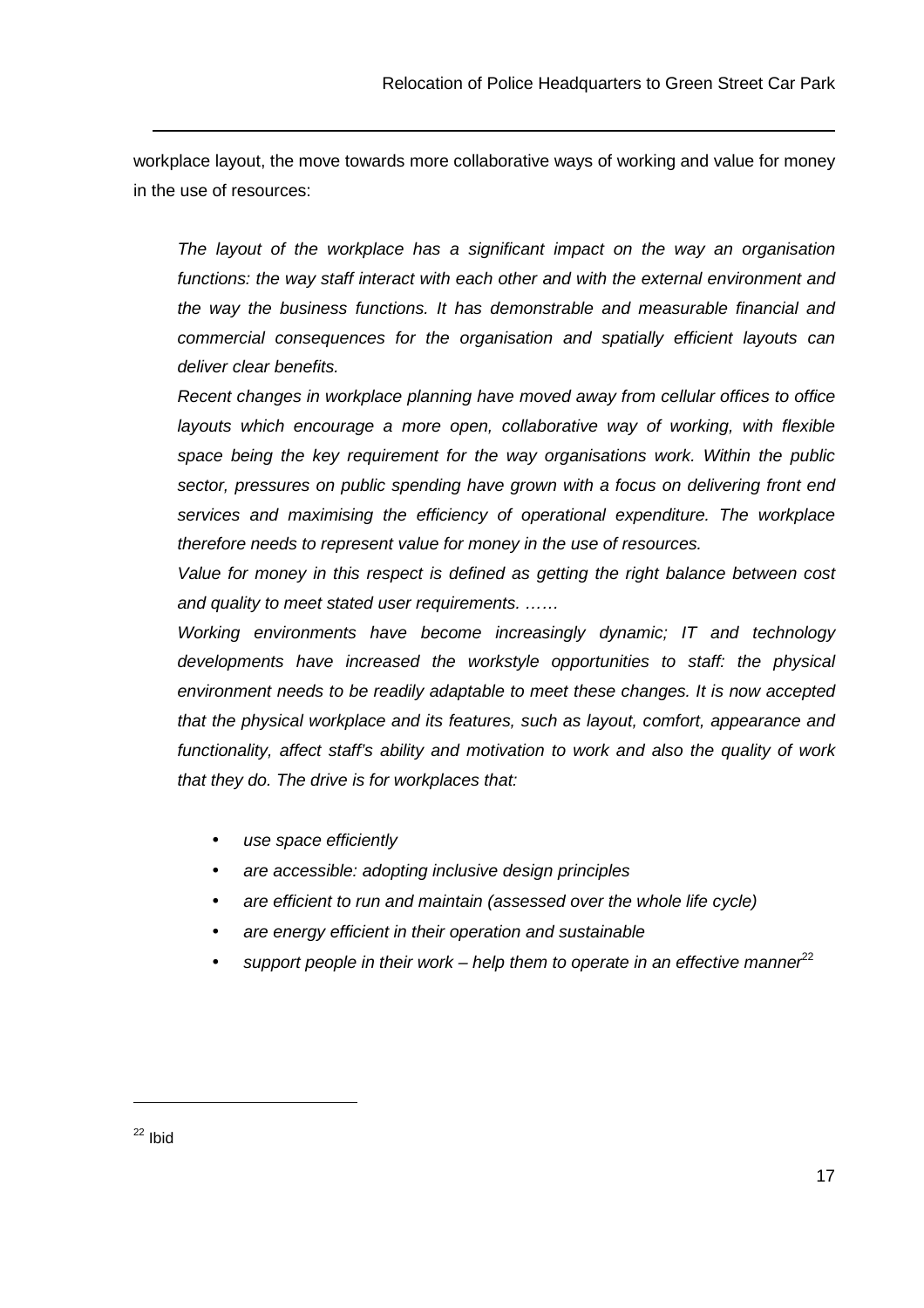The design guide acknowledges the psychological effect of buildings:

- The building should not be overcrowded or cramped.
- It should be a pleasure to use, and should reduce stress for users.
- It should not be noisy or distracting
- Circulation and common areas should be pleasant.
- There should be good views out of the building to well landscaped areas.
- There should be comfortable environmental conditions, with a degree of personal control.
- Indoor air quality should feel fresh.
- The building should make you think
- It should engender a steady, but dynamic, pace of working
- The building should lift the spirits<sup>23</sup>

The Panel also noted Section 12 of the design guide which sets out in detail the principles to be applied to General Office Accommodation. This section describes how open plan offices can improve efficiency and working relationships:

Office accommodation should aid the performance of those using it by supporting their work processes through the way that space is arranged. The ideal office arrangement will vary between civilian roles within police buildings, police officers and specific crime teams. The challenge is in balancing the force's requirement for interaction and privacy in its office accommodation, and therefore needing to balance the mix of open-plan, cellular offices, general office support spaces and specific dedicated crime or team rooms and private interview rooms.<sup>24</sup>

The Scrutiny Panel is not qualified to assess the extent to which the internal design of the current building has achieved the implementation of the design principles set out in the aforementioned documents. It is for the States of Jersey Police to be confident that they

 $23$  Ibid

 $^{24}$  Ibid section 12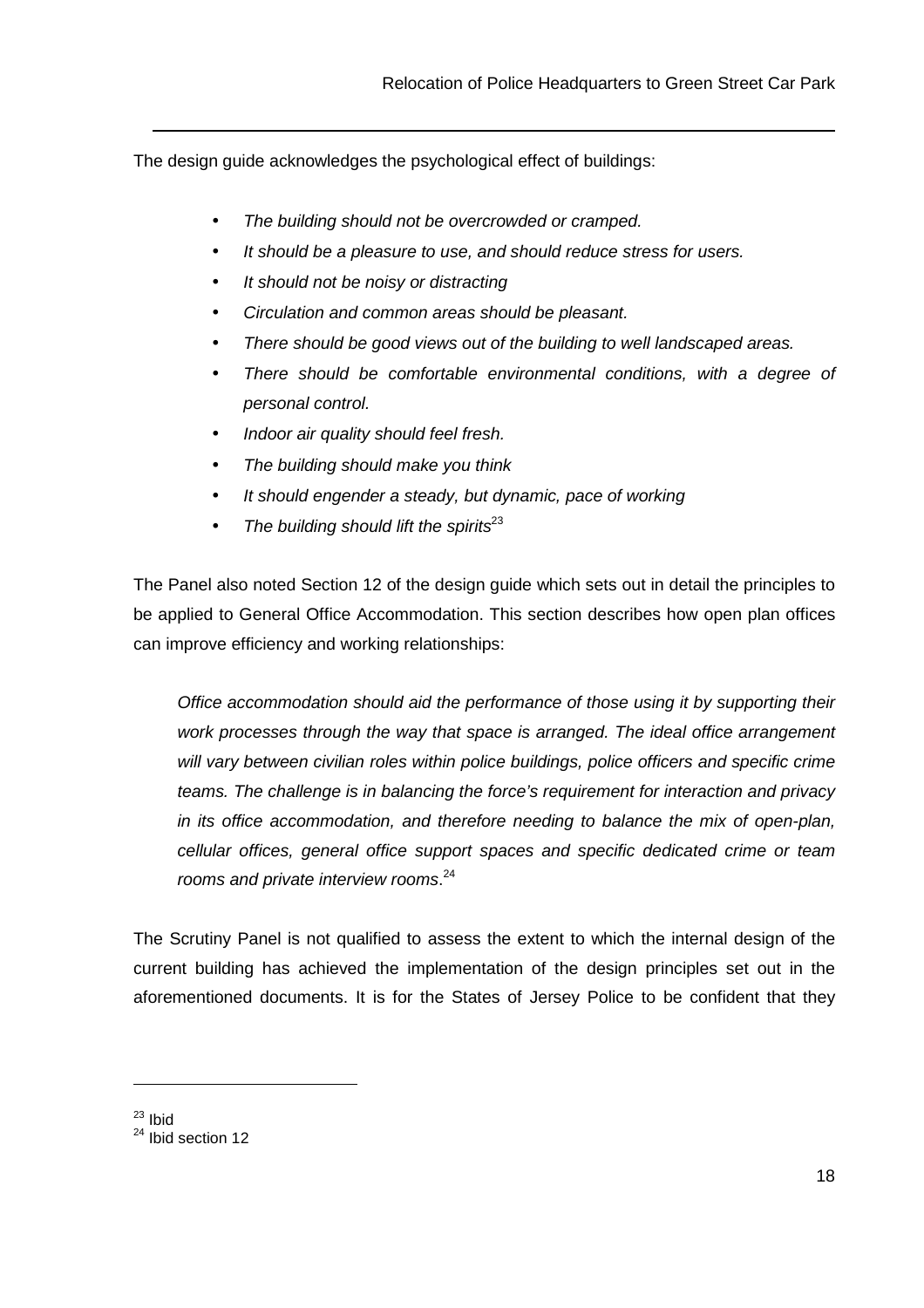have considered and achieved every significant detail of their requirements. The States of Jersey Police have signed off the design accordingly.

That said, the Panel identified a number of issues which they wished to clarify regarding the implications of elements which had been removed from the original specifications. These included

- the removal of staff parking;
- the combination of storage areas
- the impossibility of providing visitor parking on site; and
- the off-site location of the Scenes of Crime garage and archive storage, as well as an area for recovered cars.

These issues are discussed later in the report.

#### **Staff input and buy in**

One further issue to be discussed before leaving this section of the report is the input and buy in from staff. The Police Buildings Design Guide recognises that this is essential for good office design.<sup>25</sup>

The Panel was provided with a schedule of meetings held during the consultation process together with the various officers participating. The Deputy Chief Officer of Police told the Panel that detailed consultation with police staff had been conducted on a department by department basis and had looked at issues including the adjacencies of offices and the space requirements. He said that staff feedback had provided many useful suggestions which had been incorporated into design changes (for example, the design storage space and processes for dealing with stolen property).<sup>26</sup>

The President of the Police Association confirmed that the consultation with staff had been extensive and effective. Early designs had been changed and improved in response to staff comments. Plans had been made available in open spaces in the Police station for officers

 $^{25}$  Police Buildings design Guide Section 6, page 23

 $26$  Meeting dated 16th October 2012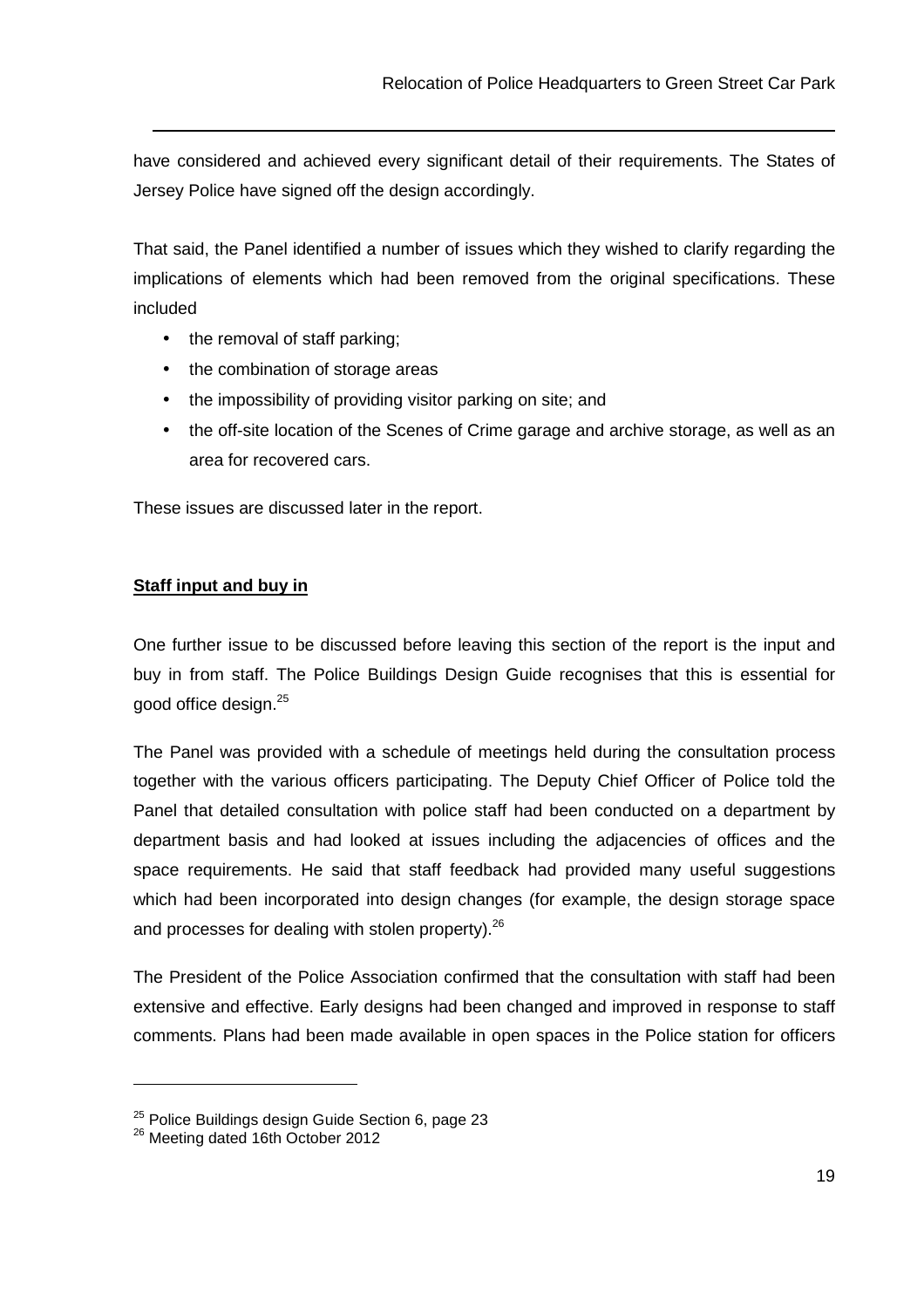to comment. He was confident that all significant issues raised by officers had been addressed and had not received any negative feedback about the latest designs. $^{27}$ 

## **Were there any significant reservations expressed by stakeholders at the 2009 workshop relating to aspects of this reduction in specifications?**

Ministerial response: There were no significant reservations from the various departments. The Minister said that the workshops were established to review and challenge the proposed area schedule in an open and interactive environment:

In this environment there was clearly much discussion about the original area schedules and individuals had, at times, to justify specific requirements they had identified. The focus of this was aligning areas to accepted modern office space standards and seeking to deliver the kind of efficient use of space that can be achieved in a more modern building. As part of this process there was clearly much debate and of course questions were raised, for example about the greater use of open plan offices and the Scientific Support Unit about the layout of laboratories and workstations.<sup>28</sup>

#### **Panel comment**

The Panel has to rely on the statements from the senior management and the Police Association regarding the lack of any remaining concerns on the part of police officers and civilian staff. The Panel has not received any indication of reservations to the contrary. Members, however, would have appreciated the opportunity for further feedback and confirmation from staff at various levels of the organisation but recognise that it is necessary to accept the confines of formal reporting processes. Nevertheless, members believe that the issue of parking for police officers is one which may not have been fully considered and will return to this issue later in this report.

<sup>&</sup>lt;sup>27</sup> Meeting dated 16th October 2012

<sup>&</sup>lt;sup>28</sup> Letter from Minister for Home Affairs dated 6 November 2012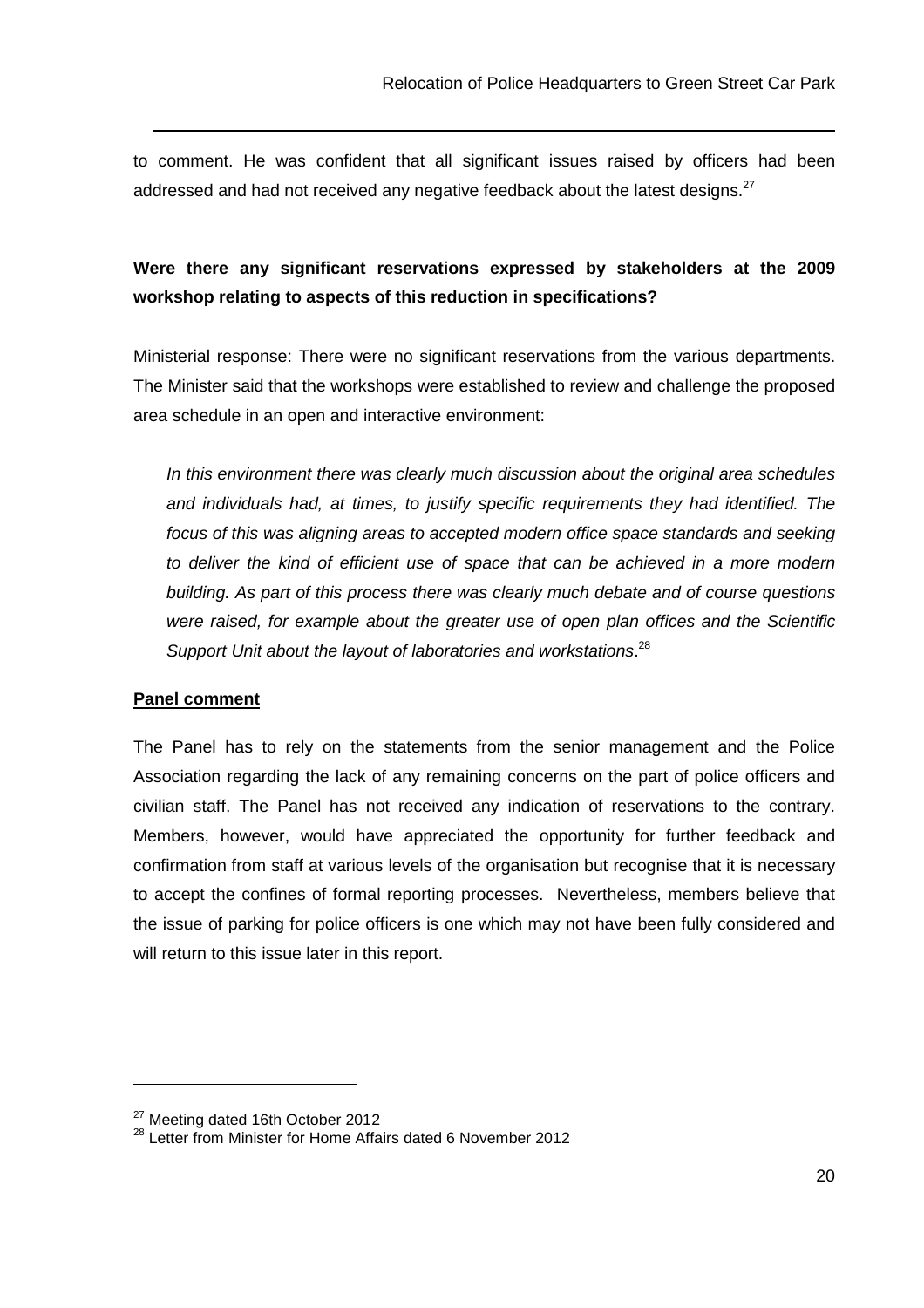## **3.2 CONSTRAINTS OF THE GREEN STREET SITE**

**Key Panel concerns:** Green Street appears to be a restricted site that may not satisfy the future needs of the States of Jersey Police. The Panel wished to examine whether the various police departments, which are currently accommodated in a variety of buildings at Rouge Bouillon and Summerland, had been forced into a smaller combined area.

The population of the Island is projected to grow significantly over the next 30/40 years and this may incur a requirement for additional police officers.

In addition members were conscious that policing requirements have changed over the years in response to developments in society, eg recent years have seen the need for increasing facilities for financial crime and domestic violence.

Also large scale investigations, eg the Historic Child Abuse Enquiry or the Midvale Road murders, may require dedicated additional space.

Members believed that new accommodation was likely to be required for emerging new services. Members believed that the pressures on the Financial Crimes Unit, in particular, were likely to grow in the future and there was a risk that the planned accommodation would no longer be adequate for potential future requirements.

## **Did the constraints of the Green Street site pose a particularly difficult challenge to the architects?**

The Panel asked the architect to comment on the suggestion that the Green Street site was a very difficult site to develop in order to fit in all the requirements for the police. The architect from Taylor Young provided the following statement:

The area of the Green Street site is no different to most police station sites in the UK. All sites of this nature require careful planning to ensure the optimum design solution. It would be extremely misleading to suggest this site is any more challenging to design for.

A number of UK forces have relocated to out of town locations over the last fifteen years. However, this approach necessitates the provision of an additional town or city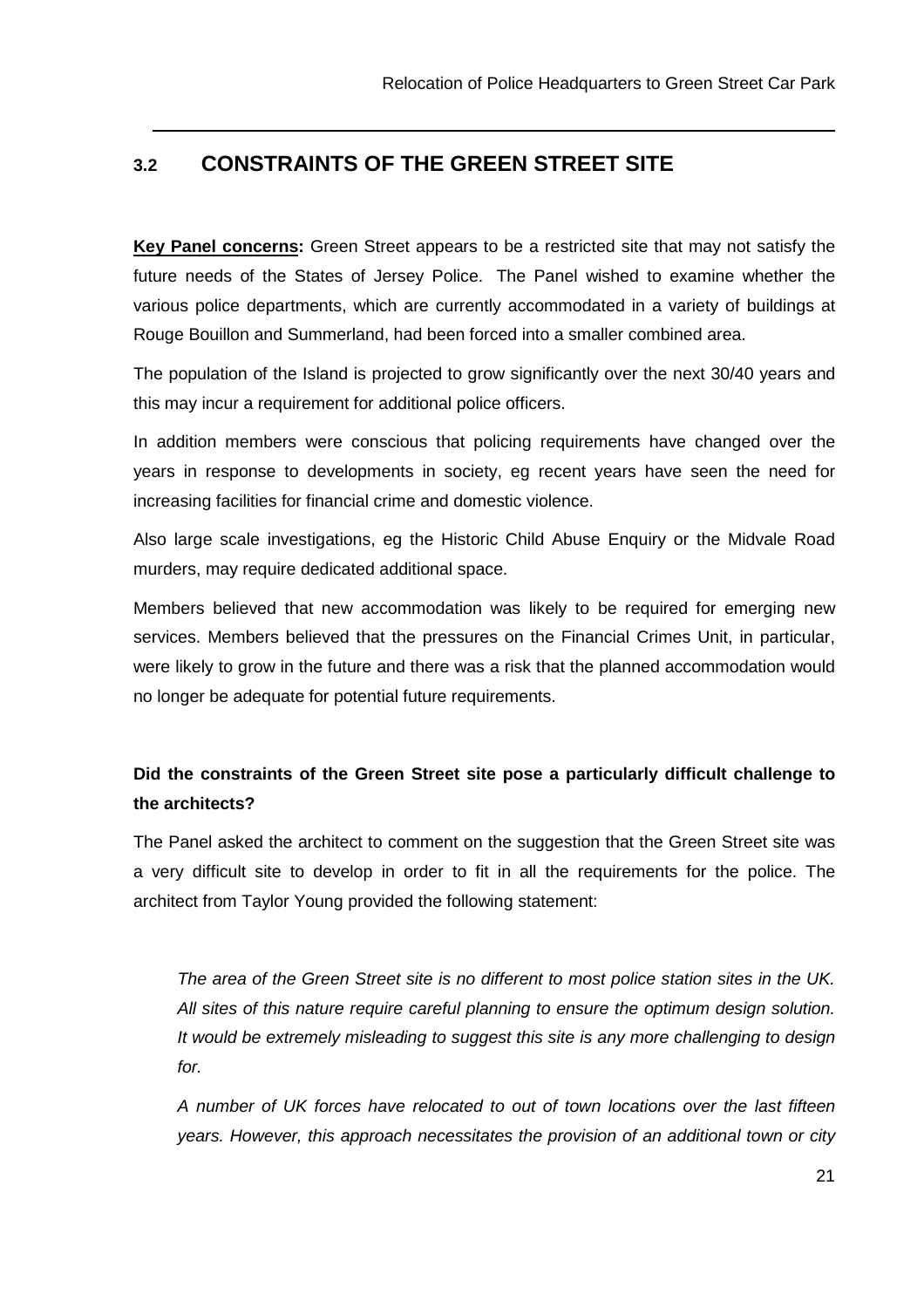centre neighbourhood station. As a result site selection strategies have shifted recently. It is now considered more appropriate to locate on the periphery of the town or city centre, avoiding the need for an additional facility with limited access to resources and operational support.

The proposal for the new police headquarters for States of Jersey Police echoes current strategic thinking with regard to locating major operational buildings.<sup>29</sup>

## **Will the Green Street scheme meet the requirements of the States of Jersey Police for the next 30/40 years?**

The Minister told the Panel that he was satisfied that the proposed scheme had been designed with the future in mind:

The space standards adopted for the headquarters building reflect best practice guidelines for UK police buildings and British Council for Offices recommendations $30$ . These design principles support the need to provide flexible serviced office accommodation, facilitating modern working conditions capable of adaptation to meet the changing demands of modern policing. I set out below some specific examples of where the building provides flexibility for the future:

- The new custody suite has been expanded from the current 12 cells to 20. The States of Jersey Police has identified that this will accommodate likely demand for at least 30+ years, whilst observing all the necessary guidance and regulations with which the States of Jersey Police need to be compliant.
- An expansion allowance of 10% has been incorporated into the areas of all office areas.
- The control room has been deliberately increased in size to cater for the possibility of future expansion as a joint control room in the future and could be increased in size by 4 desks (from the current 8) to accommodate this requirement.

<sup>&</sup>lt;sup>29</sup> Email from Associate Director, dated 09.11.12

<sup>&</sup>lt;sup>30</sup> British Council for Offices latest research: http://www.bco.org.uk/news/detail.cfm?rid=118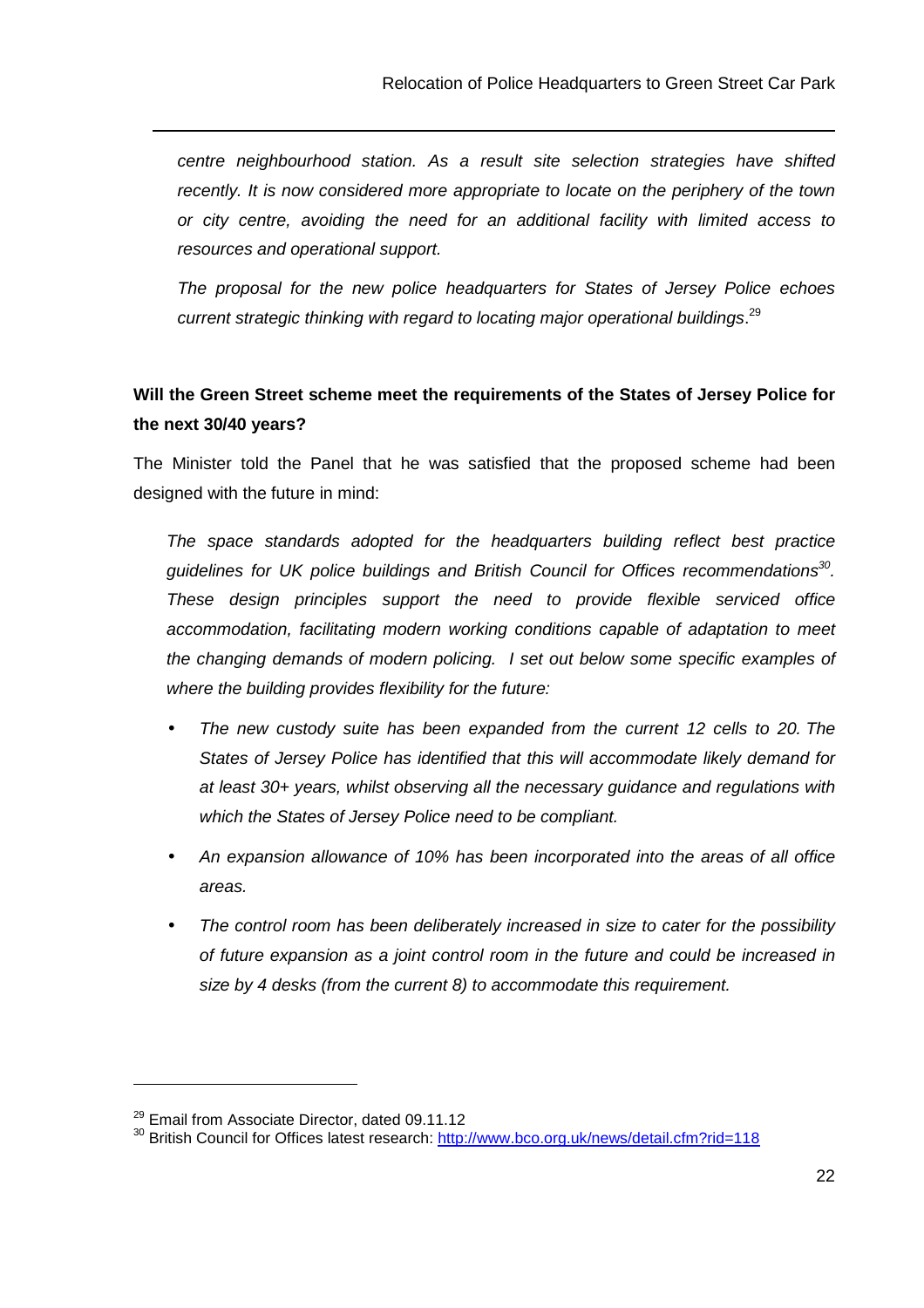All partitions are lightweight and can be changed simply to accommodate changes in layouts and requirements for the future.

- The building contains a number of flexible spaces, including gold and silver command rooms, incident rooms, training rooms, and meeting rooms which can be adapted for a variety of uses.
- The service risers, raised floors and ceiling voids provide a high degree of flexibility and have been specified to cater for expansion in electricity, IT cabling and other services.
- The building design includes more CCTV and access control points than specified to cater for future expansion in security provision. $31$

The Minister was confident that the measures identified above would ensure that the build allows for departmental expansion or changes to meet current day and future Policing requirements. He told the Panel that, operationally, States of Jersey Police staffing had seen little or no growth since 1988. The numbers of personnel within the States of Jersey Police had reduced in recent years and was unlikely to change dramatically in the long term. In setting the requirements for the new building, the States of Jersey Police had carefully considered the implications of 'future proofing' in their user requirement. $32$ 

The Deputy Chief Officer of Police maintained that the Green Street site provided all the facilities which could foreseeably be required by the Police for the next thirty years. The building contained an appropriate mix of office spaces which could be adapted for a variety of uses. The design plans allow for a greater degree of flexibility in using the building which the current building (Rouge Bouillon) prevents because of its internal limitations. For example, if required in cases of large investigations (such as the Midvale Rd murders or Historic Abuse enquiry), conference and training rooms situated on the top floor could be adapted for use by mutual aid teams and/or multi-agency teams. Although it had been necessary in the past to provide facilities in adjacent areas at Summerland as the requirements of specific teams, eg PPI and CJU had emerged, the new facilities would provide adequate and flexible accommodation for all foreseeable requirements.

 $31$  Letter of Minister for Home Affairs to Scrutiny Panel, dated 15 October 2012

 $32$  Letter from Minister of Home Affairs to Scrutiny Panel dated 15 October 2012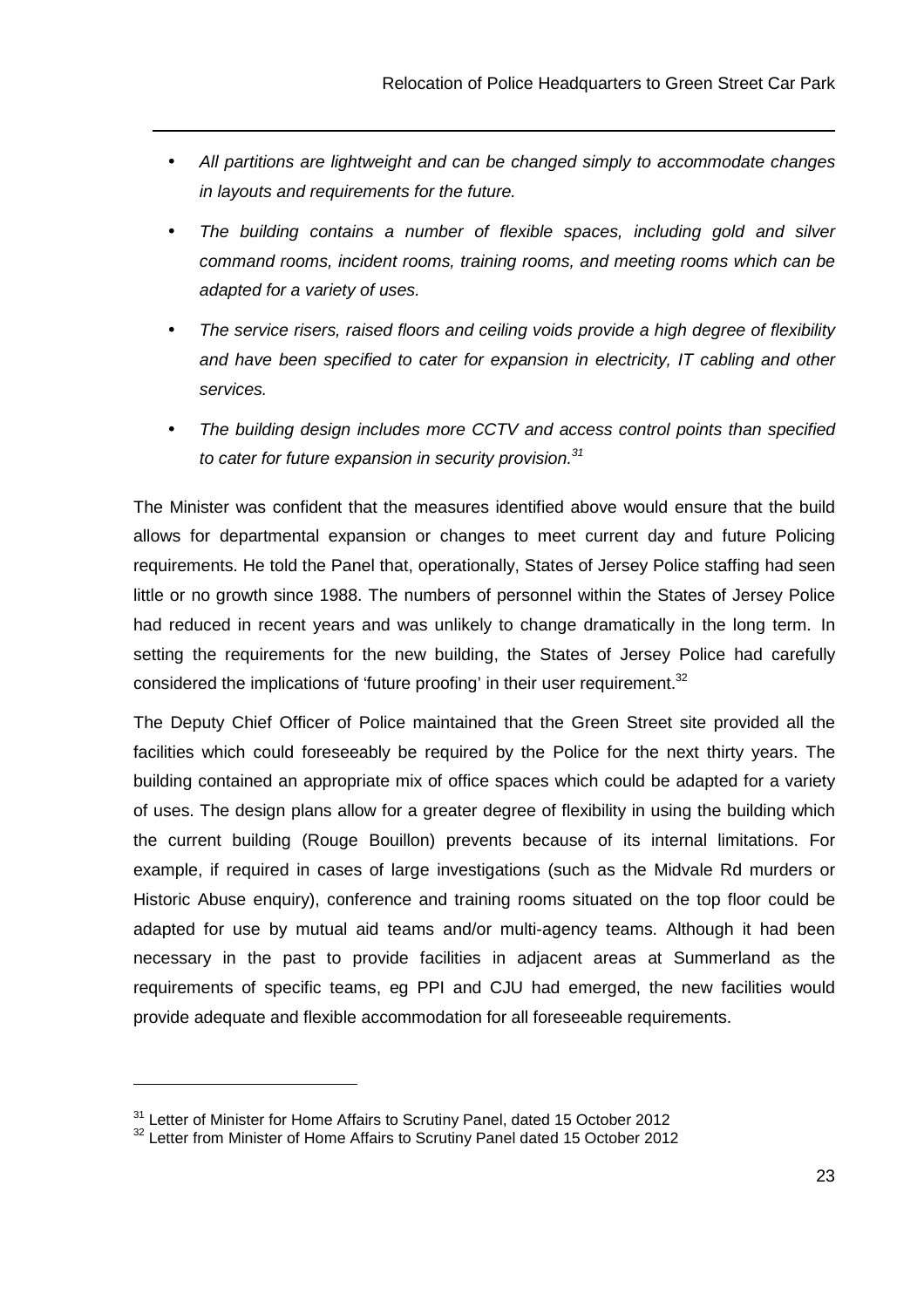The Deputy Chief Officer said that the main expansion within SOJP in recent times had not been down to an increase in staff numbers, but rather was due to the constraints and inflexibility of the existing buildings. It is for this reason that the expansion to Summerland had been required in 2003. Overall numbers of CID officers had reduced, not increased, despite the creation of new discreet teams.

He added that by taking advantage of new and mobile data technologies, officers could prepare reports without the need to return to the police station, enabling higher public visibility, more efficient working and a reduction in desk requirements $^{33}$ .

**An expansion allowance of 10% has been incorporated into the areas of all office spaces. What exactly does this mean in terms of provision for additional personnel and additional computer technology?** 

Ministerial response: The 10% spatial tolerance related to office areas only and not in personnel. This means that desk configurations can be reorganised and compressed to provide space for an additional increase of workstation numbers whilst still meeting the requirements of Health and Safety minimum standards and British Council of Offices guidance.<sup>34</sup> The Minister gave the following specific example from the Operational Support Unit to illustrate future flexibility:

The scheme has 16 workstations within an open plan area of 82m<sup>2</sup>, which equates to 14.9m3 per workstation. British Council of Offices guidance suggests that a typical office workstation that is fully used throughout the working day requires an allocation of 11m3. Adopting this guidance would allow an additional 5 workstations to be added if required – a 20% increase in utilisation.  $35$ 

The service risers, raised floors and ceiling voids enable a high degree of flexibility to meet future service layout changes and have been specified to cater for future expansion in power, IT cabling, communication systems and other services.

<sup>&</sup>lt;sup>33</sup> Meeting dated 16th October 2012

<sup>&</sup>lt;sup>34</sup> British Council for Offices latest research: http://www.bco.org.uk/news/detail.cfm?rid=118

<sup>&</sup>lt;sup>35</sup> Letter of Minister for Home Affairs to Scrutiny Panel, dated 26 October 2012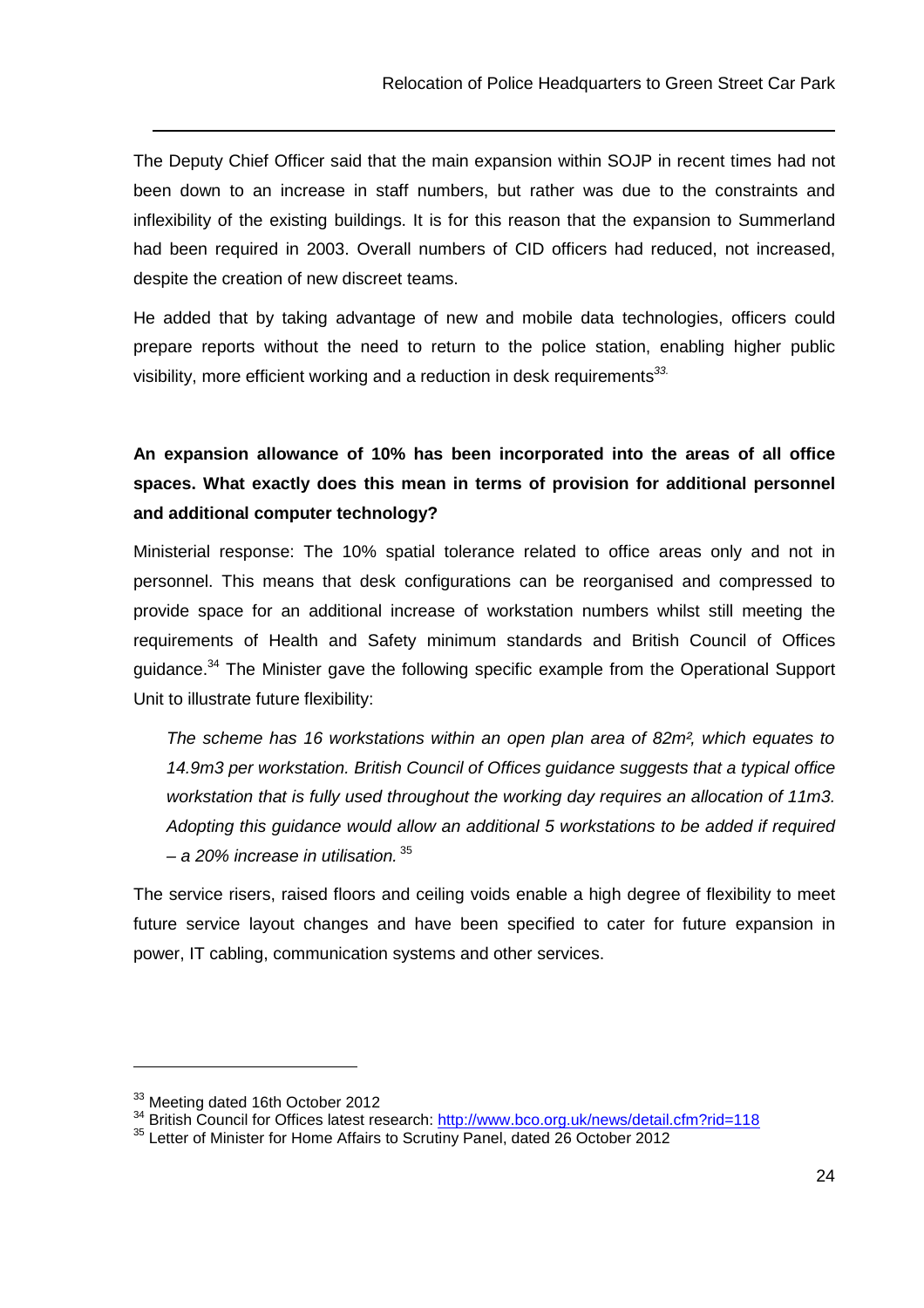The design proposal includes comprehensive provision for the use of technology. In addition, the building design includes more CCTV and access control points than specified to cater for future expansion in security provision.

 $\overline{a}$ 

## **What consideration has been given to the potential implications of population projections?**

Ministerial response: At present, States of Jersey Police has approximately 330 police officers and police support staff, which equates to 3.37 personnel per 1,000 population.

The 2012 Jersey Population report prepared by the States Statistics Unit presents a range of population projections for the future. As yet, no firm population targets have been agreed by the States but the likely range of options allow for population growth to between 113,100 to 119,200 by 2035.

The Minister told the Panel that future policing would rely less on the perceived need for 'traditional' office accommodation and more on the kind of flexible working environment that is provided by the proposed new building:

One of the key challenges facing States of Jersey Police will be the demand on response and reassurance policing driven by demographic change. The Force is cognisant of the issues likely to be associated with an ageing population, more urbanisation and increasing diversity linked to inward migration.

Keeping officers out in the community is a key element of policing strategy in addressing these challenges. With a growing emphasis on embedding local officers in local communities, the opportunities presented by new technology and mobile data and cooperation with the Honorary Police, our future workplace strategy will continue to promote more flexible working and facilities.

Simply put, there is not a direct correlation between the level of population and the number of Police Officers. Jersey has the added advantage of the Honorary Policing system, which plays an important and significant part in community policing and supporting the SoJP in emergencies and major public events. $36$ 

<sup>&</sup>lt;sup>36</sup> Letter of Minister for Home Affairs to Scrutiny Panel, dated 26 October 2012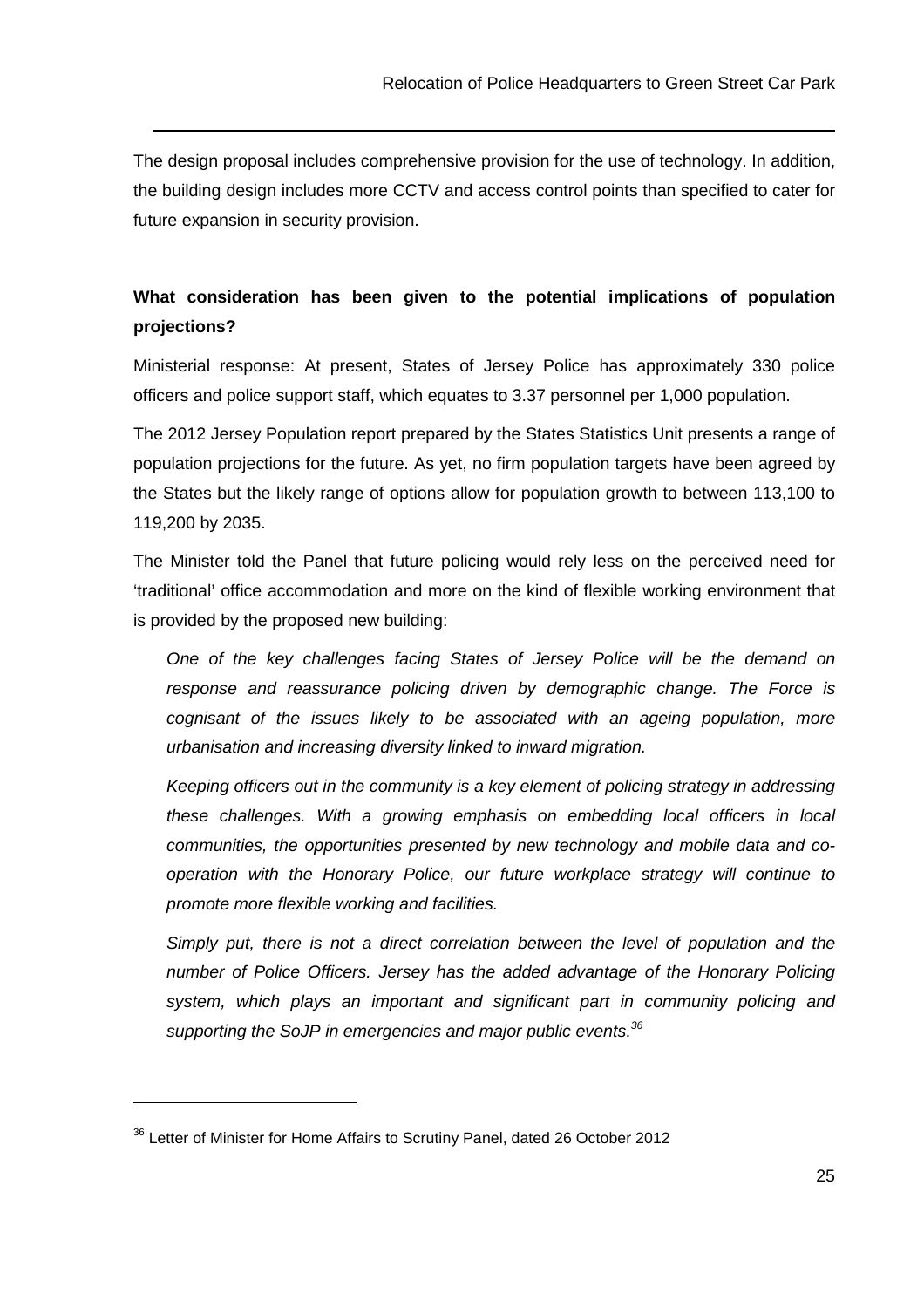**The Minister stated in a letter to the Panel that crime figures in Jersey and throughout the British Isles had been dropping and were expected to continue to drop over the next ten years. Therefore he did not anticipate any significant increase in the size of the States of Jersey Police force in the immediate future. What evidence is there for a decline in crime figures in Jersey?**<sup>37</sup>

Ministerial response:

For a number of years crime figures in Jersey and throughout the British Isles have been dropping. The expectation is that over the next ten years they will continue to drop. This is because of technological changes. The reduction in the use of cheques and the advent of chip and pin for cards has greatly reduced cheque and card offences. The advent of electronic keys for cars has greatly reduced taking and driving away offences. The use of security cameras in commercial premises and on the streets has had an effect too. We also have the evidence of the massive reduction in youth crime in recent years which will have an effect on adult crime for the next 10 years. Beyond ten years is difficult to predict, but I do not anticipate a substantial rise in crime unless there were a big change in social conditions due to a major financial downturn. In these circumstances it is hard to see that the Island could afford to increase the size of the police force above 10% from what has been planned for, which is 238 police officers. $^{38}$ 

The Minister provided the following graph showings trends in recorded crime in England and Wales compared to Jersey from 2002 to 2011.<sup>39</sup> The downward trend in recorded crime in

The UK Office for National Statistics also reported that crime had fallen by 6% in the past year and that levels had dropped by a third in a decade. http://www.telegraph.co.uk/news/uknews/crime/9617967/Recorded-crime-now-at-lowest-level-since-

1986.html

 $37$  On 18th October 2012 the States of Jersey Police announced a decrease in crime figures of 9%. http://www.jersey.police.uk/news/Pages/NewsDetail.aspx?NewsItemId=709.

**<sup>1900.1000</sup>**<br><sup>38</sup> Letter of Minister for Home Affairs to Scrutiny Panel, dated 15 October 2012.

 $39$  Crime in England and Wales is recorded against financial years (eg; April 2010 – March 2011). For ease of comparison, the figures have been shown in calendar year format (eg 2010/11 is shown as 2011). England and Wales figures range is from 0 to 7,000,000.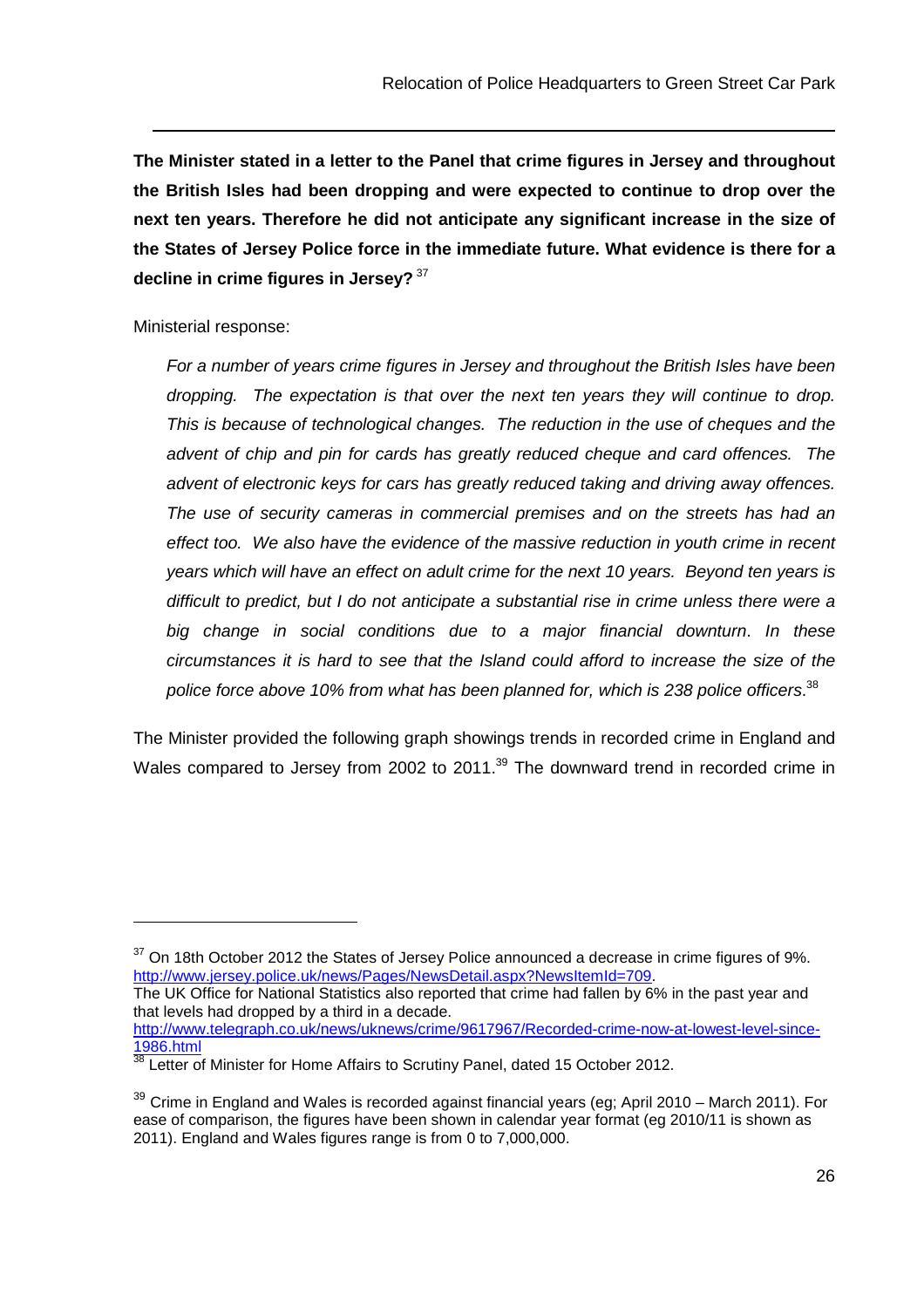Jersey is consistent with that in the UK.<sup>40</sup> Furthermore, the figures up to mid-October 2012 show a further 9% reduction on the previous year.



Comparison of Recorded Crime in England and Wales, 2002 – 11

The Minister told the Panel:

 $\overline{a}$ 

 Jersey enjoys low levels of crime which means that the overall crime rate is susceptible to short term fluctuations, which can be caused by a number of variables -

- Individual offenders who engage in intensive spates of criminal activity can have a disproportionate impact on recorded crime
- The introduction of new legislation can introduce new offences or replace older ones
- Changes in the Home Office Counting Rules can also cause changes to the volume of offences recorded $41$

<sup>&</sup>lt;sup>40</sup> Whilst some discrepancies occur because of different legislation designating different offence types States of Jersey Police seeks to conform to the National Crime Recording Standard so the figures are broadly comparable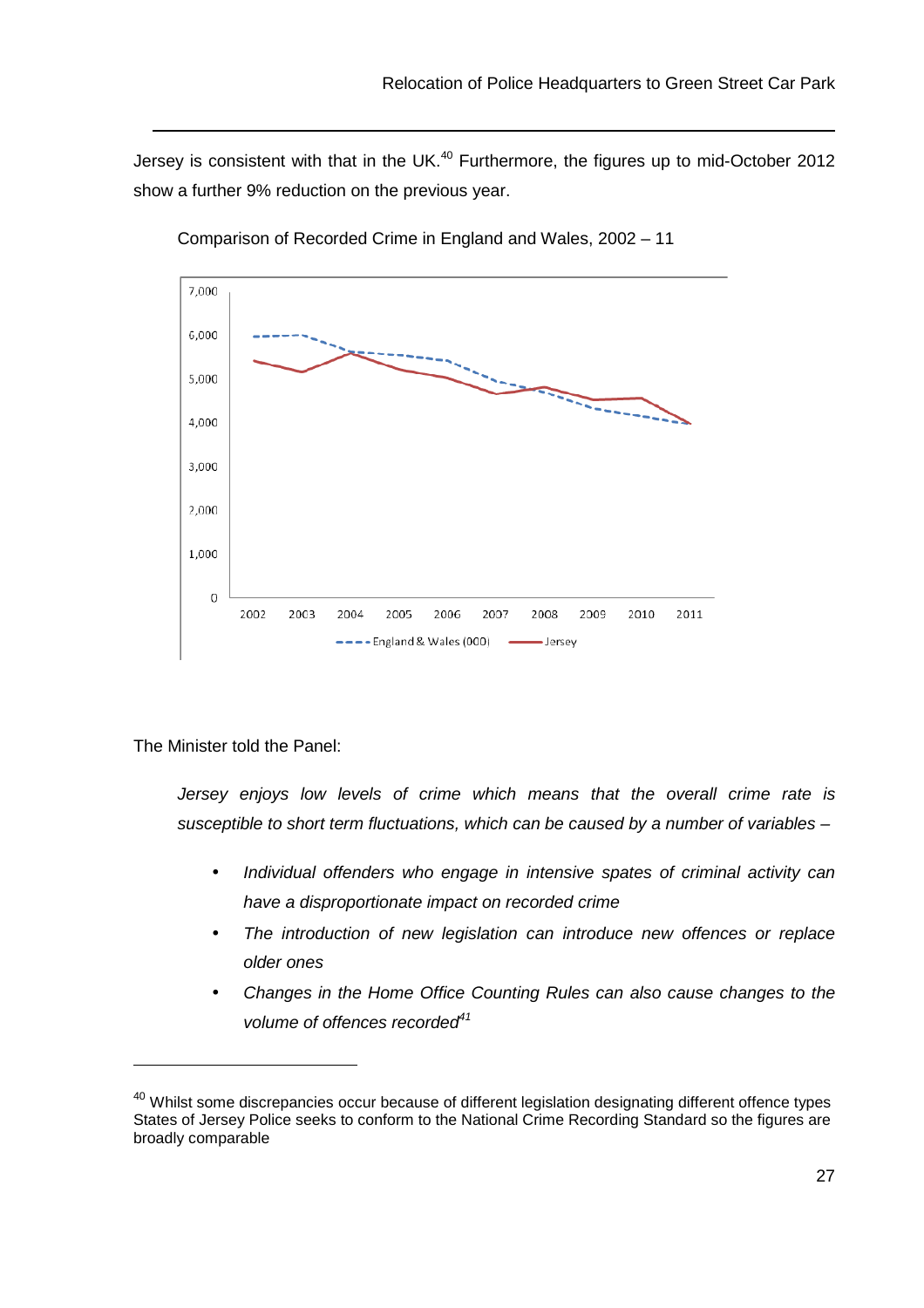• Changes in policing strategy and levels of victim confidence can also impact on the sheer volume of crimes recorded.

Additionally, the reduction in youth crime, which I have publicised this year, is significant in terms of anticipated crime levels for the next 10 years.

Given these factors, it is important to interpret patterns in crime over longer periods and understand the drivers that underpin short term fluctuations.

Overall, States of Jersey Police is confident that long term change in driving down traditional types of crime (burglary, vehicle crime, etc) is sustainable because the capacity and capability is in place to target key offenders, protect victims and police key hotspots.

It is important, however, to recognise that whilst traditional volume crime may be decreasing, the complexity of the policing challenge always evolves. Organised crime and e-crime, for example, will pose emerging threats to which States of Jersey Police will need to adapt. $42$ 

#### **Panel comment**

.

 $\overline{a}$ 

The Panel remains unconvinced that there will not be a need at some point in the future to look for additional accommodation for the Police Force as new operational needs emerge. While this may not be an argument against the current plans at Green Street, the Panel believes that the major disadvantage that the site does not offer any possibility of future expansion ought to be acknowledged.

The Panel believes that, while the current plans will undoubtedly improve the working conditions for police officers and civilian staff, pressures on the office accommodation may increase in the future. There being no apparent opportunity to extend the planned building at

 $41$  The Panel notes the Minister's caution that Home Office Counting Rules are subject to change and that this can cause changes in the number of offences recorded. The Panel has been unable to assess whether this factor has had a significant effect on the crime statistics

 $42$  Letter of Minister for Home Affairs to Scrutiny Panel, dated 26 October 2012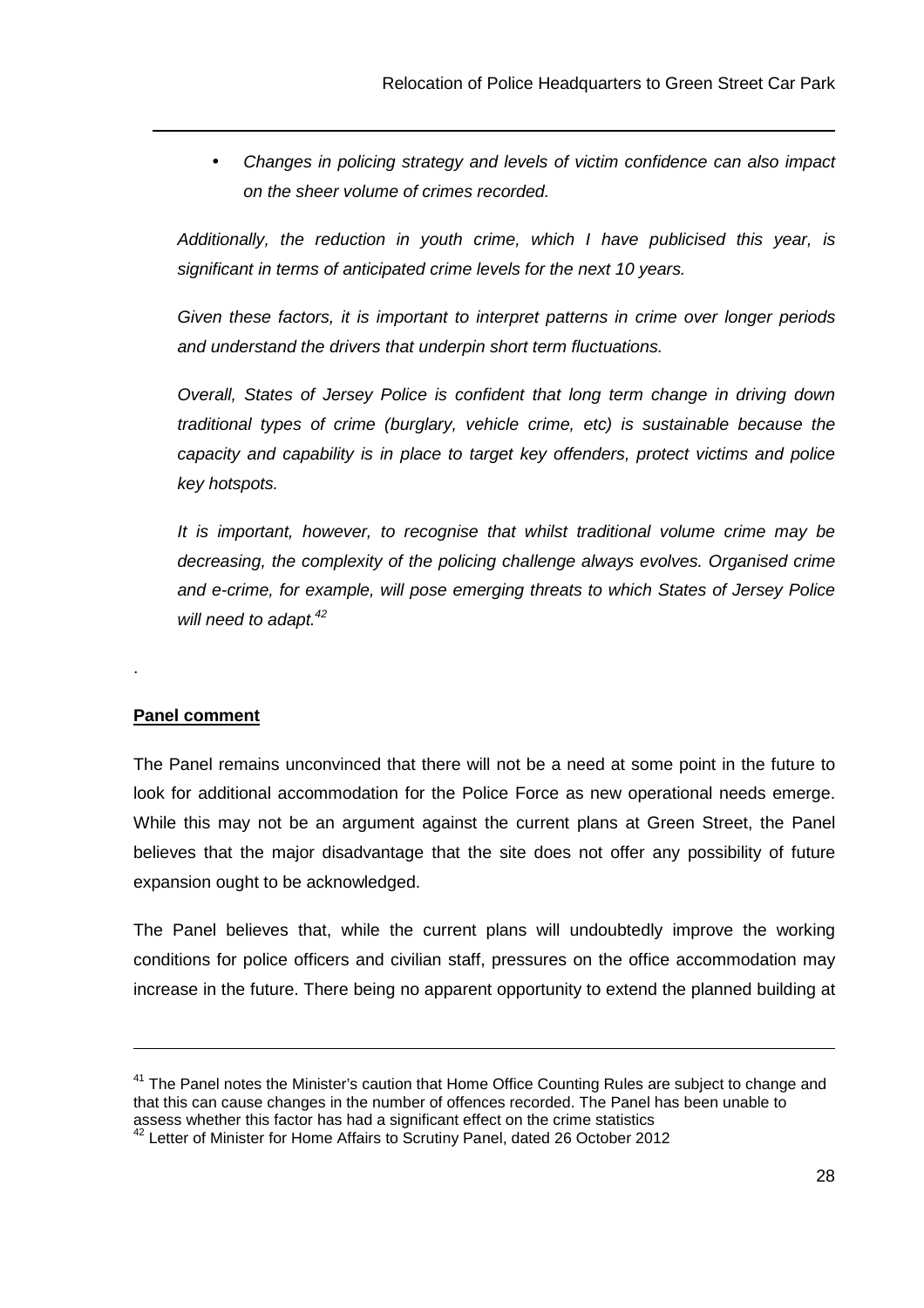Green Street there will be a risk of overcrowding in the new building. The inevitable solution will be that the States of Jersey Police will require at some point in the future additional premises.

The Panel notes that the 10% expansion allowance mentioned above provides, not for any additional extension to the building, but for yet more intensive use of the internal office space. Members would be concerned that this might mitigate against the principle of providing a pleasant yet efficient working environment.

The Panel notes that the 2009 review resulted in a significant reduction in the size specifications for the building. Whilst it is clear that the new planned accommodation will provide much improved working conditions for the police, the Panel believes that there would be a risk of compromising some of these gains if too much pressure was placed on the working environment by further reductions in spatial arrangements.

The suggestion that new technology will lead to a reduction in the numbers of officers requiring office space to write reports is also regarded with some scepticism. The Panel is not convinced that the provision of new technology in police cars will significantly alter the preference for police officers to return to the Police station to write reports.

Working in a crowded and cramped environment, should the need to provide additional workstations become apparent in the future as operational requirements change and expand, would not be conducive to good morale within the police force nor effective working.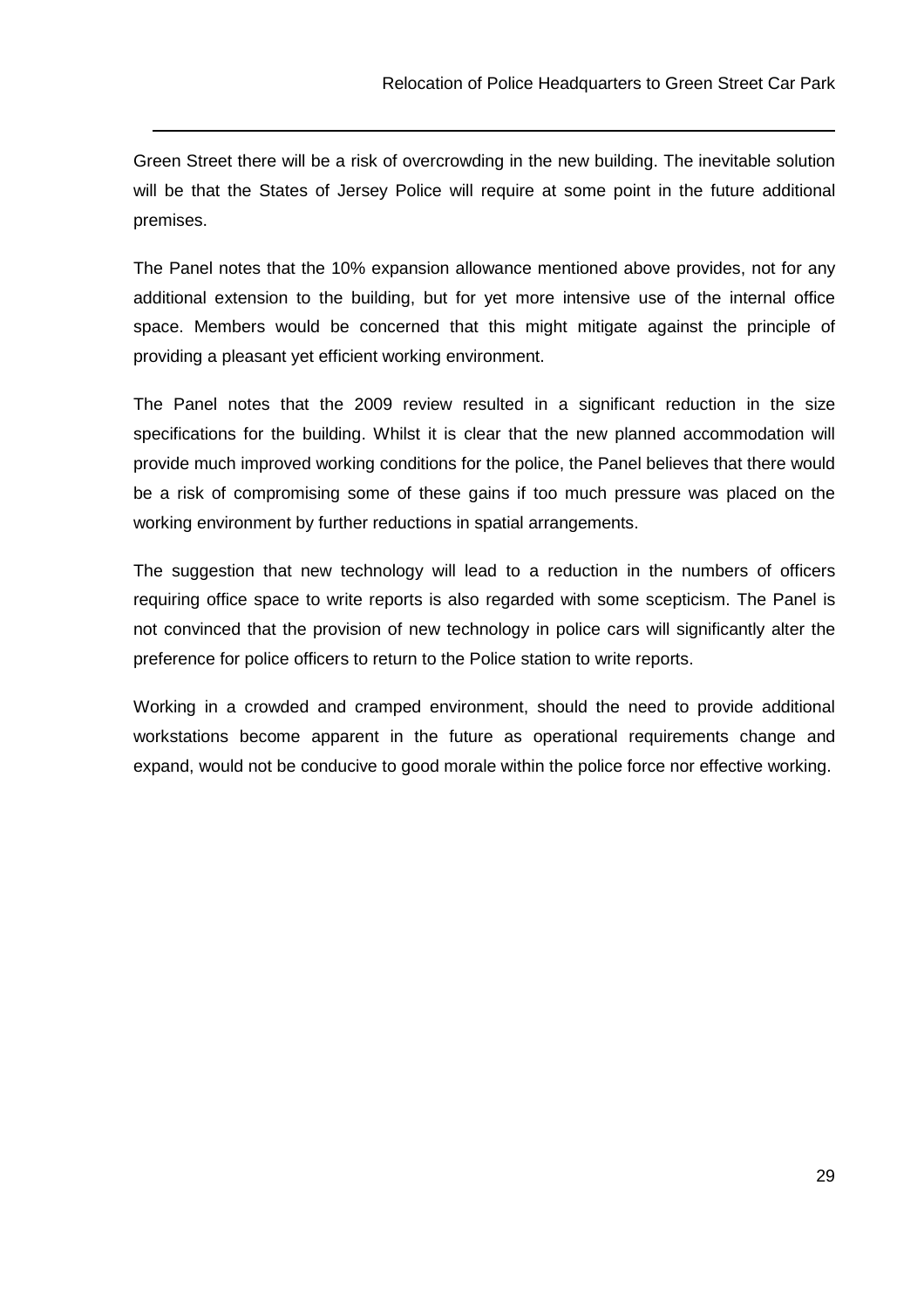## **3.3 SPECIFIC POLICE USER REQUIREMENTS**

The Panel understands that the majority of administrative policing functions do not require a bespoke 'build' and can be accommodated in standard office accommodation. However, some operational features do require specialist consideration. The following essential features were set out in the Concept Site Optional Appraisal report, which was the basis for the discussions of the site options in September 2011:

- $\triangleright$  Access to the building for different purposes and by different routes, eg by detainees, operational officers, covert operations, bail respondents, vulnerable witnesses, deliveries and general public enquiries
- $\triangleright$  Flexibility of accommodation to cope with operational responses to increased criminal activity, tension or other intelligence indicators
- $\triangleright$  The ability to plan and manage major incidents and deploy significant numbers of police resources
- $\triangleright$  Access to information through appropriate technology services including CCTV
- $\triangleright$  The building must be capable of continuing operation in times of major disruption from any source, eg natural disaster, organised criminal activity, civil disturbance, power failure, etc
- $\triangleright$  Prisoner management arrangements must incorporate all of the latest requirements to ensure safe handling of detainees and provide safe and secure facilities for legal representation and other criminal justice processes
- $\triangleright$  Police officer facilities are necessary to handle a 24 x 7 shift operation, cope with higher volumes when necessary, enable appropriate access through the building with sufficient space to allow appropriate equipment to be carried unhindered
- $\triangleright$  Provision of safe and secure areas for police and some staff vehicles, and storage and inspection areas for seized vehicle property
- $\triangleright$  Provision of security around the building for overall access control and management of secure access to internal areas that require segregation
- $\triangleright$  The need to avoid undue ability to overlook the building or see into secure areas
- $\triangleright$  Avoidance of adjacent areas that could be used to target the building or park unauthorised vehicles close by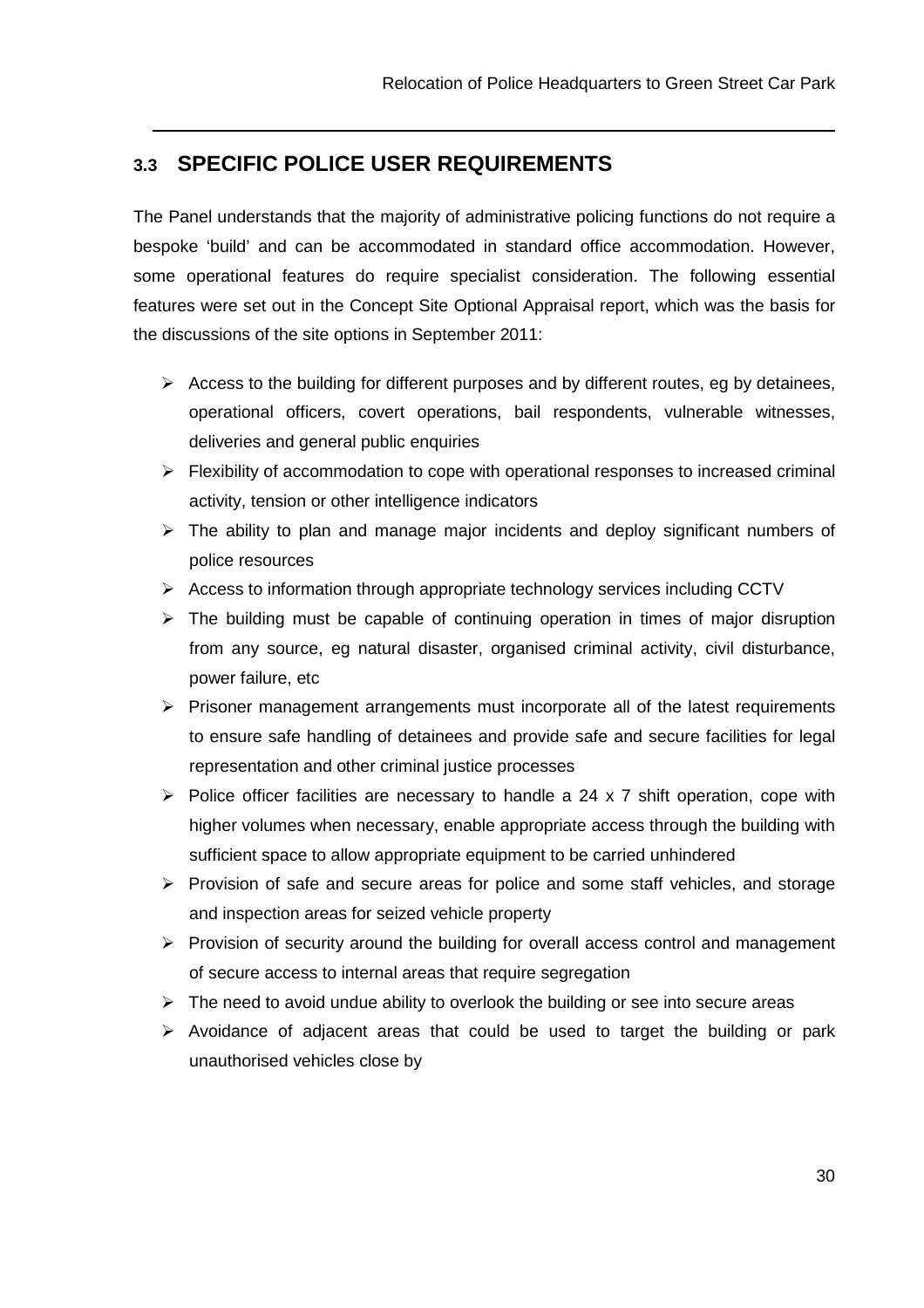Provision of an armoury and other storage for specialist police equipment<sup>43</sup>

The subsequent Stage D report for the planning application set out the following list of stringent States of Jersey Police requirements for the Police HQ:

 $\triangleright$  Custody suite at ground floor level

- $\triangleright$  Custody suite on one floor only with level access throughout
- $\triangleright$  Natural light must be provided to all cells
- $\triangleright$  Design solution must allow effective operational vehicle movement
- $\triangleright$  Custody vehicle movement must be separate from operational vehicles
- $\triangleright$  Van dock must be positioned in a discreet location and provide a sterile environment
- $\triangleright$  Provide secure and discreet parking for operational and covert vehicles
- $\triangleright$  Provide a clear separation between public access and secure operational areas
- $\triangleright$  Manage public access to enquiry areas and custody through a clear design philosophy
- $\triangleright$  Order office accommodation to support operational demands and obligations
- $\triangleright$  Co locate linked departments to support and improve operational efficiency

The Panel understands, from its examination of the planning documents provided and discussions with the ministerial team, that these requirements have been met in the current plans. Members raised a number of specific questions based on certain elements of the above list and the key issues identified by the Panel are discussed below

#### **3.3.1 CUSTODY CELLS**

 $\overline{a}$ 

The provision of a modern custody suite which conforms to modern standards has been a long awaited improvement on current inadequate provision at Rouge Bouillon. The new custody suite will be expanded from the current 12 to 20 cells, including 2 vulnerable person cells and 2 dry cells (for detainee suspected of drug possession).

**Key Panel concern:** The retired Projects and Facilities Manager informed the Panel that the original scheme had provided for a total of 28 cells. This total had been arrived after due consultation with all interested parties and future requirements. He noted that the specification for 28 cells in the early plans had been included following consultation with

<sup>43</sup> Concept Site Option Appraisal, dated September 2011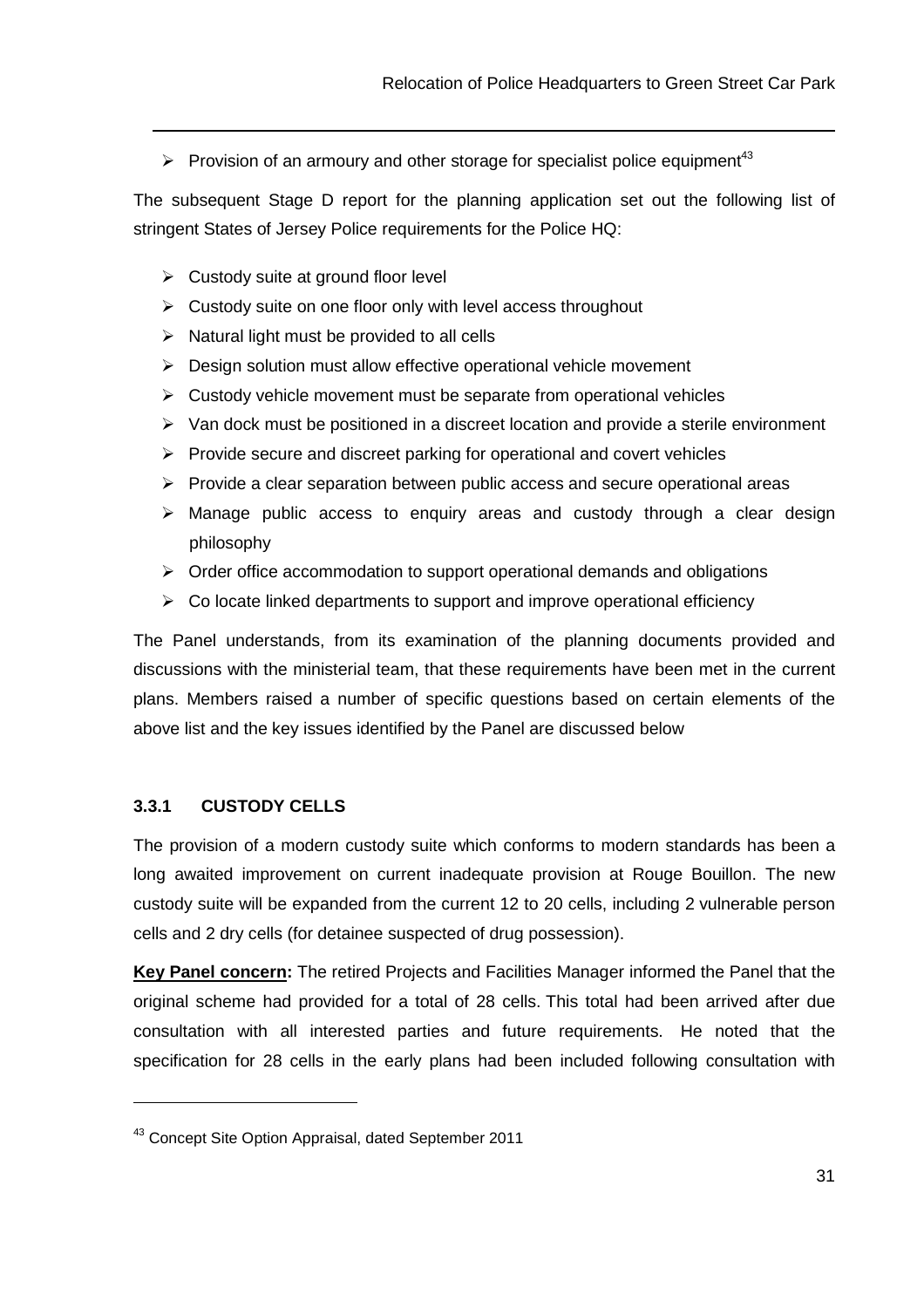custody officers at the time who were faced with the pressures of high numbers of detainees on a regular basis due to high levels of crime and also disturbances at football matches.<sup>44</sup>

## **When was the decision taken to reduce the number of custody cells from 28 to 20 and what was the justification for this reduction?**

Ministerial response: The States of Jersey Police said that after researching this matter they had not found specific reference to 28 cells in the recent history of the project. Whilst there might have been an outline plan to provide 28 cells in a very early concept scheme, possibly the pre-2005 waterfront scheme (the Island Site), more recent iterations of the project had not included this number. An outline brief produced in 2005 identified 18 cells (though value engineering processes at the time appear to have reduced this from an original 20). In 2006, a full planning submission was made on a scheme which included 18 cells. This scheme was signed off by the States of Jersey Police and the then Home Affairs Committee.

In 2009, prior to the review of the area requirements this figure was identified as 20 cells and this figure was maintained during the review process. Whilst it is unclear whether there had been a requirement for 28 cells in the past, all detailed design and specification work since 2005 has included 18 or latterly 20 cells as the brief. There has therefore not been a significant reduction in cell numbers over this time.<sup>45</sup>

The Deputy Chief Officer of Police told the Panel that current detention numbers indicated a peak requirement of 16 cells in normal circumstances. Detainees might be doubled up in times of acute pressures. Alternative additional provision is possible in co-operation with the Magistrate's Court or at the Prison (provided committal has been approved by a Jurat). He added that a review of processes was aiming to reduce custody times to the minimum and to charge or release as quickly as possible. $^{46}$ 

Graphs which show average and maximum numbers of those detained in custody between 2008 and 2012 are contained in the appendix.

<sup>&</sup>lt;sup>44</sup> The retired Projects and Facilities Manager was unable to identify when this reduction in the number of cells had been made due to the fact that he was working from memory and unable to access files

<sup>&</sup>lt;sup>45</sup> Letter from Minister of Home Affairs to Scrutiny Panel, dated 26 October 2012

<sup>46</sup> **Meeting dated 26 October 2012**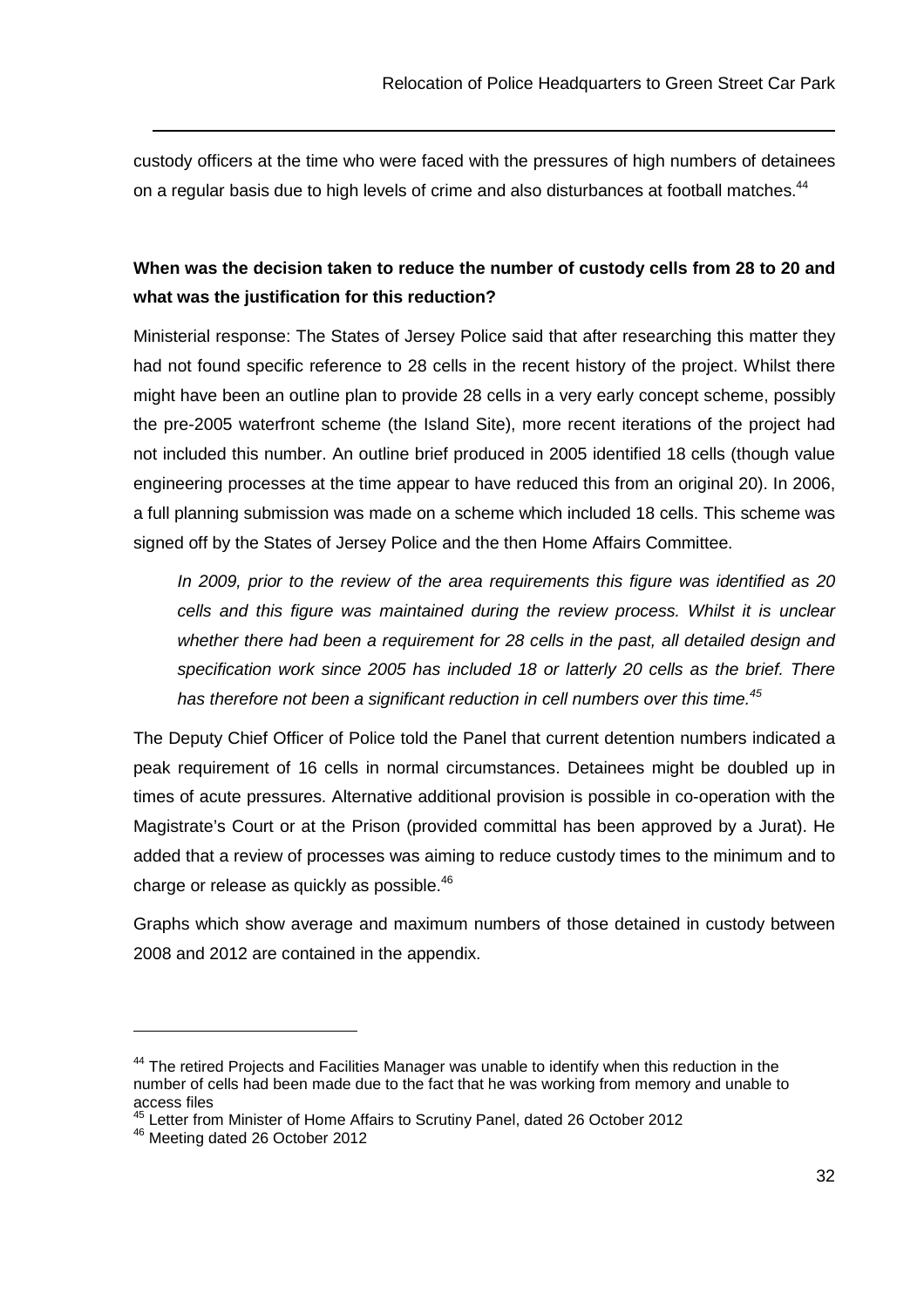| Year               | Average time<br>ın<br>custody (hours & mins) |
|--------------------|----------------------------------------------|
| 2008               | 9.45                                         |
| 2009               | 9.50                                         |
| 2010               | 9.20                                         |
| 2011               | 9.40                                         |
| 2012               | 9.30                                         |
| Overall<br>Average | 9.38                                         |

 $\overline{a}$ 

The Panel was provided with details of the average times in custody, as set out below

**Panel comment**: The Panel was able to study the custody layout in detail and was assured that the custody suite had been developed in accordance with Home Office guidelines and detailed consultation with custody practitioners. The current design would be subject to further refinement at detailed design stage. Custody staff movement patterns would be modelled in detail and this would lead to revisions of the existing layout.<sup>47</sup>The Panel has no further issues with his matter.

#### **3.3.2 OFF- SITE GARAGE AND ARCHIVE STORAGE**

The proposal is to locate archive storage, oversized vehicles parking and Scenes of Crime garage at a States-owned warehouse-type location at La Collette which will become vacant in the near future.

**Key Panel concern**: The Panel sought confirmation that an off-site location for these purposes was appropriate to police requirements.

Ministerial response: Essentially, this facility will provide a secure forensic examination area for vehicles or other large items; garaging for up to 5 oversize vehicles (command vehicle, large PSV, emergency equipment van); storage for emergency equipment / signage etc; storage for public order equipment / shields etc; space for caged archive storage of papers and large exhibits. The total internal area of this warehouse as currently configured is 750 sq m, however the States of Jersey Police is currently reducing its archive storage requirement

<sup>&</sup>lt;sup>47</sup> Letter from Minister for Home Affairs to Scrutiny Panel, dated 6 November 2012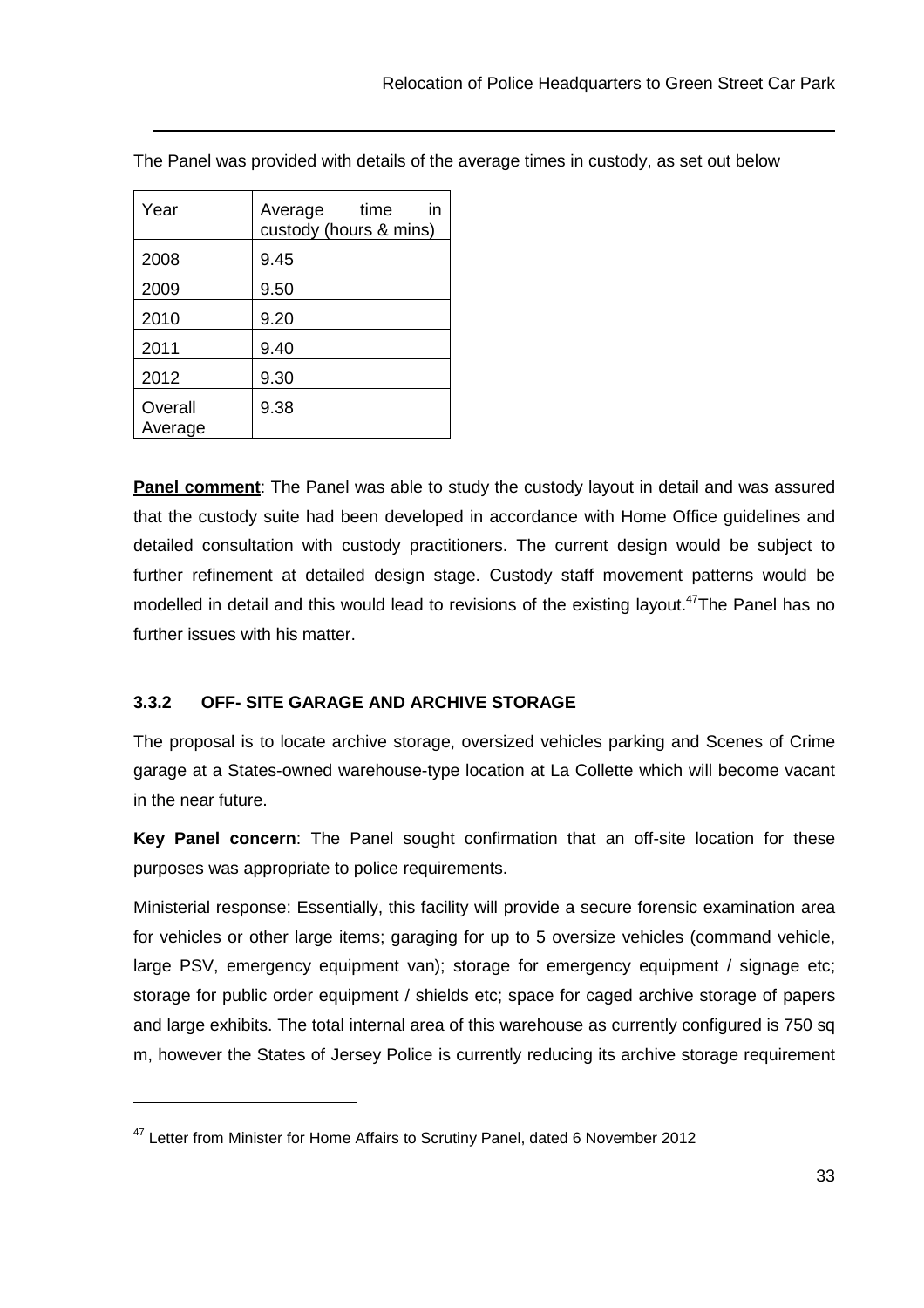(which is estimated to currently take up 1200sq m in a variety of locations). It could therefore be the case that not all this area is required and could be made available for alternate use by other departments.

A one-off capital cost of £30,000 has been allocated to provide security arrangements and facilities for the storage of Police archive material. (CCTV, Access systems and racking for files/equipment). This facility will involve an internal rental charge, depending on the area occupied.<sup>48</sup>

#### **(i) SCENES OF CRIME GARAGE**

## **The Police require a dedicated and secure site for the forensic examination of seized vehicles. Is an off-site location suitable for this purpose?**

Ministerial response: It was an early design decision, taken in 2009, prior to the selection of the Green Street car park option, that the forensic garage was not required on-site. Vehicles often required examination at the point of recovery and only on rare occasions would an extensive forensic examination be required.

#### **(ii) STORAGE FOR RECOVERED VEHICLES**

Vehicles recovered from road collisions require a space for examination and storage. Routine mechanical examinations are usually conducted at DVS, local garages or Parish yards. The Panel was informed that there was no intention to change these arrangements.<sup>49</sup>

**Key Panel concern**: The Panel noted that as part of the 2009 review the storage area for recovered cars was identified as being off-site. Members were concerned about the current lack of SOJ Police vehicle storage facilities – as a result the provision and costs of providing vehicle compounds are borne by the Parishes

 $\overline{a}$ 

<sup>48</sup> Written answer (1240/5(71991)to Deputy Martin dated 6th November 2012

<sup>48</sup> Meeting dated 16 October 2012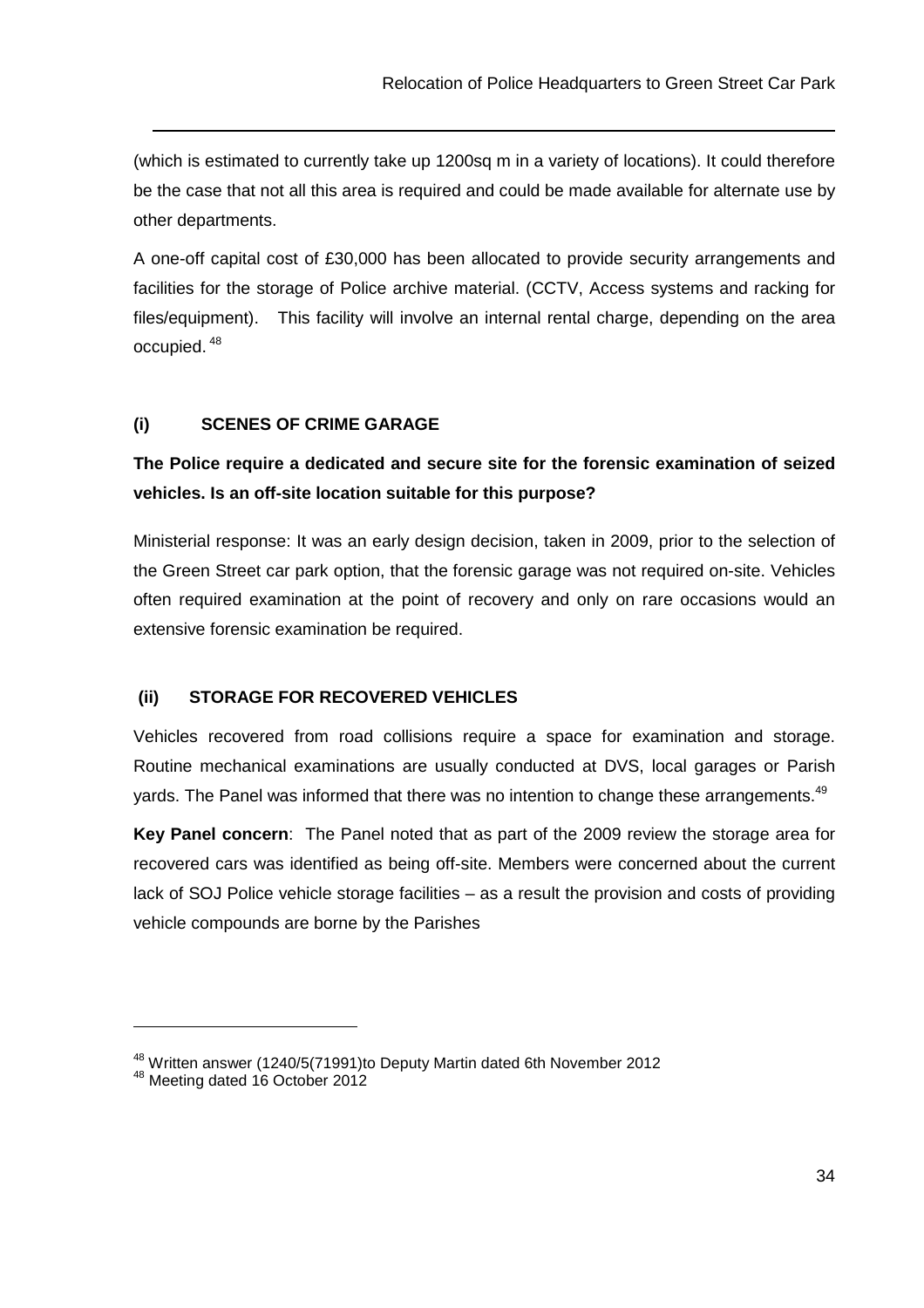Ministerial response: The Deputy Chief Officer of Police stated that the Police were aiming to reduce the numbers of seized vehicles. The Minister responsible for Property Holdings assured the Panel that he would review the current arrangements.

#### **(iii) ARCHIVE STORAGE FACILITIES**

## **A secure site is required for essential records of criminal investigations. Is an off-site location suitable for this purpose?**

Ministerial response: The 2009 review of the project brief identified that archive storage should be located off-site in more appropriate facilities, rather than be included within an expensive re-build. This decision was therefore taken well before the development of the current scheme began. The States of Jersey Police were satisfied that this decision met its operational requirements.

The States of Jersey Police are currently working on significantly reducing its requirement for physical archive storage to assist in the compliance with the States of Jersey Records management initiative. In the future, the reduced number of archive records that need to be kept will be stored in more appropriate States-owned warehouse-style accommodation.<sup>50</sup>

#### **3.3.3 STORAGE FACILITIES**

 $\overline{a}$ 

The Panel noted that as part of the 2009 review a number of storage spaces were being combined to make better use of building space. The Panel is concerned that appropriate storage facilities should be compromised within the current plans in order to reduce spatial arrangements.

While recognising that there was a trend in offices to store more and more information electronically members were also conscious that there was a need in the police environment to retain physical evidence. In addition, particularly where there are shared or 'hot' desks in operation as planned in the new police headquarters there is a requirement for files and work

<sup>50</sup> Letter from Minister for Home Affairs dated 15 October 2012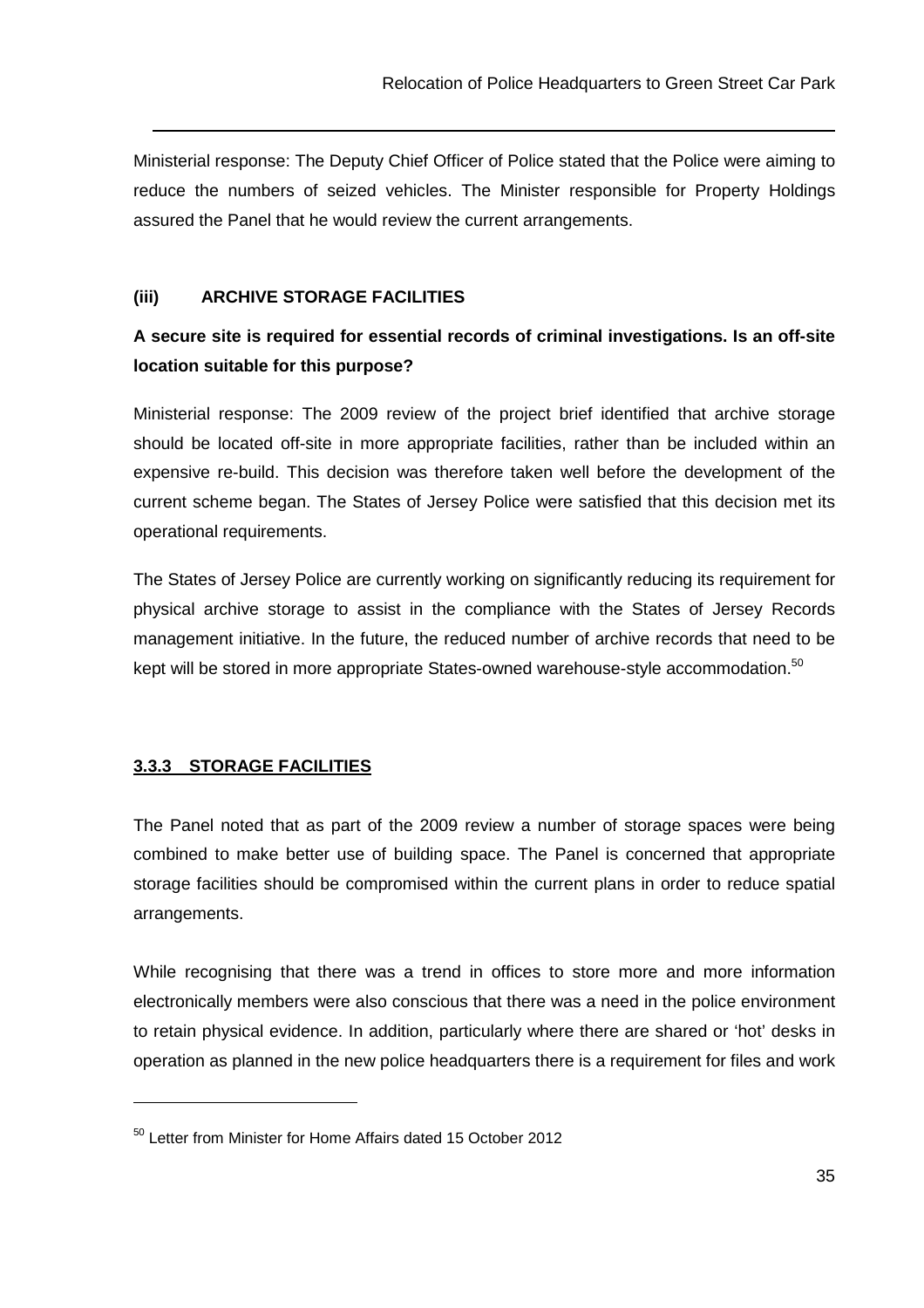in progress to be cleared and stored in such a way that officers can return to matters conveniently.

#### **3.3.4 ACCESS TO THE BUILDING**

#### **Public access**

Access to the building is required for different purposes and by different routes. There must be clear separation between public access and secure operational areas. Having primary public access in one location is vital for security.

Visitors to the building have two points of access; the main reception and a separate reception for those visiting custody. There is a separate staff entrance distinct from the Public Reception.

Bail respondents and vulnerable witnesses will have access through a secure separate entrance on La Route du Fort. This entrance will be monitored from the Enquiry Desk Custody Suite and supports Home Office Guidelines. For witnesses of a vulnerable nature, SOJP have arrangements already in place away from SOJP that will continue to sustain the high level of support offered**. 51**

The Minister maintained that the Green Street site had the advantages of a fairly central location, being closer to the town centre than the current Rouge Bouillon site, within easy walking distance and with parking facilities at Snow Hill and Green Street within reach.

Pedestrian access will be maintained from Green Street car park to La Route du Fort through a pathway to the East of the new building.

Provision for two cars for disabled visitors has been allowed at the front of the building.<sup>52</sup>

<sup>51</sup> Letter from Minister of Home Affairs dated 26 October 2012

 $52$  The Panel notes that this appears to go against the Home Office recommendation that any visitor parking should be located at least 10 metres away from the building to prevent potential terrorism and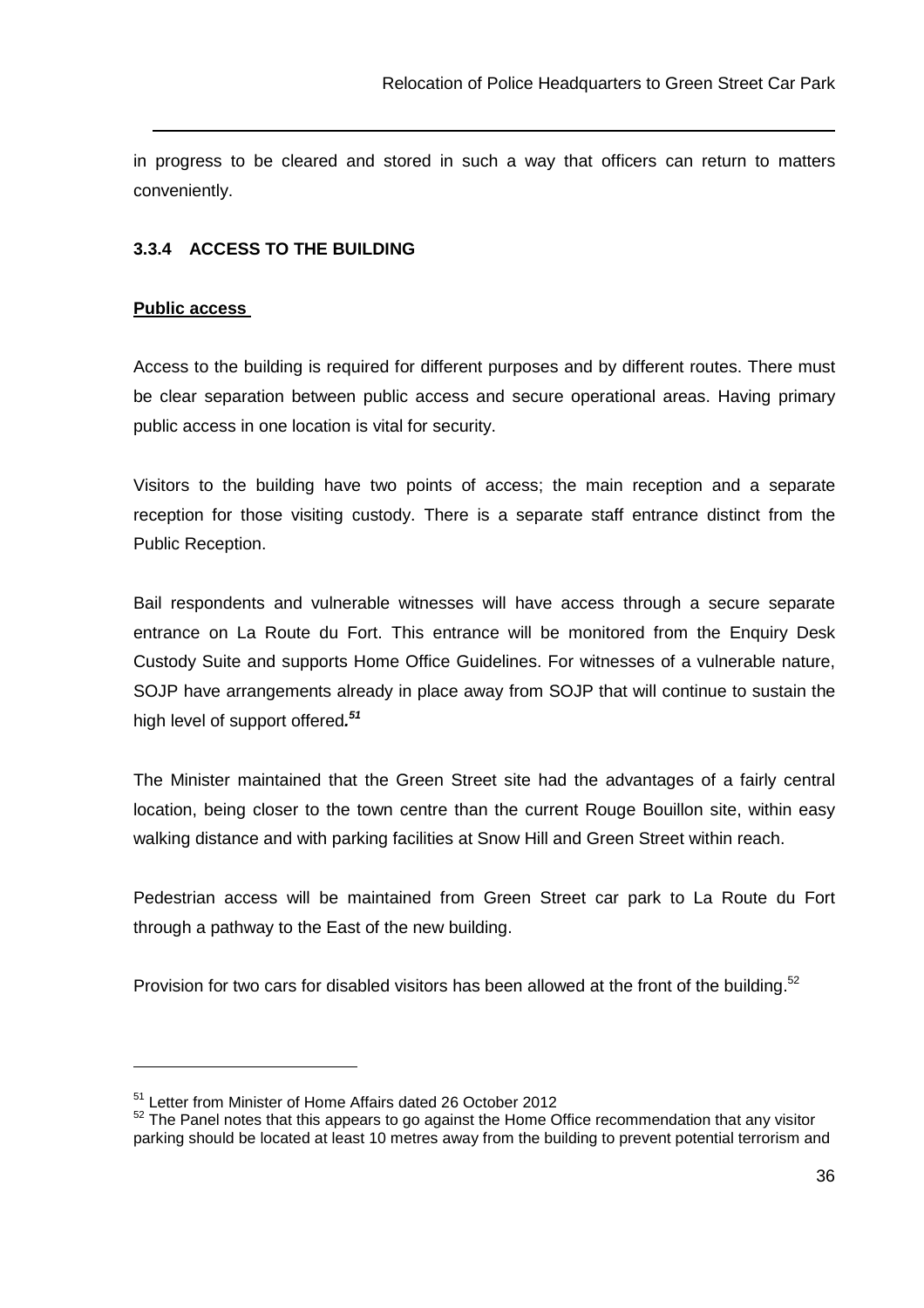#### **Panel comment:**

Members believe that the question of public access to the Police Headquarters at Green Street may have been underplayed. This issue is discussed in the next section of the report.

**Police vehicles:** Operational vehicles require secure and discreet parking. The design solution must allow for effective operational movement. Custody vehicle movement must be separate from operational vehicles.

Police vehicles have access to the building from La Route du Fort via a ramp to the rear of the building. There is a secure entrance to the custody suite for the transport of detainees and a separate access for operational police vehicles to the basement parking area where there was sufficient parking for 42 vehicles. The current fleet (54 cars) was to be reduced in numbers soon due to the advent of more motor bikes. The Panel was informed that there would never be a requirement to accommodate all police vehicles here as there were always vehicles on patrol and some in maintenance.<sup>53</sup>

Custody vehicles exit the building from the opposite side of the building, while police operational vehicles exit at the same side of the building as the entry. Arrangements for emergency egress from the basement into the Green Street Car Park have been included in the scheme. $54$ 

#### **Centeniers**

Centeniers require frequent access to the Police station for charging purposes and attending operational briefings. Provision has been made for them within the operational parking area in the basement of the building. (The question of parking is considered in the next section)

risks from organised criminality. However, a compromise is required to achieve appropriate access for disabled visitors.

<sup>53</sup> Meeting dated 16 October 2012 <sup>54</sup> Ibid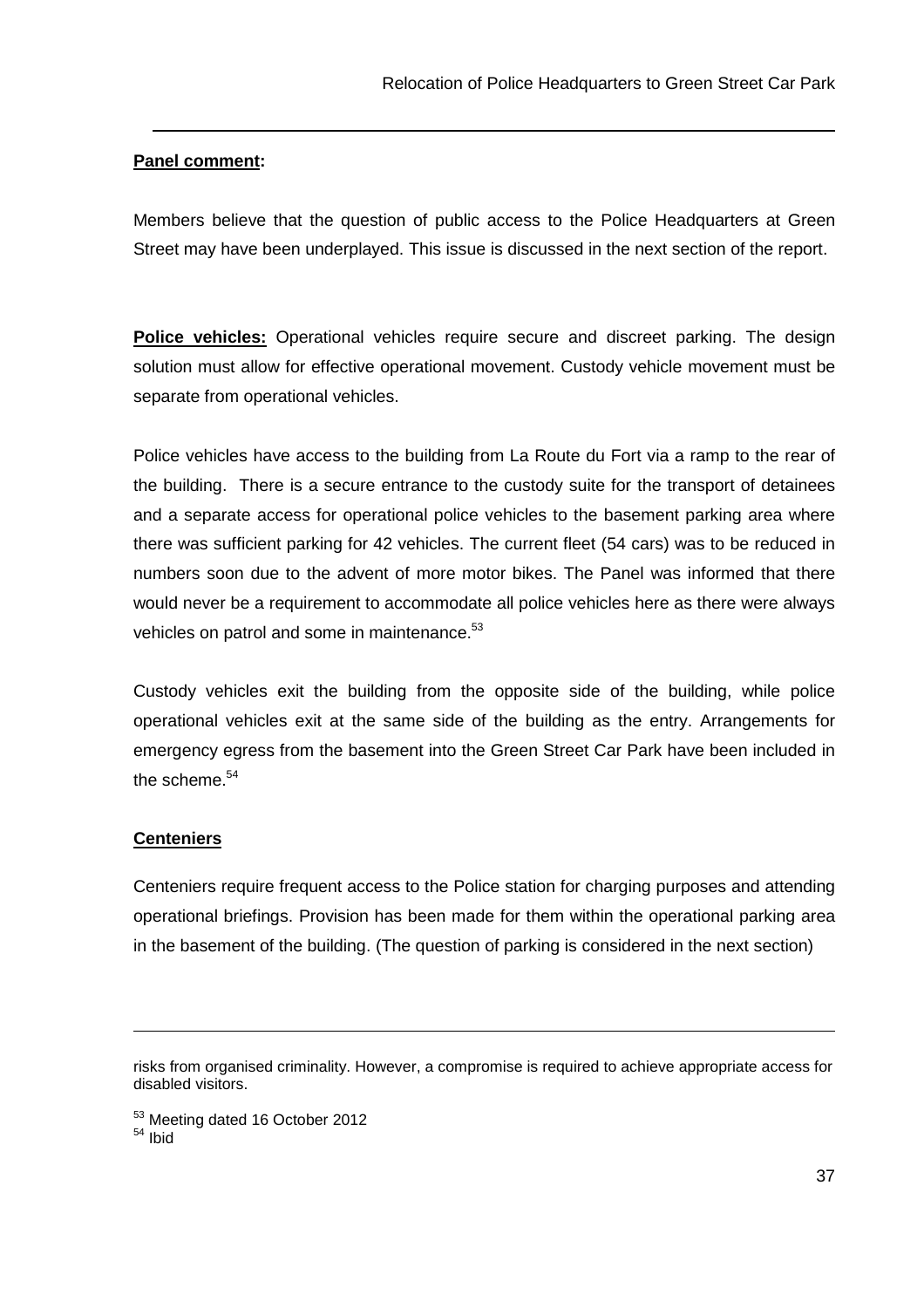Centeniers would benefit from the provision of a dedicated room with the Custody Suite for Centeniers so that they can review paperwork in privacy prior to charging and write their reports. Whilst new secure electronic systems allowing the St Helier Honorary police to review the paperwork online without the need to access the Police station have reduced the numbers of visits by Centeniers there remains a frequent requirement to attend the Police station.

Discussions with the Chef de Police of St Helier revealed that the Honorary Police have not at this stage been consulted on the inclusion of their operational requirements in the building. The Panel was informed that the Honorary Police would be asked to comment at the next detailed design stage.

#### **3.3.5 SECURITY AND STAND-OFF DISTANCES**

**Key Panel concern**: Overlooking from Lime Grove apartments and the multi-storey car park might pose a security risk for the police building.

The Deputy Chief Officer told the Panel that a terrorism-risk assessment had been carried out to ensure that the building met criteria appropriate for the Island. As a result of this, appropriate mechanisms had been incorporated into the design of the building to comply with guidance and meet the identified level of threat for Jersey. For example, the stand-off provision had been increased at the front of the building, the car park would be walled off to prevent overlooking and there was lighting and CCTV coverage to monitor the exterior of the building. Further security measures were discussed with the Panel in confidence.<sup>55</sup>

## **Are there issues for the residents of Lime Grove apartments relating to CCTV coverage intruding on their property?**

Ministerial response: A comprehensive range of measures has been incorporated into the design proposal to protect the privacy of the apartment occupants, prevent overlooking at all times and provide an effective CCTV system which gives the necessary security monitoring for the police station in a discreet and responsible manner, incorporating full data protection

 $\overline{a}$ 

<sup>55</sup> Meeting dated 16 October 2012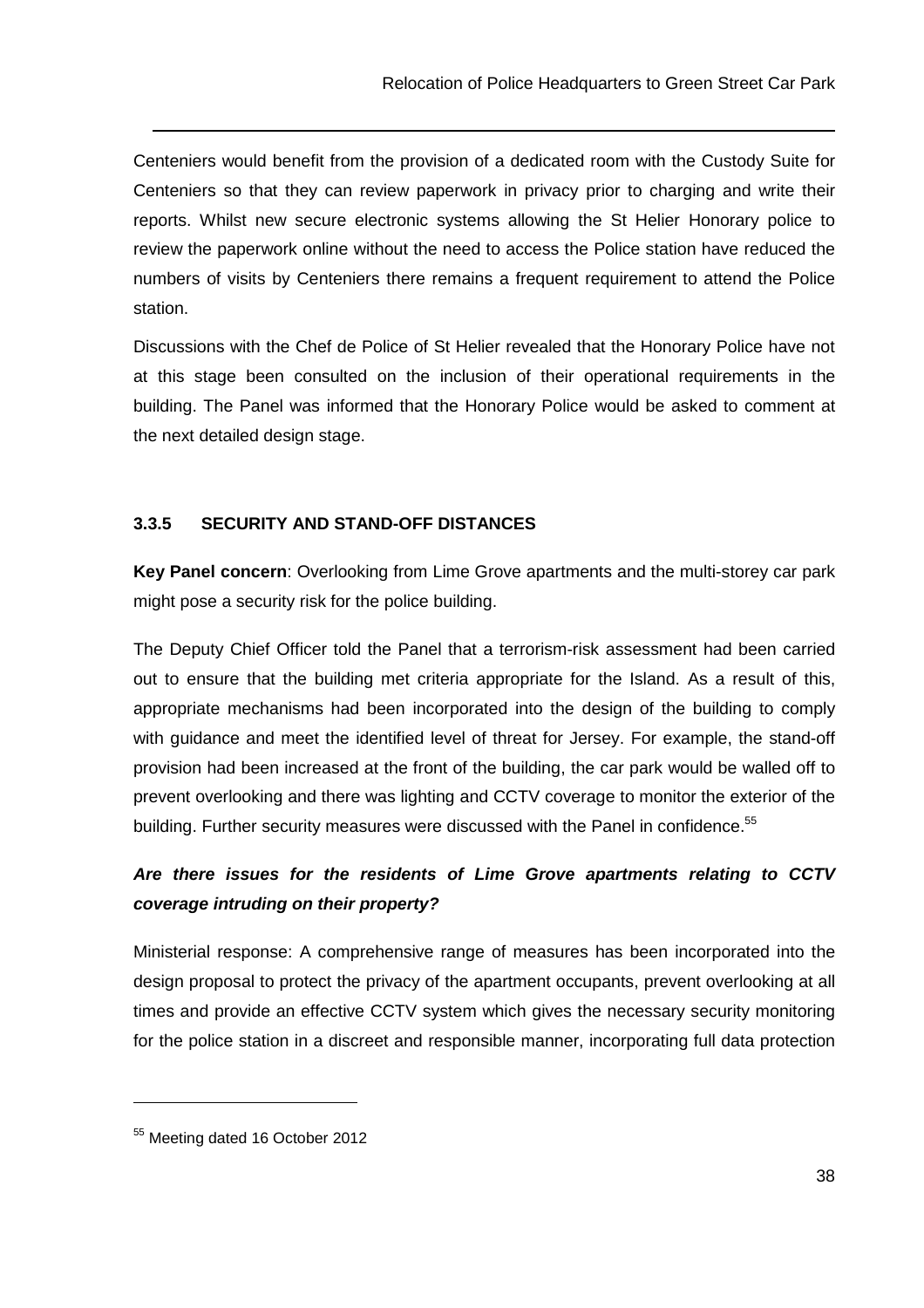measures, designed in accordance with the Home Office CCTV operational manual requirements 2009 and States of Jersey CCTV Code of Practice 2005. States of Jersey Police will comply with all data protection requirements as defined by the Home Office Guidance and CCTV Code of Practice. CCTV cameras are operated under strict auditable guidelines to prevent any infringement of data protection legislation. As a matter of course, the primary purpose of the cameras will be to monitor vehicle movements at road level. Cameras will not routinely view Lime Grove Apartments for any reason other than crime prevention. This is identical to the existing CCTV systems operating across St Helier.

Other measures to protect privacy include the use of opaque glazing to all windows, fixed glazing apertures, ground level obscure privacy screening and acoustic attenuation techniques.<sup>56</sup>

#### **3.3.6 MUSEUM**

The Panel asked whether the provision of space for displaying artefacts had been considered. The Deputy Chief Officer suggested that room for display cabinets could be found in the conference areas.<sup>57</sup>

<sup>&</sup>lt;sup>56</sup> Letter from Minister dated 26 October 2012

<sup>&</sup>lt;sup>57</sup> Meeting dated 26 October 2012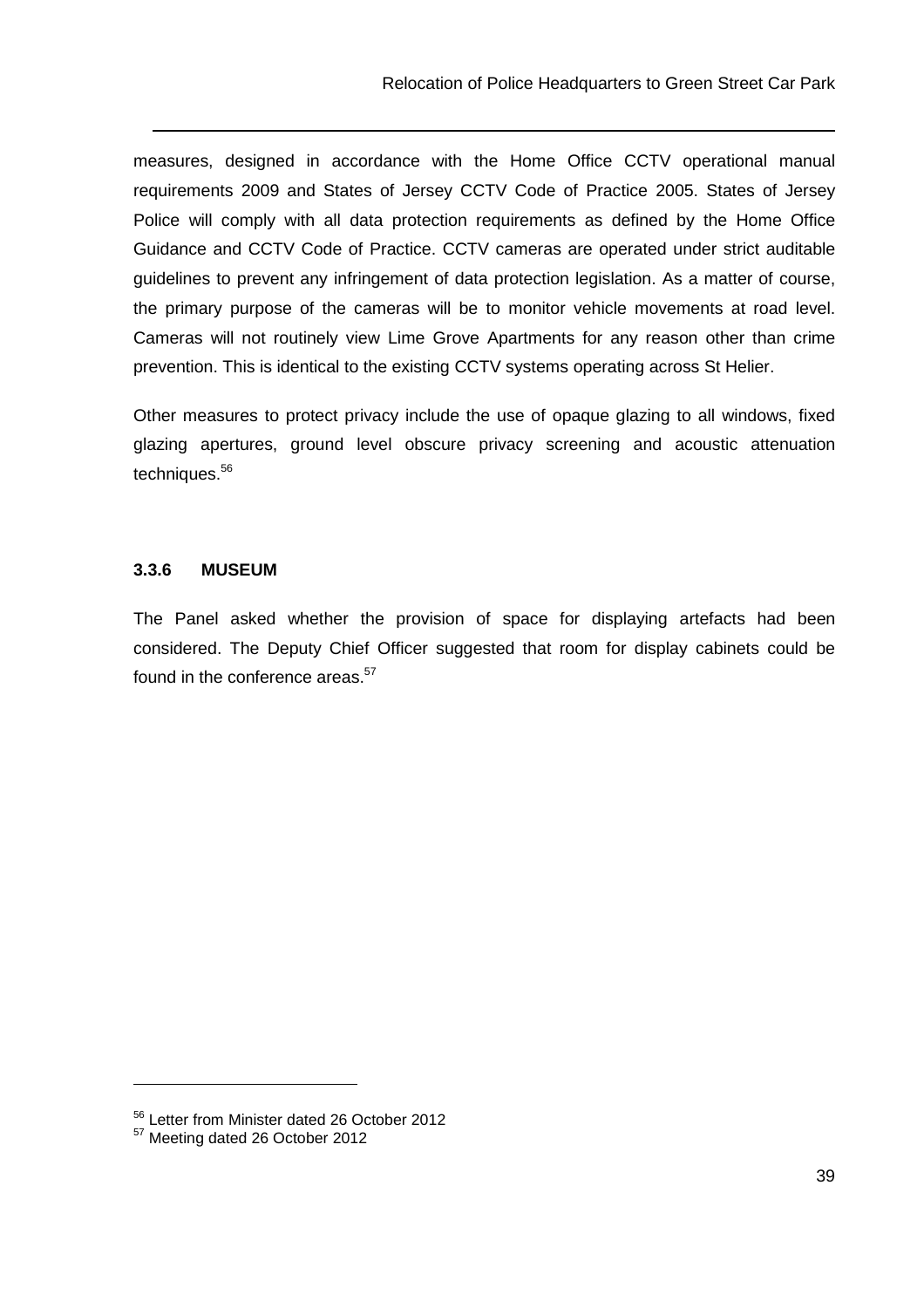## **3.4 PARKING ISSUES**

**Key Panel concern:** The Panel believes this is a significant issue which has not been fully considered. There are two aspects to this concern

#### **3.4.1 PARKING PROVISION FOR MEMBERS OF THE PUBLIC**

**Planned provision**: With the exception of disabled visitors, there is no provision for public parking for visitors immediately outside the building. The scheme includes the allocation of 3 visitor parking spaces in Snow Hill car park and will provide specific facilities for those on motorbikes or on cycles.

Police station visitor spaces will be clearly marked as such and will be short stay spaces limited to 3hrs or less, depending on the requirements of the States of Jersey Police. It is anticipated these spaces will be chargeable on same basis as the rest of Snow Hill. The visitor spaces will regularly patrolled by TTS's parking control officers, who will keep records as to how customers use them.

**Key Panel concern**: The Panel believes that the current planned provision in Snow Hill is inadequate and too distant from the Police station. The Panel is particularly concerned that members of the public who arrive at the Police Headquarters in a distressed state (for example when they have been the victim of a crime, reporting criminal damage or injury or to collect family members from detention) will find access arrangements difficult, particularly at times of the day when nearby car parks are full or late at night and in the dark.

Anecdotal evidence suggests that a significant number of distressed visitors to the current Police station at Rouge Bouillon regularly park as closely to the Reception as they can regardless of inconvenience of other drivers. This problem is likely to be exacerbated at the Green Street site and may cause traffic problems on Route du Fort or clog up the designated disabled provision in front of the building.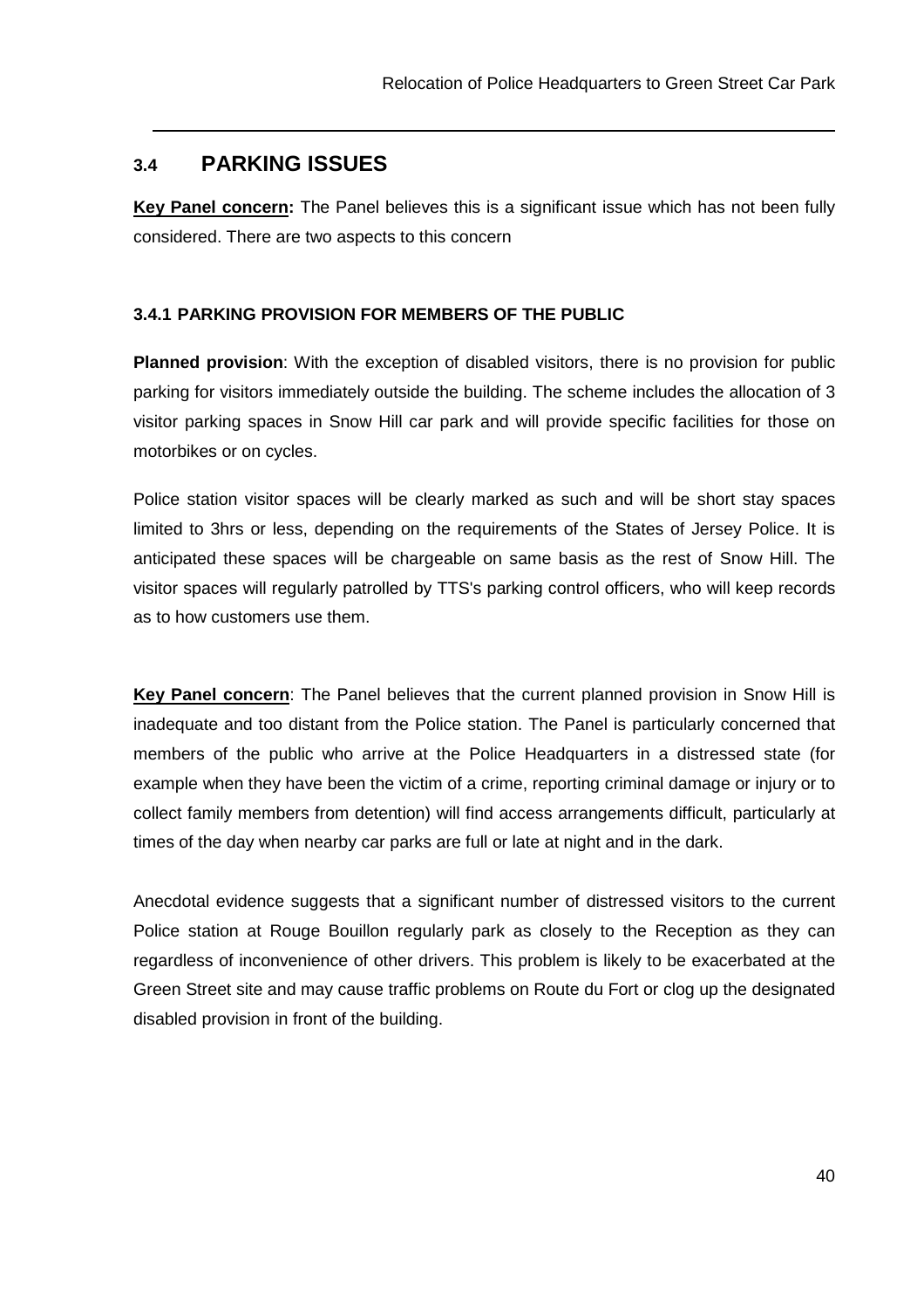The Panel believes that current visitor parking provision is inadequate and the lack of convenient nearby parking in an area with congested parking provision will cause considerable frustration.

## **What assessment has been made of current visitor parking arrangements and any issues they might face?**

Ministerial response: Traffic and highways engineers, Arup Consulting has estimated that peak visits by car would be approximately 10 per hour. The fact that visits to Police HQ are spread through the day and at weekends means that parking will be available in the local area. Green Street car park typically has capacity in afternoons, evenings and weekends and Route du Fort car park typically has 20 free spaces during the day. Access from Green Street will be possible from all levels without having to use the main car park entrance.

Parking will also be available for those on motor-bikes or cycles.

It is accepted accept that Green Street car park is full from 9:00am to early afternoon, so is likely to have limited availability for visitors over this period. This is why the proposal is to allocate three spaces in Snow Hill car park, specifically for visitors to the States of Jersey Police.

Developments in car-park technology are changing all the time, for example the introduction of the pay on exit system about to be trialled and this would result in greater flexibility in the use of car parks and allow other options to be considered.

The States of Jersey Police are satisfied with the arrangements for visitors. They maintain that this is not dissimilar to situations that prevail at many urban police stations in the United Kingdom, in that the new building is located close to the town centre, minutes away on foot. Furthermore, in terms of visitor parking, the new Police Headquarters is adopting what is the well established norm for public buildings within St Helier, with Cyril Le Marquand House, Social Security, Morier House, Housing and the Town Hall not having visitor parking. They pointed out that a number of these buildings have much higher visitor numbers than the Police HQ. As an example, the Social Security building on La Motte St in 2011 had a total of c.273, 000 visitors over 5 days a week (9:00am-5:00pm) with daily visitors anything between 1,000 and 1,300. This is over ten times the visitor numbers to Police HQ.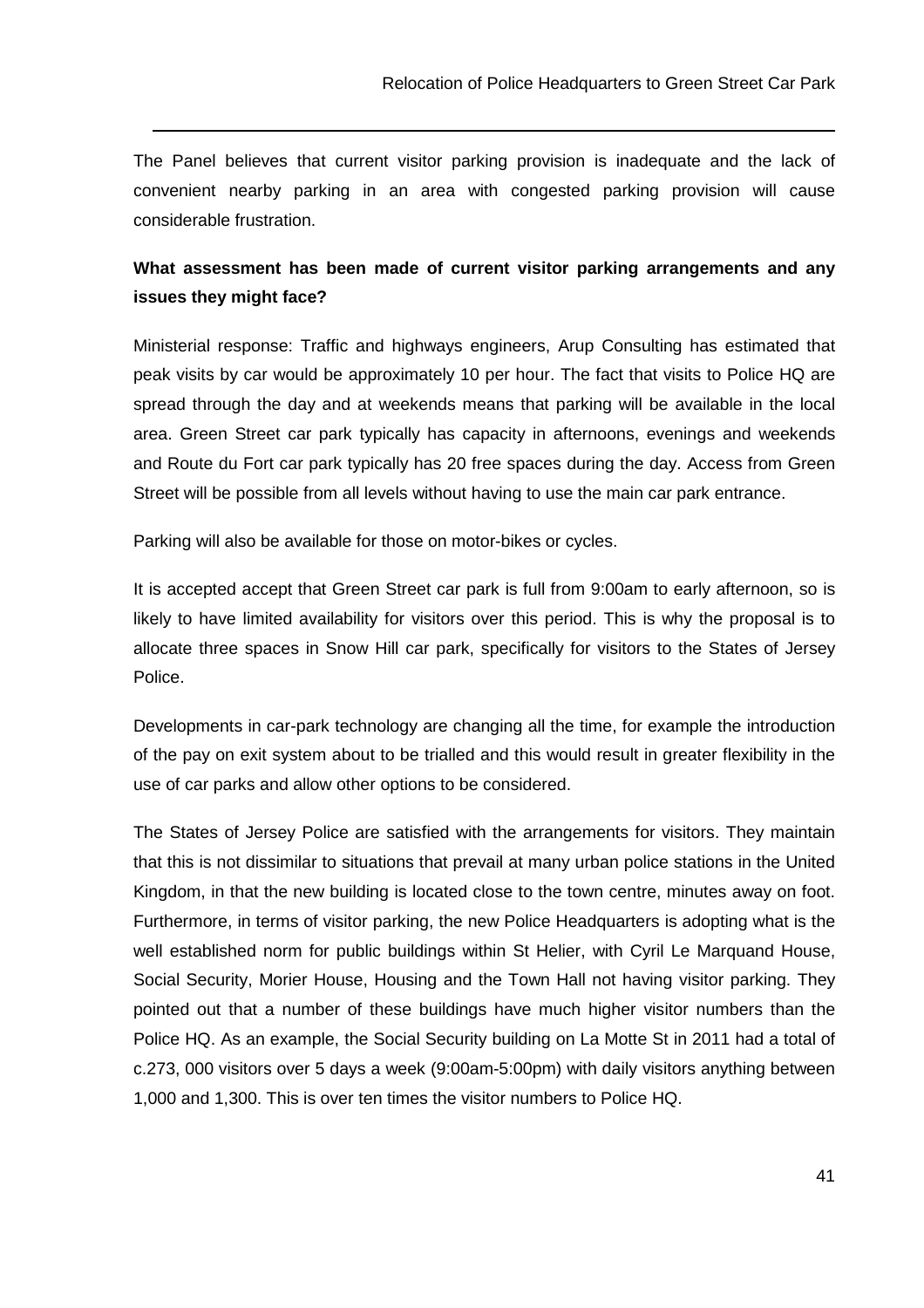The States of Jersey Police has identified that it receives approximately 80 visitors per day over seven days. It estimates that visitors to Police HQ average out at 2,400 per month and 29,000 per annum.

It is accepted that visitor parking cannot be provided at the current scheme due to the nature of the proposed building and the need to provide appropriate passive counter-terrorism hardening to the building envelope makes visitor parking difficult to accommodate under the building.<sup>58</sup>

The following graph shows the spread of visitors to Police HQ through the day over a month.



**States of Jersey Police – Times of callers to Enquiry Desk**

#### **Panel comments and recommendation**

The graph provided by the Minister confirms the Panel's concerns relating to the lack of visitor parking provision. The peak periods for visitors to the Enquiry Desk coincides with the

 $\overline{a}$ 

<sup>58</sup> Letter from Minister dated 26 October 2012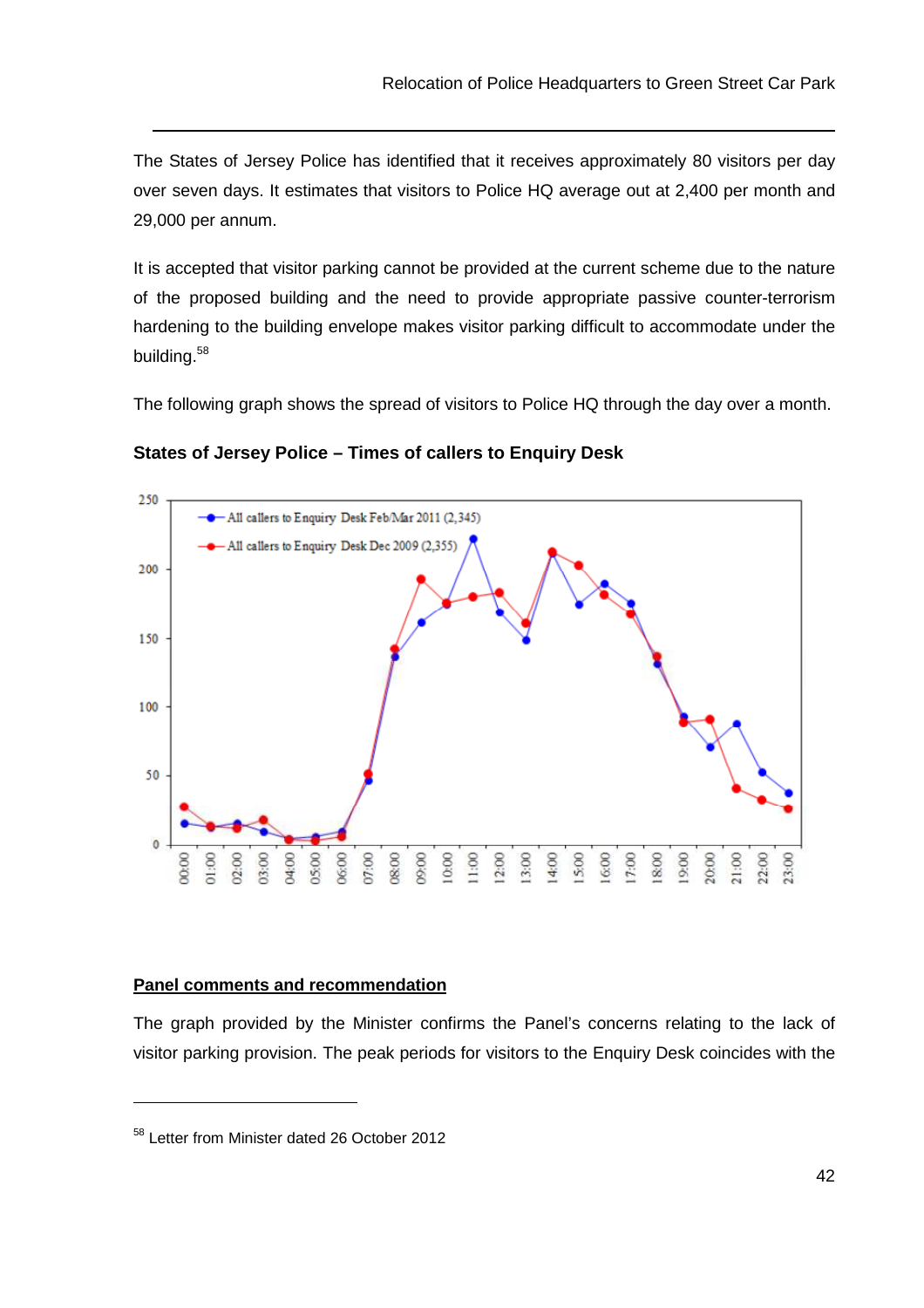times when the Green Street Car Park is currently at capacity. People attempting to call by car at the Enquiry Desk will inevitably be frustrated by the congestion

**The Panel therefore recommends that the parking provision for visitors is reviewed with a view to providing greater and more convenient parking provision for visitors. The Panel believes that Green Street would be a better option for this purpose.** 

The Panel notes the suggestion by the Minister that improvements in car-park technology may result in greater flexibility in the use of car parks and believes that this would be a positive way forward.

#### **3.4.2 LACK OF PARKING PROVISION FOR POLICE STAFF**

Provision for staff parking of vehicles will not be made at the headquarters site. Staff will be expected to park in public car parks and then walk to walk. The notion of providing a staff parking area large enough for circa 60 staff was removed in the 2009 review.

The Transport Assessment report prepared by Arups for the Stage D report on the project estimates that there will be an effective increase in parking demand for public car parking space of around 65 vehicles created by the new police headquarters.

**Key Panel concern:** The Panel believes that the impact of the additional parking demand created by the new police headquarters may have been downplayed. This will create additional pressure on the Green Street Car Park which is the most convenient parking provision for the new building. Police officer parking will displace commuter parking.

The Panel also believes that there are special considerations for police officers which might make it appropriate to provide some dedicated parking. For example, officers work rotating shifts and may have difficulties finding vacant space close to the building at particular times of the day. The Panel noted that the Police Buildings Design Guide recognised that overlapping shift patterns should be considered.<sup>59</sup>

 $\overline{a}$ 

<sup>59</sup> Police Buildings Design Guide Section 7 External Design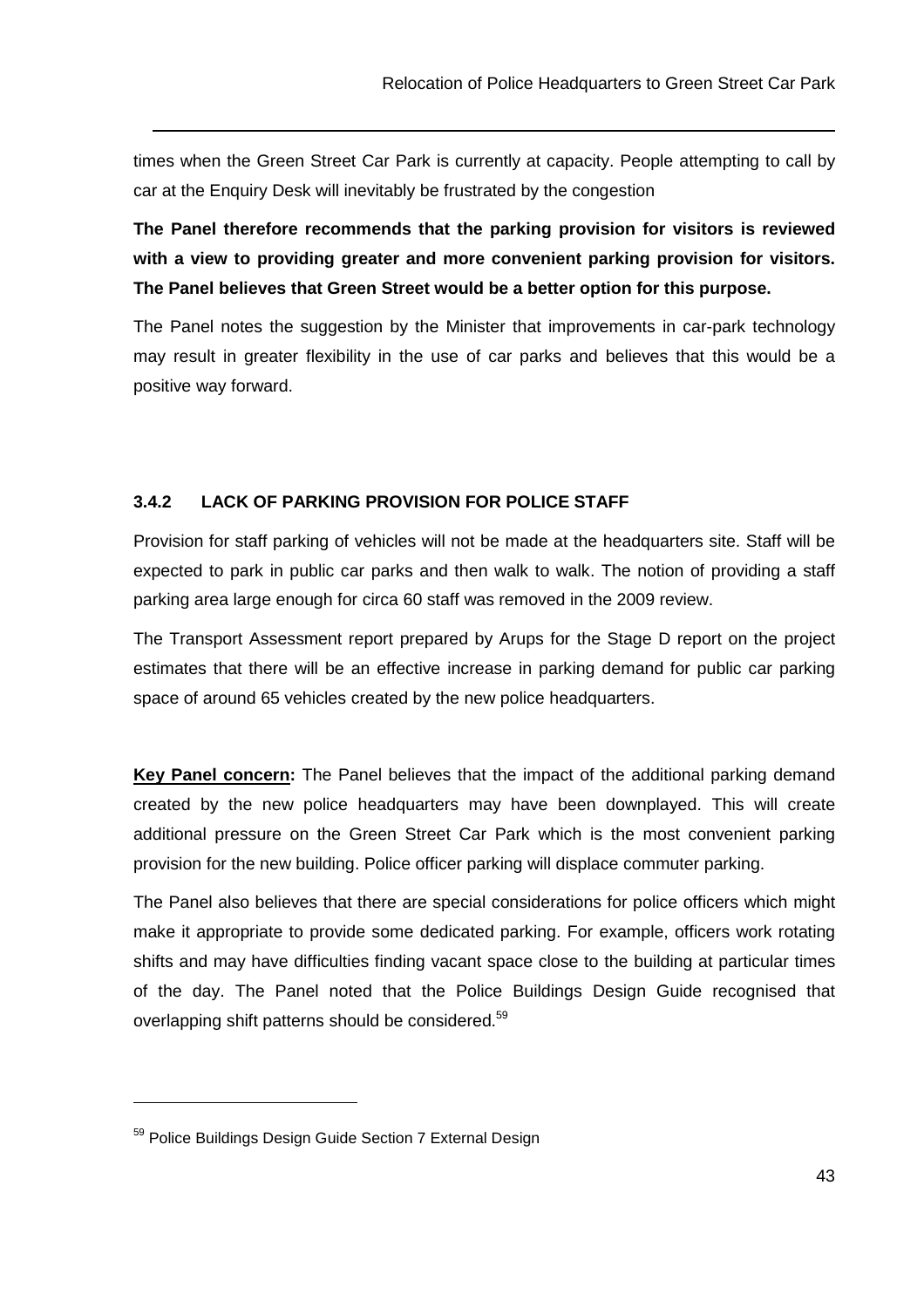In addition members believed that officers being recalled at short notice to respond to a Major Incident might find difficulties in parking locally. Also consideration should be given to officers who might encounter safety issues in leaving the building at night to get to their cars if these are parked in public spaces.

## **What parking provision do officers currently have available at Roussel Street? Has there been any consideration given to replacing this provision?**

Ministerial response: There are currently 20 parking spaces available in Roussel Street to those Officers who reside over 2 miles away from the Police HQ. Allocation of these limited spaces is based on a first come first served basis.

The Panel was informed that parking provision for SOJ P staff is not considered necessary or appropriate. The Officers are aware that this is a privilege more than a benefit and staff parking is not part of the requirements of the scheme.

Some SoJP staff might decide to make private parking arrangements at the new building and such options exist close to the site. As part of the welfare and wellbeing of SoJP staff these options will be reviewed as the project moves forward.<sup>60</sup>

## **What consideration has been given to occasions when large numbers of police officers are required to attend the police station in response to a major incident?**

Ministerial response: It is a rare occurrence that a large number of Police Officers attend the Police HQ due to a Major Incident. The initial response will be dealt with by the Officers on duty, or already at the Police HQ.

Following the initial incident the Silver Command Group will assess the situation before requesting further assistance or staff. This will be a more deliberately planned operation and personnel who are required to respond will have time to arrange travel prior to being on duty. This is the principle that SOJP currently operates to and presently has no concerns or reasons for implementing any change.<sup>61</sup>

 $60$  Ibid

<sup>&</sup>lt;sup>61</sup> Letter from Minister of Home Affairs dated 26 October 2012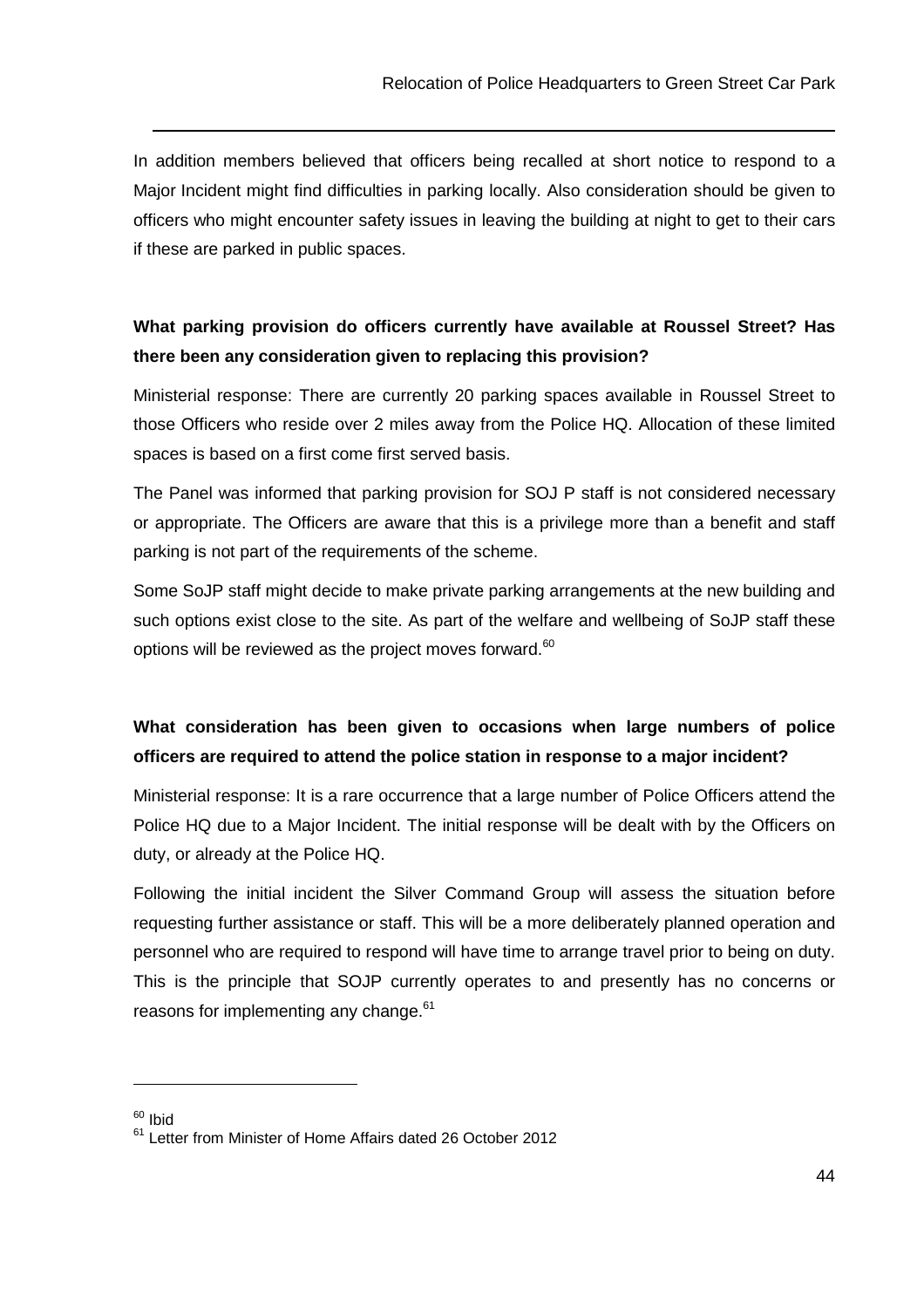## **What consideration has been given to difficulties and safety issues faced by officers coming on or off shift at times when car parks are full or at night time?**

Ministerial response: Within the proposed area of La Route Du Fort there are four available Car parks including Green Street, La Route Du Fort, Pier Road and Snow Hill that give the SOJP Officers a variety of options in respect of parking. This proposal outnumbers the restricted options that are currently available to police staff.

Notwithstanding the fact that a workplace travel plan (required as a planning condition) will undoubtedly change travel habits, some SoJP staff are also likely to make their own private parking arrangements, as they do now.

There has never been an incident or data collated that indicates either difficulties or concerns over safety issues faced by officers or staff during shift or evening working patterns.<sup>62</sup>

#### **Panel comment and recommendation**

As previously mentioned the Panel has not received any feedback from police officers or civil staff in relation to the issues discussed above.

**The Panel notes the brief statement by the States of Jersey Police that the provision of staff parking was not considered necessary or appropriate. Members respectfully disagree with this view and recommend that it would be sensible to acknowledge the need for staff parking in the area by designating a suitable area of Green Street to staff parking with additional provision for visitors.** 

This would incur no loss of revenue for Transport and Technical Services as parking would be payable as normal. The loss of commuter spaces is considered to be inevitable but may be compensated by the potential development at Snow Hill.

 $\overline{a}$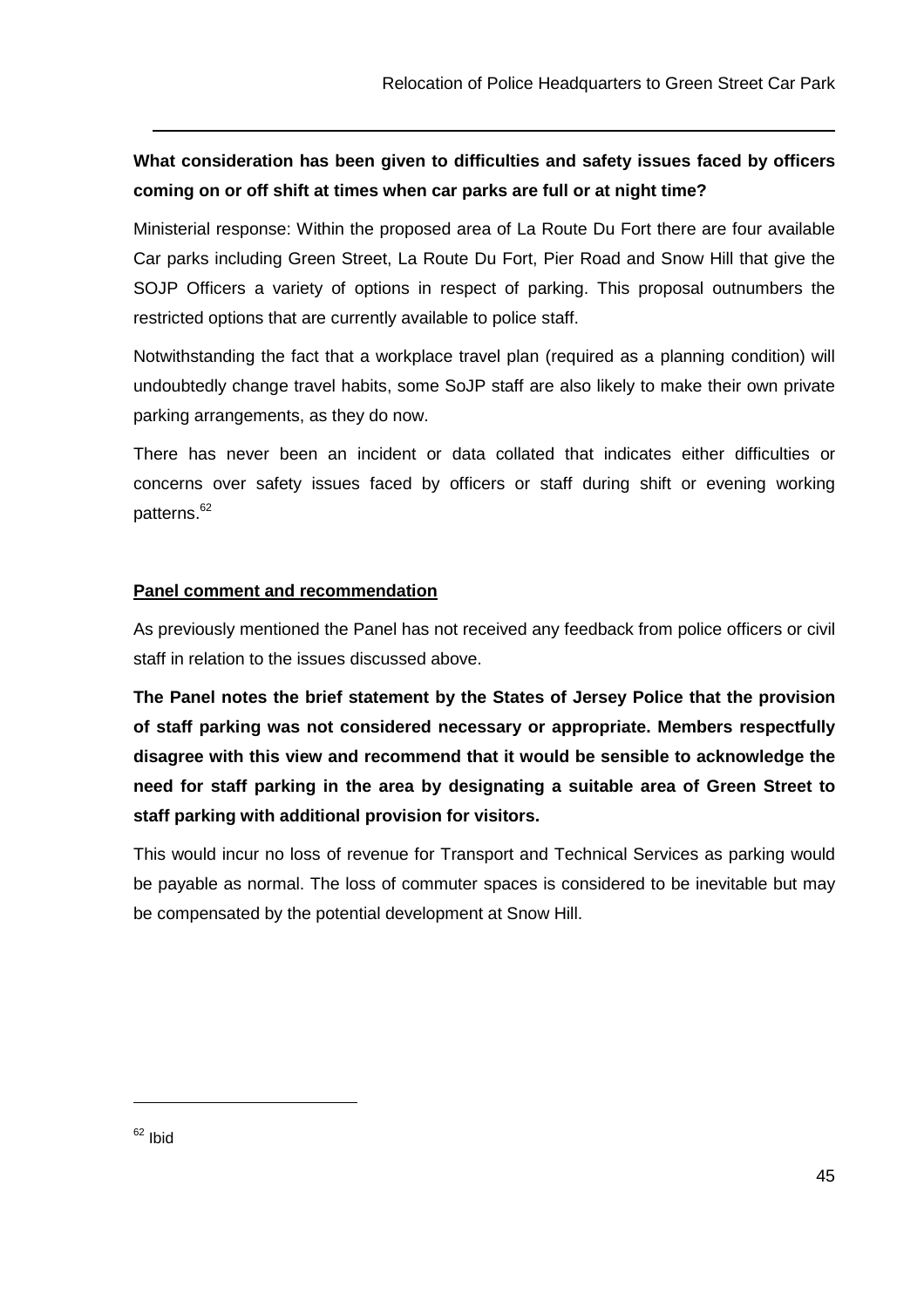#### **Plans for Snow Hill**

Transport and Technical Services are currently considering additional shopper car parking on the Snow Hill site which may alleviate this problem. The Minister for Transport and Technical Services told the States that he hoped that the new provision would be available before the new police building at Green Street became operational.<sup>63</sup>

The Panel asked Transport and Technical Services for more details of their plans for Snow Hill. The Panel was informed that Planning, the Police, the Parish of St Helier, Education, Sport and Culture, Jersey Property Holdings and the chamber of Commerce, among others, had been invited to a workshop to consider the options for Snow Hill. At present the most promising option identified at the workshop provided for approximately 90 vehicles. There was still feasibility work to do and funding and cost viability remained an issue. A report detailing the scheme and recommending the favoured scheme would be presented to the States early in 2013 in accordance with an amendment to the Sustainable Transport Policy. If there was support for such a project, receipt of planning permission apart, it was felt that an approximately two year time scale for delivery would be appropriate.

#### **Panel comment**

Members would welcome the provision of additional parking at Snow Hill to reduce the current parking congestion in the area. The Panel notes however that funding and cost viability remains an issue, therefore this development is far from certain.

 $\overline{a}$ 

<sup>&</sup>lt;sup>63</sup> Hansard 23.101.12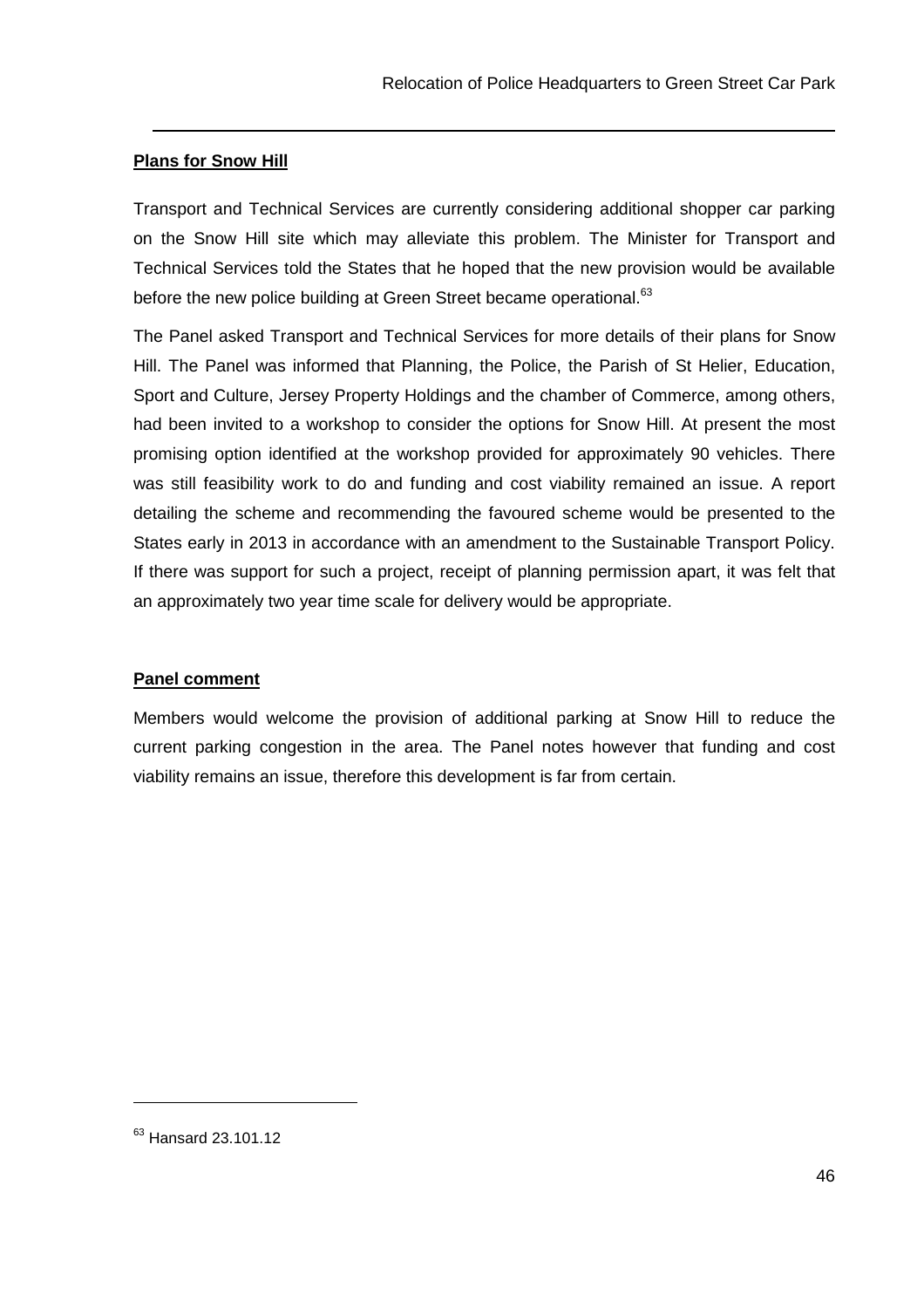## **APPENDIX 1 – PANEL MEMBERSHIP**

The Education and Home Affairs Panel comprised the following members

Deputy Jeremy Maçon, Chairman

Connétable Michel Le Troquer

Connétable Steve Pallett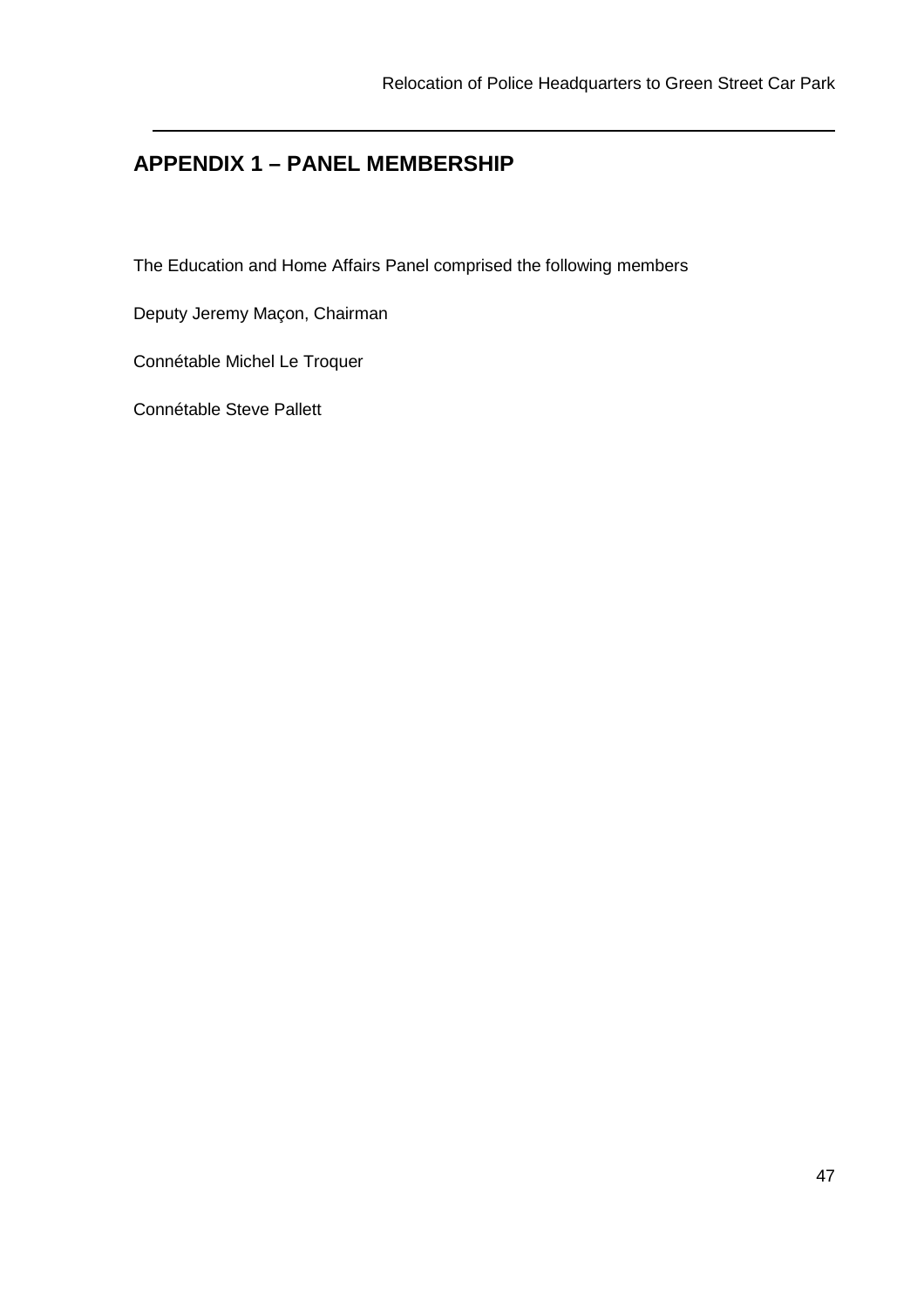## **APPENDIX 2 – OVERVIEW OF SITE OPTIONS CONSIDERED**

**Introduction** The following provides an overview of the sites examined as part of the Police relocation project since its inception in 1999.

**Brief History** In 1999, it was first decided that an alternative site should be found for the Police.

In 2001, a full feasibility study was completed, which investigated 24 alternative sites and concluded a site on the Esplanade was the most appropriate. This was not accepted politically and in 2003, a further review of available sites undertaken by the Property Services Department identified the Summerland site as the preferred site. In 2005 a feasibility study was completed and in 2006 a formal planning application was made for a new Police HQ on the Summerland site, which did not progress further.

In 2009, under the new leadership of the Police, work was undertaken to critically review all the requirements of the building, in particular space requirements. This lead to the proposals for a split site and formed the basis of the option of acquiring Lime Grove as part of the solution.

In August 2011, the option of acquiring Lime Grove became unavailable and a Project Group was established to find an alternative option. This Group, which included a senior officer from the Environment Department, undertook a review of available sites and identified options for further consideration.

#### **1999 Report into the relocation of the States of Jersey Police**

A JR Knowles (construction contract consultants) report concluded that relocation of the Police was required and a Wetherall Green and Smith report assessed alternative sites for the emergency services. These sites included:

- Rouge Bouillon site (Police & File)
- Rouge Bouillon site (Ambulance)
- Summerland Site

- Fields 1218 and 1219, Mont a l'Abbé, St Helier
- Hypothetical site at la Collette
- TA workshop, St Helier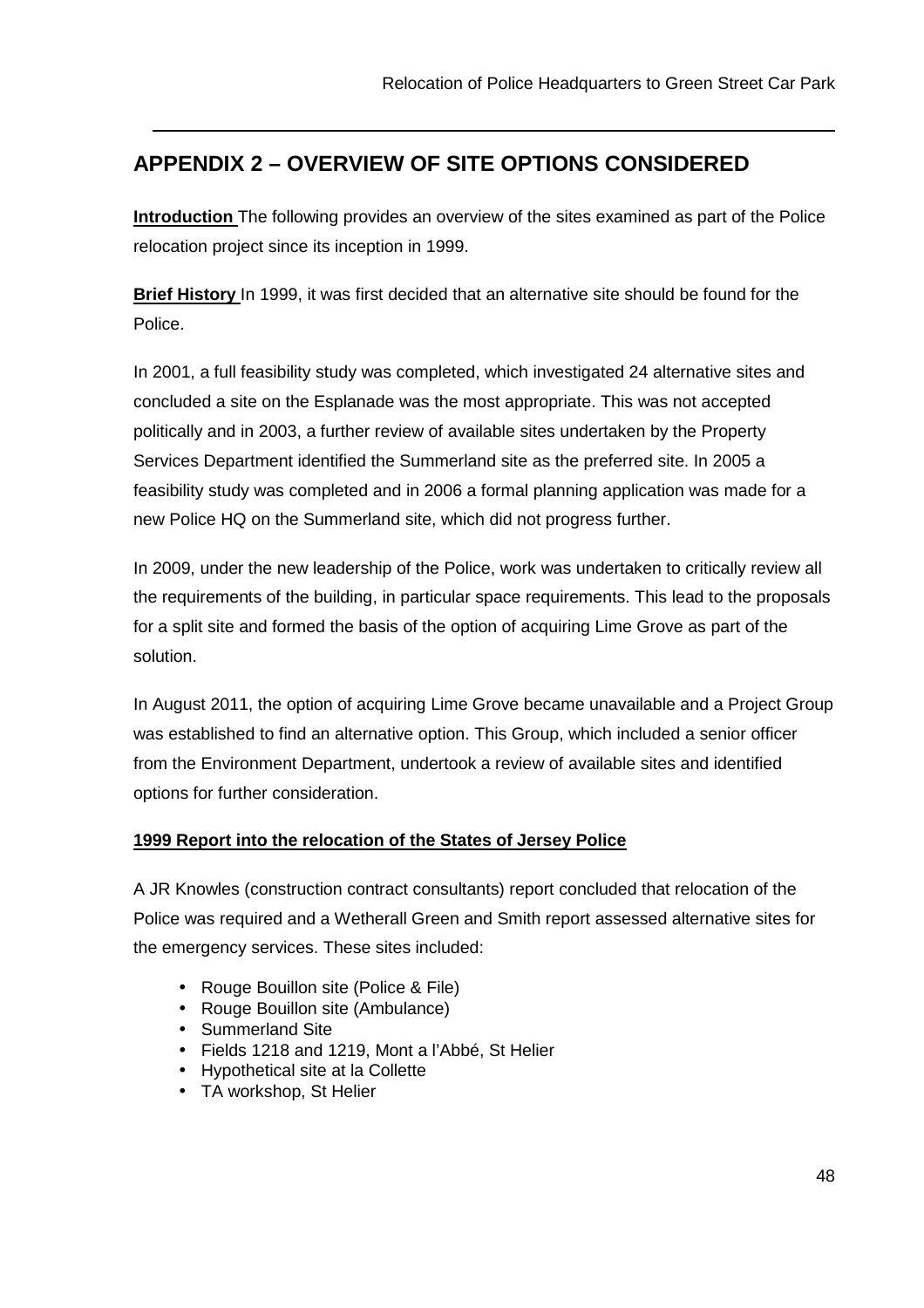#### **2001 Review of Sites**

Colin Smith & Partners reviewed previous reports and assessed 24 alternative sites, including:

- 1. Rouge Bouillon (Police & Fire)
- 2. Summerland Site
- 3. Fields 1218 and 1219
- 4. Parish Yard, Westmount
- 5. Savoy/Alton Hotel
- 6. Curwoods site
- 7. Norfolk Lodge Hotel
- 8. Former Jersey College for Girls
- 9. Steephill
- 10. Le Coie Hotel
- 11. Stopford Road Gyratory
- 12. Supermarket site, gas place
- 13. Jersey Gas Offices
- 14. Esplanade car park
- 15. Island site
- 16. Island site annexe
- 17. Waterfront site
- 18. Abattoir, La Colette
- 19. Land reclamation site, La Colette 2
- 20. Colbacks, Queens Rd
- 21. JEC, Queens Rd
- 22. Public Services Department site, Mont a l'Abbé
- 23. Millbrook playing fields
- 24. Parish yard, Westmount

This report concluded that the Island Site annexe was the most appropriate site. Subsequently discussions with the Waterfront Enterprise Board lead to a site being identified on the Esplanade car-park (South East corner).

#### **2003 Review of Sites**

Proposals to locate the Police on the Esplanade car park (south east corner) were included within a feasibility study which was presented to the Finance and Economics Committee and the Policy and Resources Committee. Due to political concerns about the proposed location, A group of Chief Officers, supported by Property Services, was asked to undertake a comparative appraisal of possible alternatives and report back to the Committee.

The above 24 sites previously considered by the feasibility group, together with four additional sites were re-examined. Eight sites were reviewed in more detail as they fitted the basic criteria for the project, these were:

- Parish Yard, Westmount
- Rouge Bouillon/Summerland
- Former Jersey College for Girls
- Warwick Farm, St John's main road
- Parish of St Helier, Mont a l'Abbé
- Former Inn on the Park site, West Park
- Norfolk Lodge Hotel, Rouge Bouillon
- Esplanade Car Park site.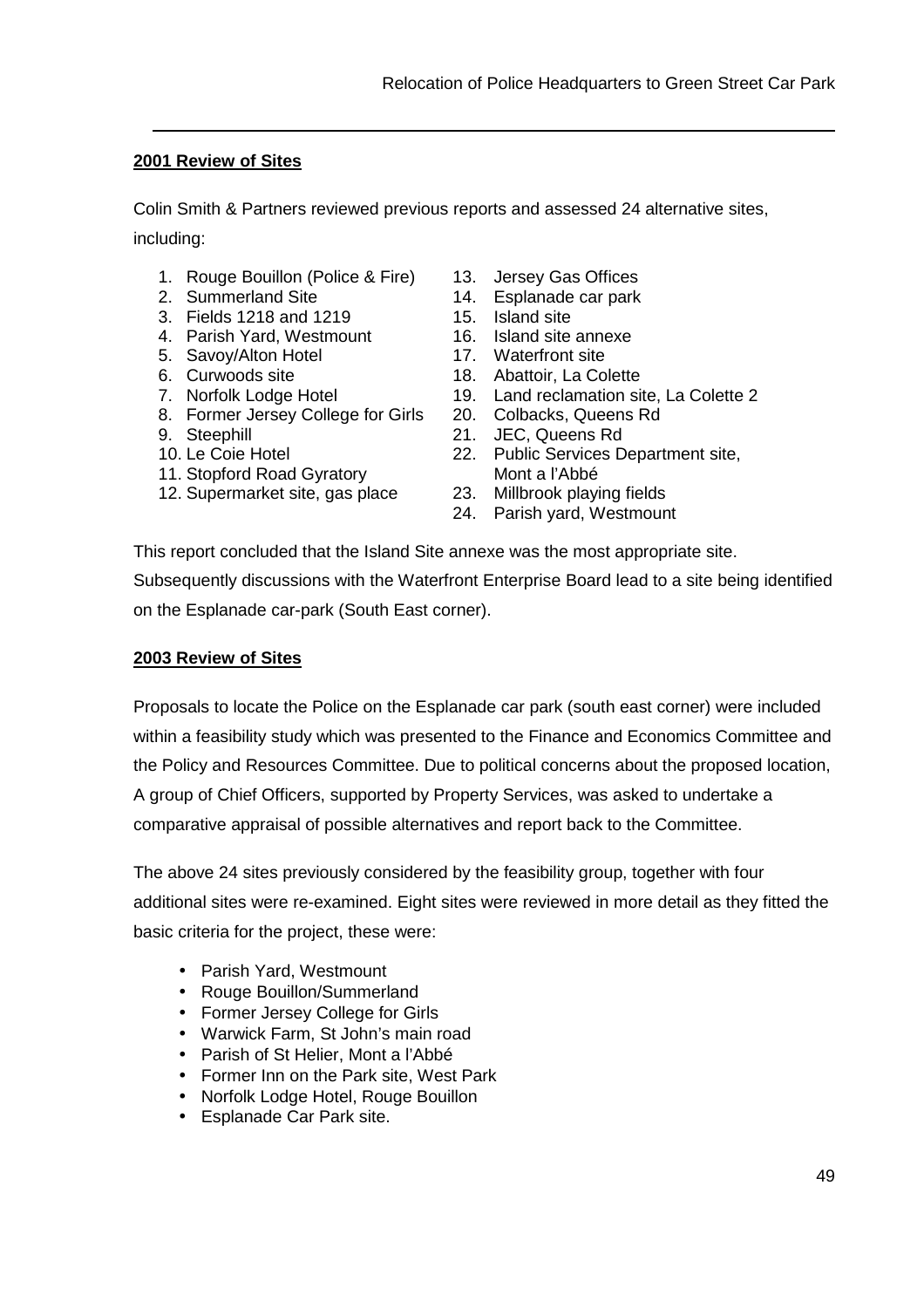Of these, three were identified for detailed review:

• Parish yard, Westmount

- Rouge Bouillon/Summerland
- Esplanade Public Car Park (north)

These were assessed together with the Esplanade Car Park (South East corner) site as originally proposed.

This report concluded that the Summerland Site as the most suitable and on 20<sup>th</sup> November 2003, the Policy and Resources Committee endorsed this.

#### **Scheme for the Summerland Site**

On the basis of the above recommendation, in April 2005, the Home Affairs Committee considered a feasibility study and approved the recommendation of a new building on the Summerland site. In November 2006 a full planning application was made, though the project was stopped before the application was determined.

#### **The Lime Grove Option**

Following a review of the brief in 2009, a number of options were considered, including full build on the Summerland Site and the acquisition of Lime Grove, plus the provision of operational facilities at Rouge Bouillon. In April 2011, it was agreed that the option of acquiring Lime Grove and refurbishing /redeveloping facilities at Rouge Bouillon should be progressed.

#### **Recent Options Considered**

In August 2011, the option of acquiring Lime Grove became unavailable. A Project Team was formed to develop a way forward and its first task was to undertake a review of available sites. As part of a workshop on  $25<sup>th</sup>$  August, the following sites were assessed against key criteria: